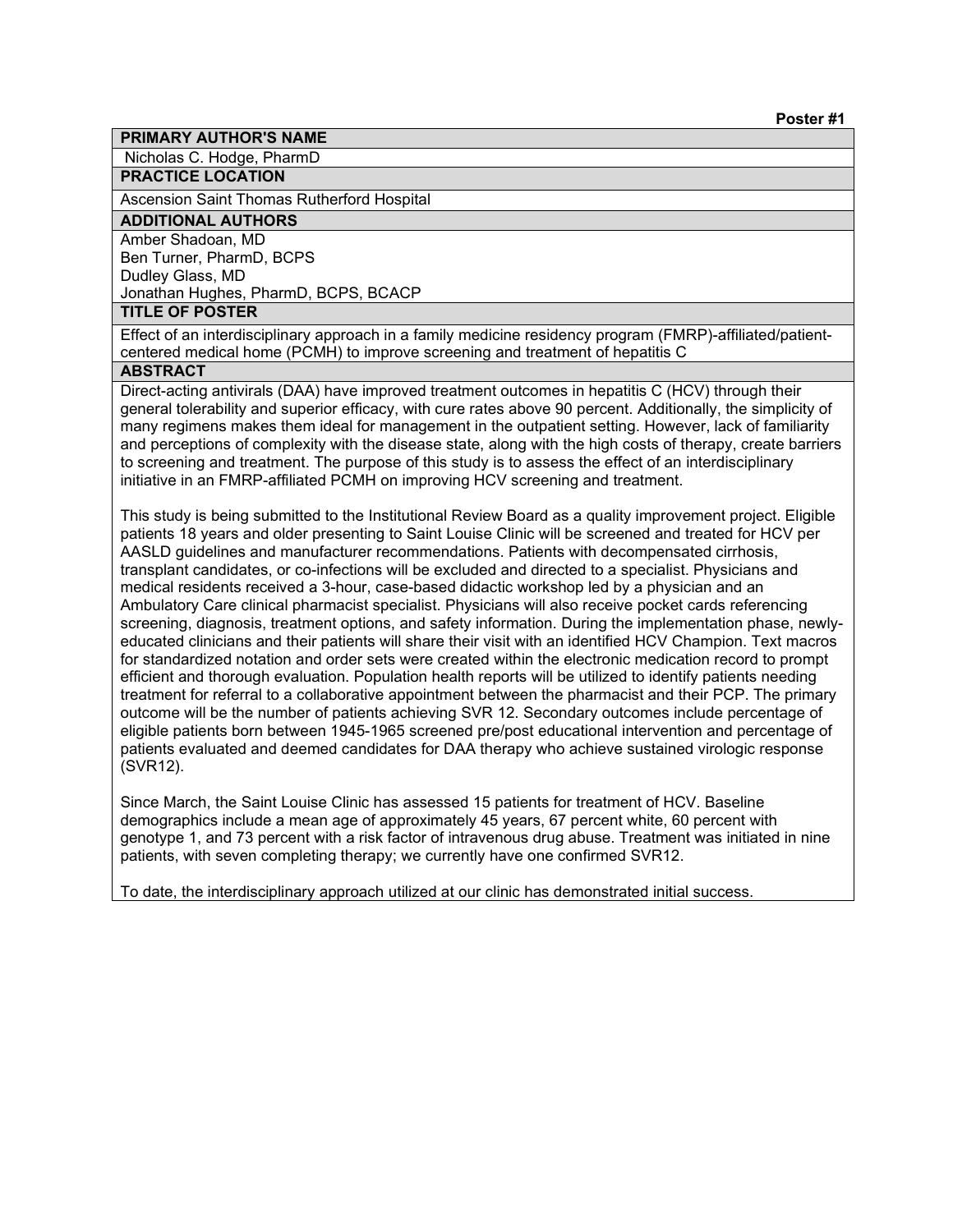Maren E. Richards-Brinton, PharmD

#### **PRACTICE LOCATION**

Ascension Saint Thomas Rutherford Hospital

# **ADDITIONAL AUTHORS**

Anisha Patel, PharmD Julie Hudgens, PharmD, MBA, BCPS Brandy Greene, PharmD

# **TITLE OF POSTER**

Evaluation of alvimopan use after major small or large bowel procedures

#### **ABSTRACT**

Alvimopan is a peripherally-acting mu-opioid receptor antagonist traditionally used to prevent postoperative ileus (POI) after major abdominal surgery. Despite its decreased use in recent years, alvimopan remains one of the highest drug expenditures within the Ascension Saint Thomas healthsystem. Given the current emphasis placed on responsible medication utilization, there is an opportunity to further review the role alvimopan plays in the prevention of POI. The purpose of this medication-use evaluation (MUE) was to determine what outcome differences exist between patients who received alvimopan after major small and large bowel procedures and those who did not.

This MUE was conducted through retrospective chart review of patients from three hospitals in the Ascension Saint Thomas health-system who had undergone a major small or large bowel procedure. A total of 344 patients were identified as having received alvimopan in a 12-month period from July 1, 2018 to June 30, 2019. Ultimately, 50 patients were reviewed, divided evenly in groups of 25 patients between the two facilities who utilize alvimopan. Patient information and laboratory data were collected from Cerner®. Information collected included, but was not limited to, type of surgery performed, time to first bowel movement, number of alvimopan doses administered, and total pharmacy charges related to alvimopan use. These patients were then compared to 75 patients who did not receive alvimopan to determine if outcomes amongst the groups differed.

Patients who received alvimopan during their admission had an ~50% shorter length of stay. Before normalizing patient costs for length of stay, patients who received alvimopan had fewer pharmacy charges than those who did not. After normalization for length of stay, there was very little difference between the two groups at each of the facilities. No patients who received alvimopan experienced postoperative ileus compared to ~11% of patients who did not receive the drug.

Patients who are given alvimopan prior to and after their major large or small bowel procedure have shorter length of stays, but increased pharmacy charges per day compared to those who do not receive the drug. Rate of ileus remains highly variable among patients who do not receive alvimopan.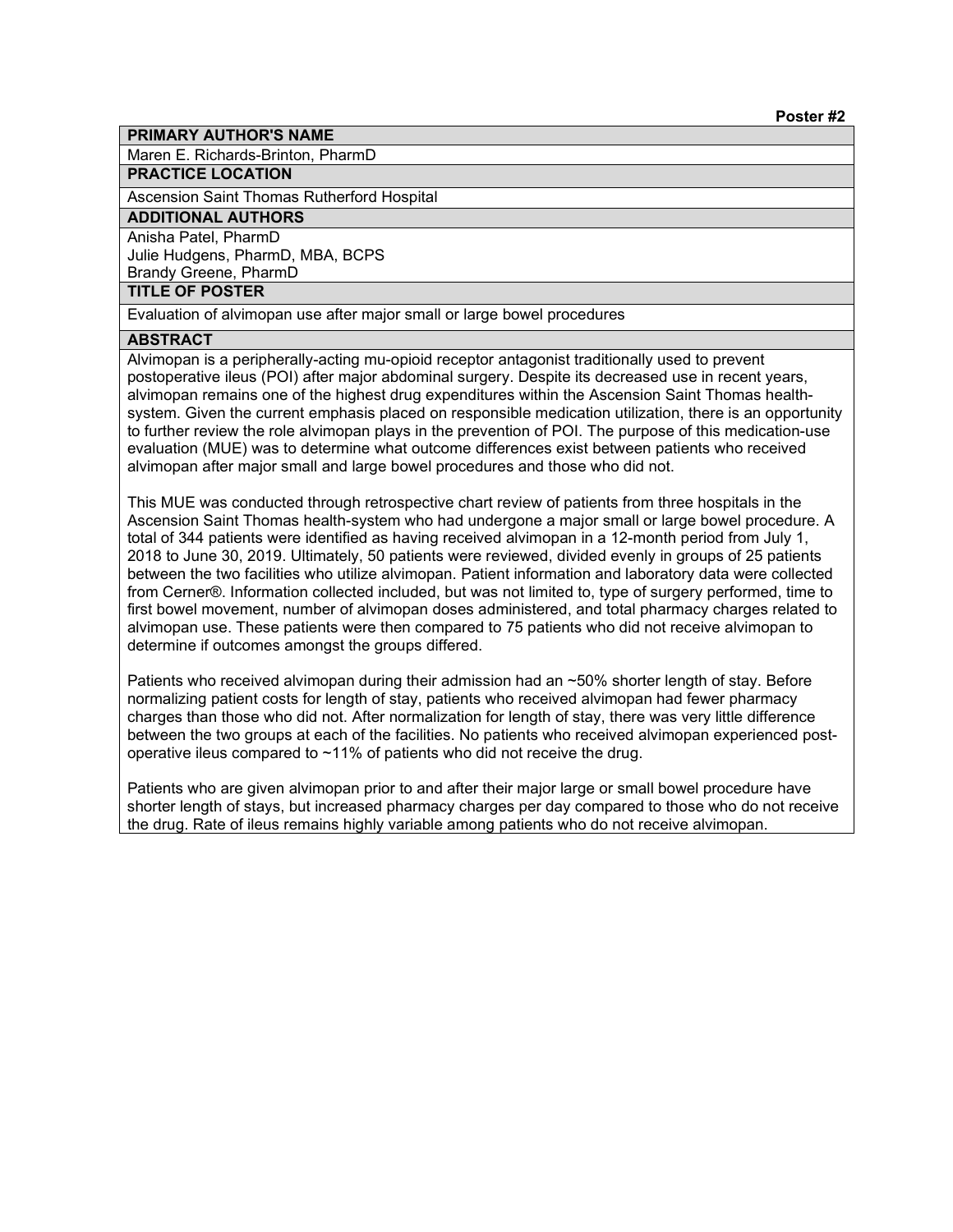Christopher S. Wren, PharmD

# **PRACTICE LOCATION**

Ascension Saint Thomas Rutherford Hospital

# **ADDITIONAL AUTHORS**

Sara Knoll, PharmD

Katherine Teare, PharmD, BCCCP Noah Ploegman, PharmD, BCCCP

#### **TITLE OF POSTER**

Impact of pharmacist medication review versus auto-verification in the emergency department

#### **ABSTRACT**

Purpose: The emergency department setting presents a number of challenges in preventing adverse medication events. Due to the often acute nature of patient's needs in this setting, timely administration is of great importance. To that end, the pharmacy department at Saint Thomas Rutherford hospital implemented auto-verification of medication orders in our emergency department setting. Due to concern for significant errors possibly leading to adverse outcomes, auto-verification was disabled in Sept 2017. The purpose of this study is to evaluate the rate of appropriate medication orders prospectively reviewed by a pharmacist versus medication orders auto-verified by the electronic medical system.

Methods: This study is a single-center retrospective study of auto-verified versus prospectively reviewed orders identified via generated reports of all auto-verified (May 2017 - Aug 2017) and pharmacistreviewed (Nov 2017 - Feb 2018) medication orders within select, high-risk, categories. From these reports, orders were randomly selected for inclusion. The primary outcome is defined as the rate of appropriate medication orders in the auto-verification versus pharmacist review groups. Order appropriateness is determined by examining individual characteristics of each order compared with patient data that would have been available at the time of verification. Secondary outcomes include comparison of time to administration between the auto-verification and pharmacist review groups, rates of appropriate renal and hepatic adjustment of medications, and rates of order re-entry and pharmacist intervention prior to administration in the auto-verification group. Outcomes were evaluated with either the t-test or Chi-squared.

Results: Preliminary data has been collected from 51 orders in the auto-verify (AV) group and 50 orders in the prospective review (PR) group. The primary outcome occurred in 45 (88.2 percent) of AV orders and 45 (90 percent) of PR orders (percent difference 1.8, P 0.7759). Regarding secondary outcomes, mean time to administration of medication was 40.8 minutes [standard deviation (SD) 44.4] in the AV group versus 45.7 minutes [SD 57.5] in the PR group [Difference 4.89, P 0.3262]. Orders were reentered in 0 (0 percent) AV orders and 13 (26.0 percent) PR orders [percent difference 26.0, P < 0.0001]. Lastly, orders that received intervention prior to administration occurred in 1 (2.0 percent) in the AV group versus 8 (16.0 percent) in the PR group [percent difference 14.0, P 0.0132].

Conclusion: To date, there has been no difference shown in the primary outcome. Though there is a trend towards a greater rate of appropriate orders with prospective review, it has not been shown to be statistically significant. Further, prospective review of medication orders in the emergency department does not result in significant delays in therapy, demonstrated by a lack of significant difference in time from order entry until administration.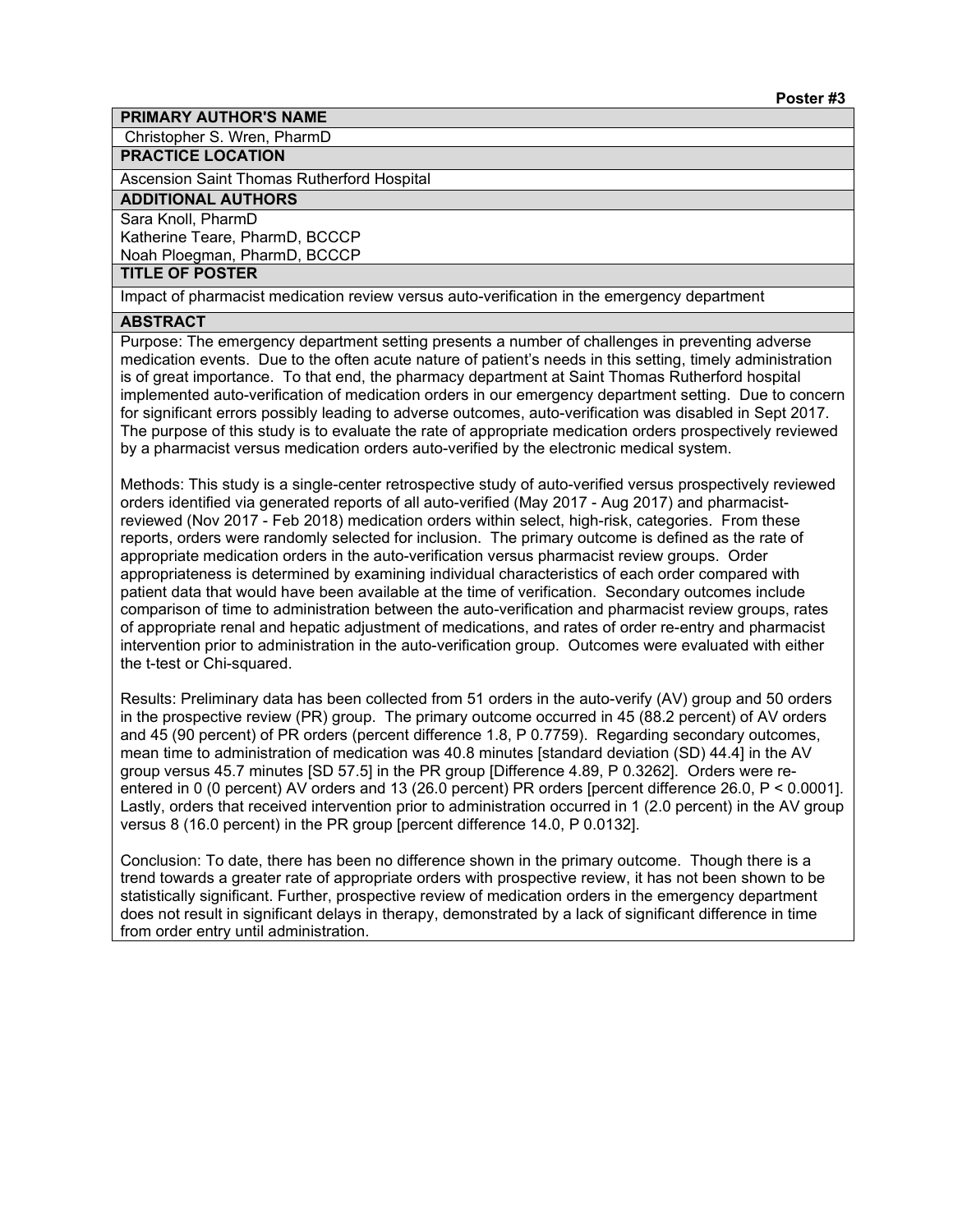Taylor E. Gish, PharmD

### **PRACTICE LOCATION**

Ascension Saint Thomas West Hospital

#### **ADDITIONAL AUTHORS**

Jarett Worden, PharmD, BCPS

Chris Larkin, PharmD

# **TITLE OF POSTER**

Nafcillin versus cefazolin for the treatment of methicillin-susceptible Staphylococcus aureus bacteremia

#### **ABSTRACT**

Purpose: The purpose of this study is to compare treatment outcomes between patients receiving cefazolin and nafcillin for the treatment of methicillin-susceptible Staphylococcus aureus (MSSA) bacteremia.

Methods: This study was a single-center, retrospective chart review of adult patients treated for MSSA bacteremia with either cefazolin or nafcillin therapy from January 1, 2017 to December 31, 2018. This study included 50 patients in the nafcillin treatment group and 15 patients in the cefazolin treatment group. Data was analyzed to assess differences in treatment failure for patients receiving cefazolin or nafcillin for the treatment of MSSA bacteremia. Secondary outcomes included comparing length of stay, time to clearance of blood cultures, and rates of adverse drug reactions between the two groups.

Results: The nafcillin group experienced 23 treatment failures and the cefazolin group experienced three treatment failures (46 percent vs 20 percent; p=.082). The secondary outcomes were similar between both groups except for time to clearance of cultures and hypokalemia. The nafcillin group resulted in a median time [IQR] to clearance of cultures of four days [2 - 5.3] compared to three days [2 - 3] for the cefazolin group (p= 0.025). In the nafcillin group, 18 patients (36 percent) experienced hypokalemia, whereas no patients in the cefazolin group experienced hypokalemia ( $p=0.007$ ).

Conclusion: There was no difference in overall treatment failure rate among patients who received nafcillin or cefazolin. There were significantly more patients who developed hypokalemia with nafcillin than cefazolin, and the time to clearance of cultures with cefazolin was significantly shorter. These results support a re-evaluation of cefazolin's role in treating MSSA bacteremia.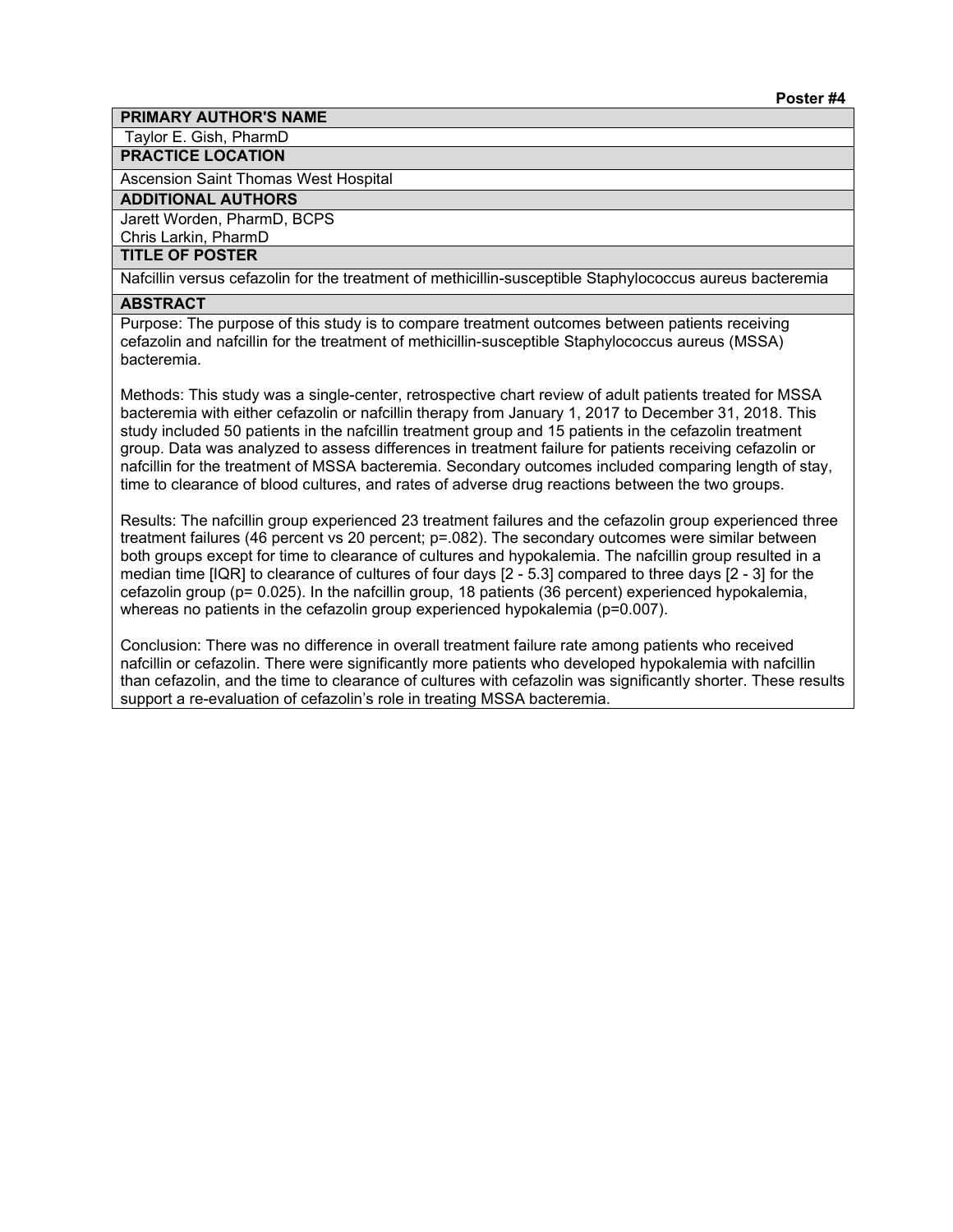Catherine A Nguyen, PharmD

# **PRACTICE LOCATION**

Ascension Saint Thomas West Hospital

#### **ADDITIONAL AUTHORS**

Jeannie Watson, PharmD, BCPS Adam Wiss, PharmD Robin Tagatz, BS Pharm, PharmD, MSIHCM

**TITLE OF POSTER**

Methylene blue for the treatment of vasoplegia

#### **ABSTRACT**

Purpose: The purpose of this study is to determine if the administration of methylene blue (MB) improves survival in patients who undergo cardiopulmonary bypass (CPB) and experience vasoplegia.

Methods: This study is a retrospective chart review of patients who experienced vasoplegia during their stay at Saint Thomas West Hospital from November 2017 to November 2019. Patients with vasoplegia are defined as those who received MB (MB group) or those who were administered at least two vasopressors with at least two of the following hemodynamic parameters (No MB group): mean arterial pressure less than 50 mmHg, cardiac index greater than 2.5 L/min/m2, systemic vascular resistance less than 800 dyne·sec/cm5, or norepinephrine dose greater than or equal to 0.5 mcg/kg/min.

Results: Six out of sixteen patients in the MB group and one out of fourteen patients in the No MB group experienced mortality. Total duration of time on vasopressors was 136.8 hours and 40.2 hours in the MB and No MB group, respectively. For patients that did not experience mortality, hospital length of stay was 36.2 days and 13.8 days, and intensive care unit length of stay was 26.9 days and 6.6 days in the MB and No MB group, respectively.

Conclusion: The use of MB did not have a statistically significant difference in mortality. It did not significantly affect time until improvement of hemodynamic measures. Patients who received MB had a significantly longer hospital length of stay. Of note, patients in the MB group were more hemodynamically unstable at baseline despite being matched using standard screening criteria for vasoplegia.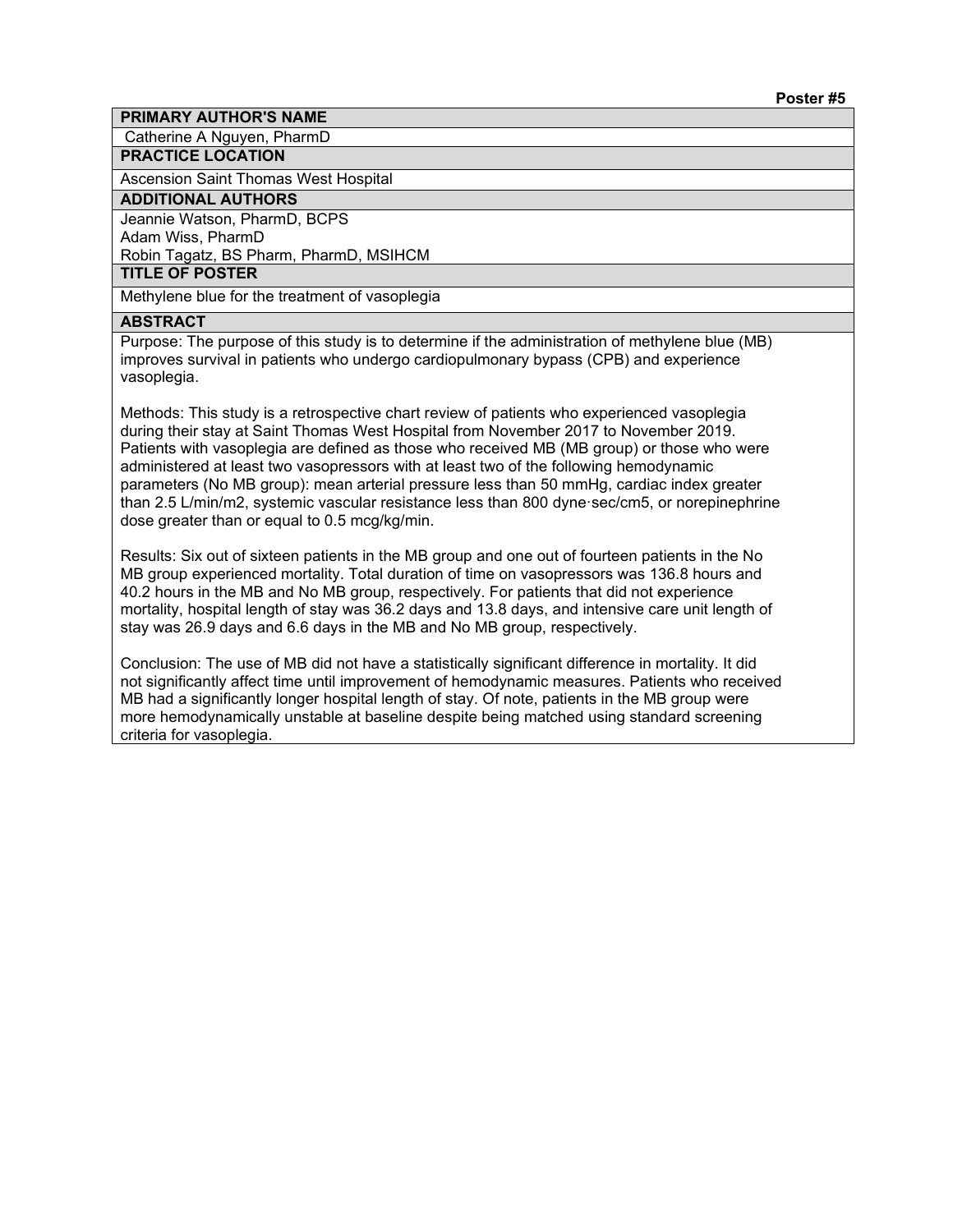Kevin T. Phan, PharmD

**PRACTICE LOCATION**

Ascension Saint Thomas West Hospital

**ADDITIONAL AUTHORS**

Kwame Asare, PharmD

Caroline Barone Gatzke, PharmD

# **TITLE OF POSTER**

Comparison of post-transplant hospital readmission rates in obese vs. non-obese kidney transplant recipients

# **ABSTRACT**

Purpose: The prevalence of obesity in the United States continues to grow over the years. Obesity is defined as a body mass index (BMI) greater than or equal to 30. Recent surveys have suggested a prevalence of 39.6 percent among American adults, up from 30.5 percent in 1999-2000. Similarly, there has been a 116 percent increase in the number of obese kidney transplant recipients.

Previous studies have suggested an association between obesity and an increased risk of delayed graft function and wound complications such as infection or dehiscence in patients receiving kidney transplantation. Others have suggested that obese patients should still be considered for transplant because they had excellent 3-year survival post-transplantation compared to alternative treatments such as dialysis. There are also studies showing successful grafts in obese patients (with a BMI up to 40) receiving living donor kidneys with comparable graft and patient survival to non-obese transplant recipients. Thus, there appears to be a lack of consensus on the association between obesity and postoperative complications in patients receiving a kidney transplant.

The aim of this study is to compare post-transplant hospital readmission rates within the first year in obese versus non-obese kidney transplant recipients. The secondary objectives are incidence of delayed graft function and hospital stay within the first year.

Methods: This is a retrospective chart review of kidney transplant recipients at Ascension Saint Thomas West Hospital (a 541-bed tertiary care facility in Nashville, TN) utilizing electronic medical records. Up to 120 patients who received kidney transplant recipients between 12/01/16 and 12/01/18 will be enrolled and followed through 12/01/19. The study includes adult patients who were a kidney transplant recipient at Ascension Saint Thomas West. The study excludes patients with a kidney transplant performed in combination with any other organ during the study period. A subgroup analysis on the four obesity groups (normal, overweight, obese, and morbidly obese) will also be performed.

Results: Pending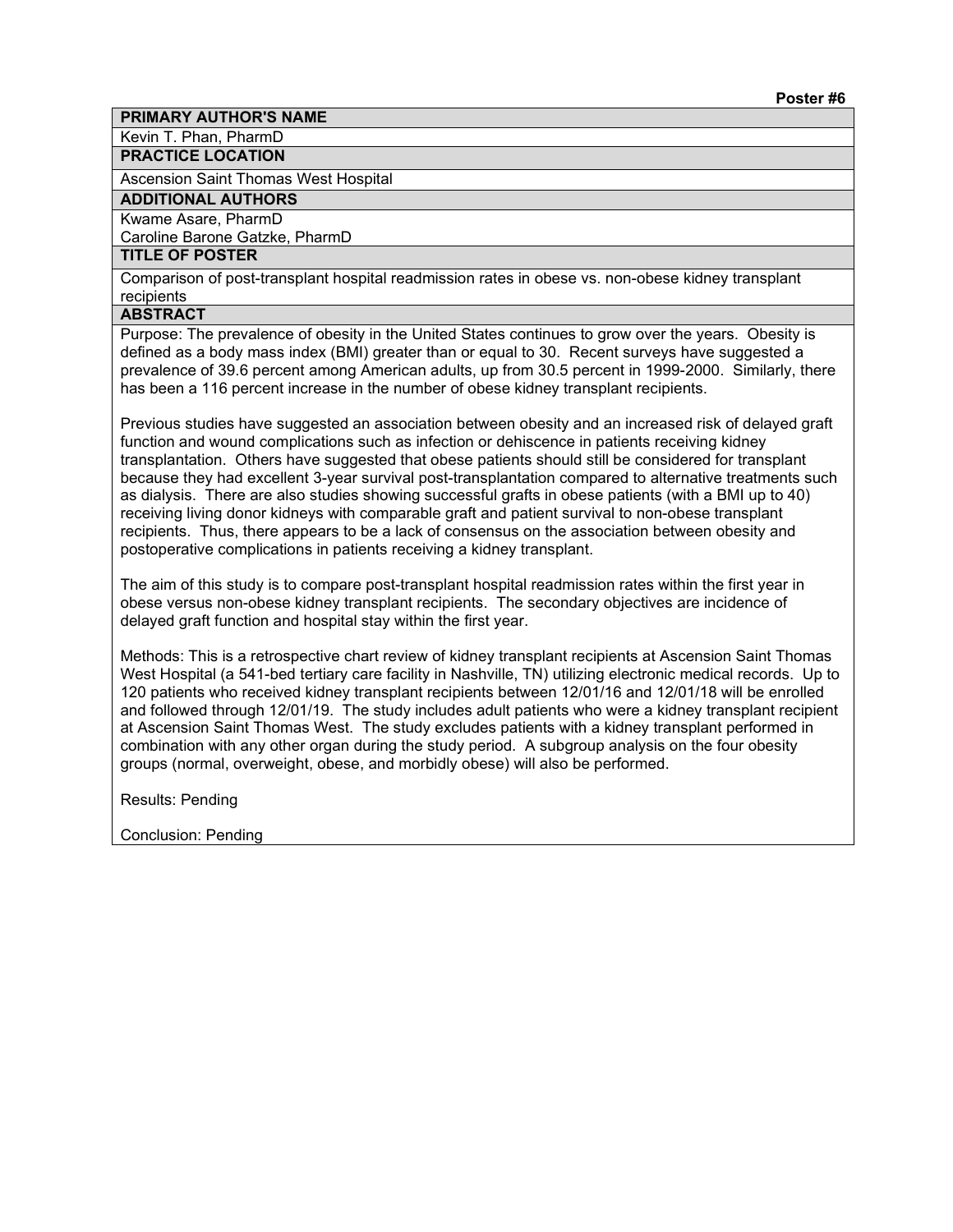Kayla R. Scheps, PharmD

#### **PRACTICE LOCATION**

Ascension Saint Thomas West Hospital

# **ADDITIONAL AUTHORS**

Brooke Tullos, PharmD

Adam Wiss, PharmD

# **TITLE OF POSTER**

Impact of a viral respiratory panel (VRP) on the duration of antibiotic therapy in influenza positive patients

# **ABSTRACT**

Purpose: Influenza is a common viral respiratory infection that leads to numerous hospitalizations worldwide. Symptoms of influenza can be mistaken with bacterial infections which can lead to the unnecessary initiation of antibiotic therapy. With improvements in technology, faster alternatives can help aid in the diagnosis of influenza to discontinue unwarranted antibiotic therapy. The purpose of this study is to determine if the utilization of a viral respiratory panel (VRP) compared to a rapid influenza diagnostic test (RIDT) decreased the duration of antibiotics in patients who tested positive for the influenza virus.

Methods: This study is an IRB-approved, retrospective chart review of patients 18 years of age and older admitted to Saint Thomas West Hospital who tested positive for influenza using a VRP during the time frame of October 1, 2018 to May 31, 2019 or a RIDT during the time frame of October 1, 2016 to May 31, 2017. Patients were excluded if they had a positive influenza screening without antibiotic use, a respiratory co-infection with antibiotic use, or invalid VRP and RIDT results. The primary objective is to determine if the implementation of a VRP compared to a RIDT decreased the duration of antibiotics in patients who tested positive for the influenza virus. Secondary objectives include the length of stay and turnaround time of test results.

Results: Sixteen patients were included in the study. Over half of the patients in the study had a coinfection. The median length of antibiotic therapy was 0.9 days [IQR, 0.4-1.9] and 1.6 days [IQR, 1.1-2.9] for the VRP group and RIDT group (p=0.280), respectively. The RIDT had a shorter turnaround time of results in 0.7 hours [IQR, 0.5-0.7] compared to 3 days [IQR, 2.1-5] in the VRP group (p=0.001).

Conclusion: A VRP compared to a RIDT did not decrease the duration of antibiotic therapy in patients who tested positive for the influenza virus.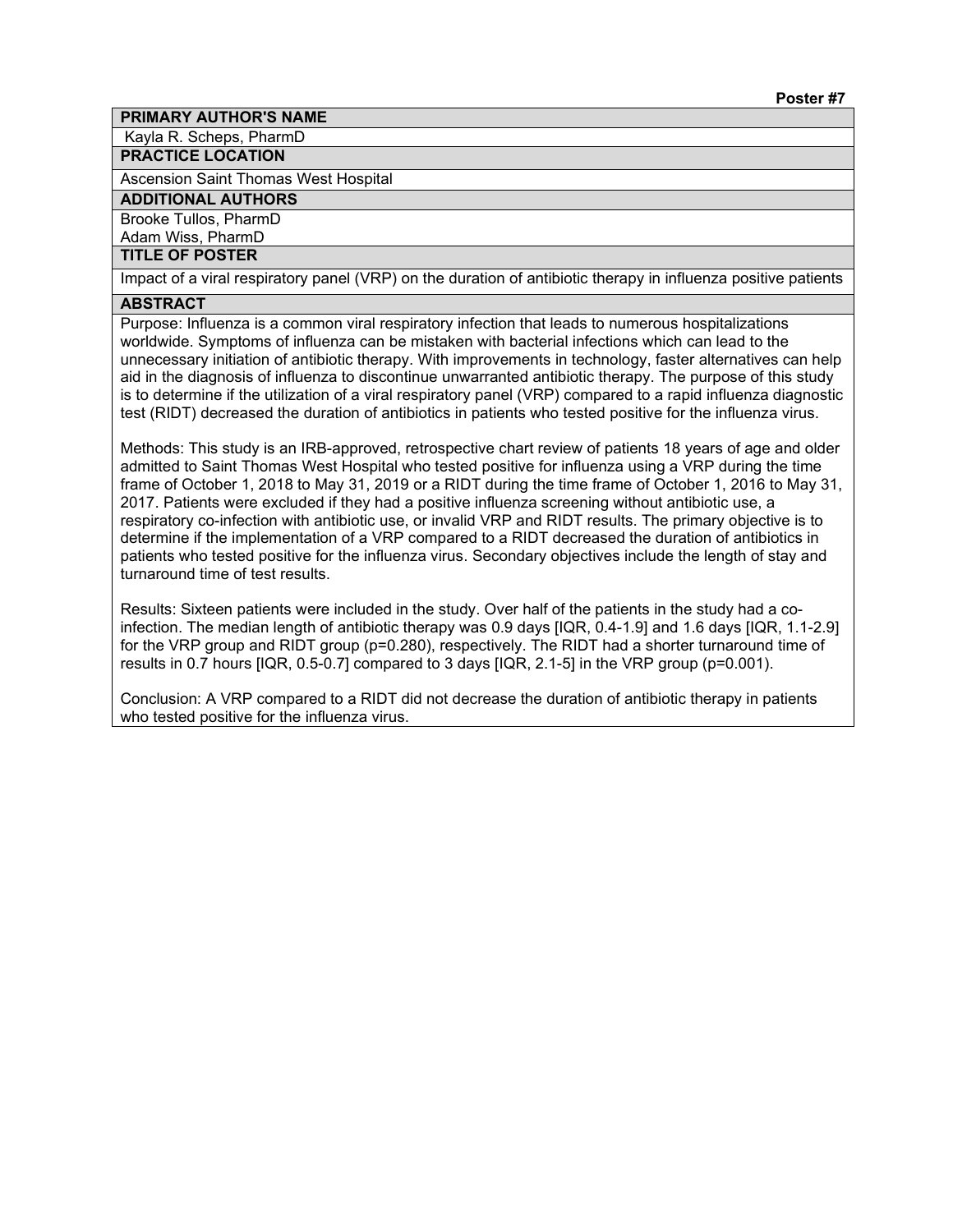Braydon A.W. Smith, PharmD

# **PRACTICE LOCATION**

Ascension Saint Thomas West Hospital

# **ADDITIONAL AUTHORS**

Matt Bibb, PharmD, BCGP Michelle Wilcox, PharmD

# **TITLE OF POSTER**

Bupivacaine-containing elastomeric device to decrease post-procedure opioid use

# **ABSTRACT**

Purpose: Elastomeric pumps are devices that continually infuse medication without the need for electricity or gravity. Surgeons like the practicality of a device that delivers medicine locally as it prevents central nervous system toxicities associated with systemic administration. This study will assess if these pumps decrease post-surgery opioid usage. Discouraging opioid addiction and bypassing systemic toxicities associated with this class of medicine is the basis of this research.

Methods: This study will be collected through retrospective manual review of patient charts utilizing REDCap to de-identify patient information. This study is a single-site study at Ascension Saint Thomas West Hospital in Nashville, TN and will include up to 200 patients. Patients who are equal to or greater than 18 years of age who have undergone a video-assisted thoracoscopy surgery are included. Patients who have a history of chronic use of scheduled opioids will be excluded from the study. The primary outcome, morphine milliequivalents usage, will be analyzed after obtaining all opioid-derived medications that were used after the surgery and up to time of discharge. Secondary outcomes will assess if there is a difference between groups in areas pertaining to total hospital length of stay, opioid usage in the first 72 hours post-op, and the use of non-opioid analgesia medications including ketorolac, acetaminophen, propofol, and gabapentin.

Results: Pending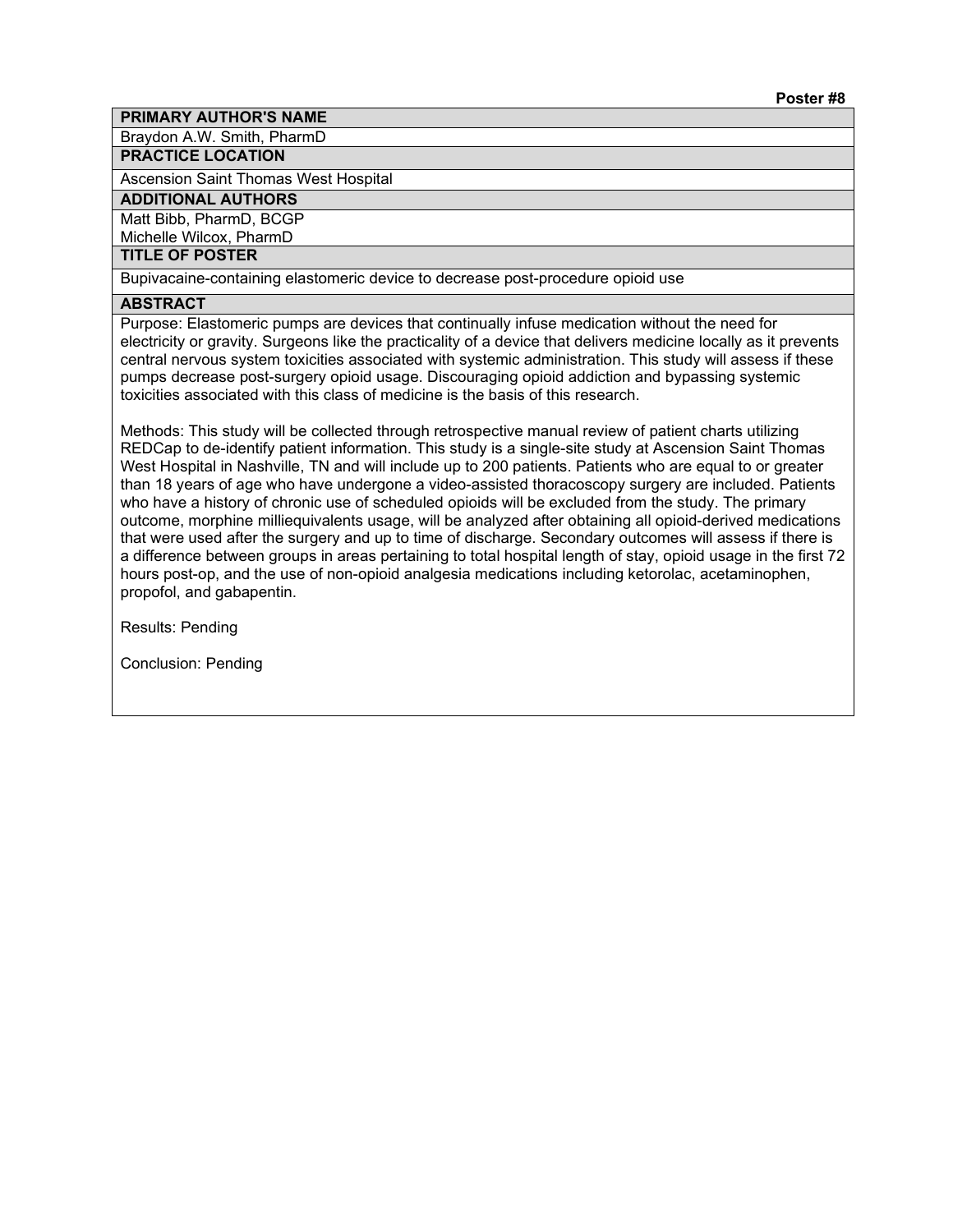Yulonda D. Warren, PharmD

# **PRACTICE LOCATION**

Ascension Saint Thomas West Hospital

# **ADDITIONAL AUTHORS**

Tonya Thomas, PharmD Kelley Baxter, PharmD

#### **TITLE OF POSTER**

Impact of Deprescribing proton pump inhibitors (PPIs) and the recurrence of gastroesophageal reflux disease (GERD) symptoms

# **ABSTRACT**

Purpose: Evidence-based clinical practice guidelines have been developed that focus on deprescribing proton pump inhibitors (PPIs) because of their often chronic use without an ongoing indication, which could lead to serious adverse effects and economic implications. The purpose of this study is to successfully deprescribe PPIs and evaluate the impact on the recurrence of GERD symptoms.

Methods: Single center, prospective cohort study of patients admitted to Ascension Saint Thomas West Hospital October 21, 2019 – February 1, 2020. Eligible patients are those ≥ 18 with a history of GERD who have been taking a PPI for a minimum of 8 weeks prior to admission and had it continued during hospital stay. Consenting patients will receive education on possible adverse effects of PPIs and appropriate duration of treatment. They were also educated on other non-pharmacologic and over the counter options for symptom management. Patients agreeing to deprescribe received 30 and 60-day follow-up phone calls or emails.

Results: Three patients consented to study and were provided PPI education. Of those three, two patients agreed to deprescribe. At the 30-day follow-up, one patient used alternative therapy then resumed their PPI. Additional results are pending.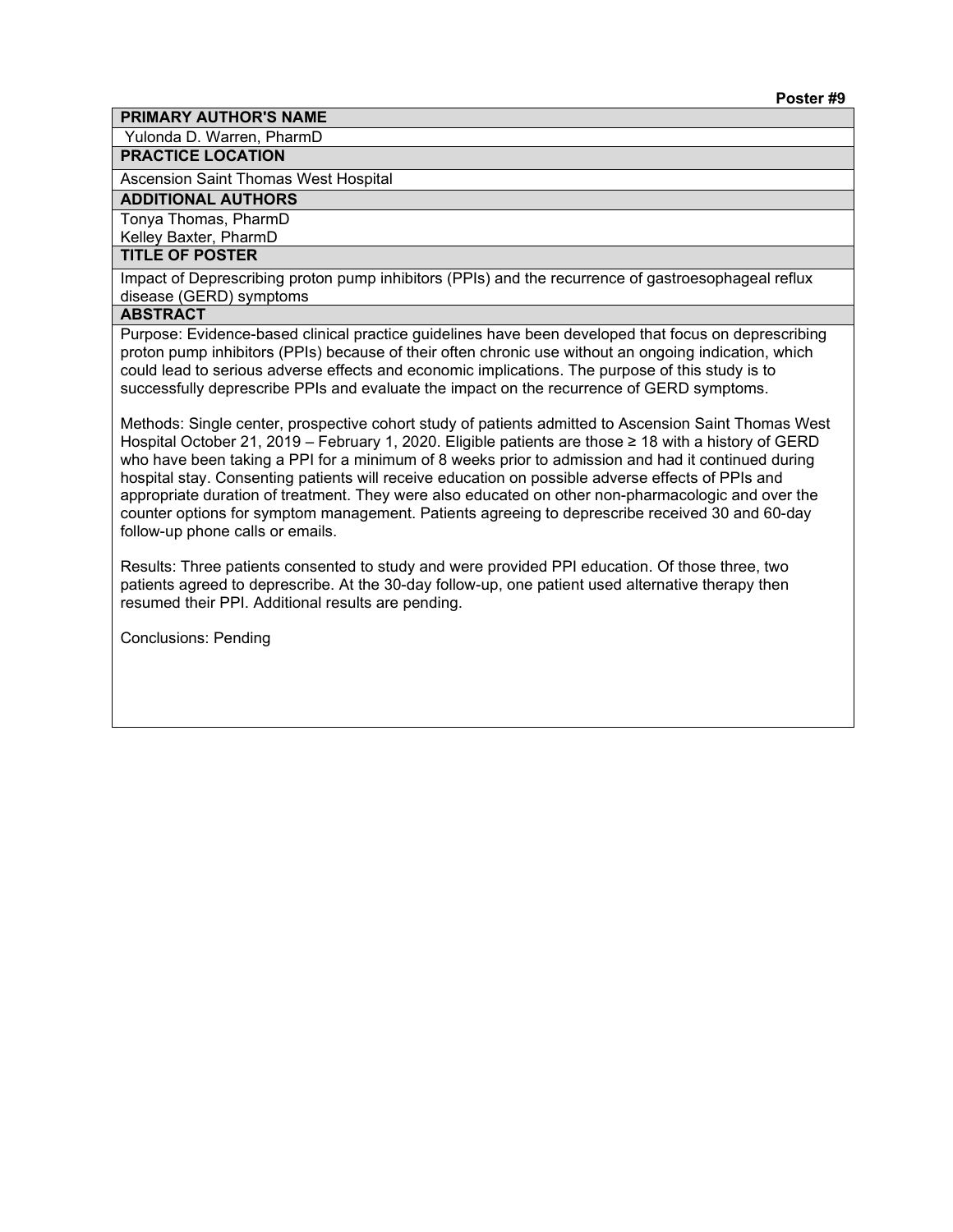Jessica Sherrod, PharmD

**PRACTICE LOCATION**

Blount Memorial Hospital

**ADDITIONAL AUTHORS**

Stephanie Grimes Brad Crane

Danielle yates

Nikki Sowards

# **TITLE OF POSTER**

Retrospective review of discharge antibiotic appropriateness for the treatment of pneumonia to determine if readmission rates are affected

# **ABSTRACT**

Purpose: 30 day readmission rates for Medicare patients have a direct effect on our institutions reimbursement rates. Blount Memorial Hospital (BMH) has identified patients with the diagnosis of pneumonia as having a higher than desired readmission rate. There is currently little data available to determine the cause of readmission post a primary diagnosis of pneumonia (HCAP and CAP) diagnosis. The purpose of this study is to evaluate the appropriateness of the treatment of pneumonia at BMH to determine if there is a correlation between the way pneumonia is treated and 30 day readmissions.

Methods: A retrospective chart review of patients admitted at BMH with a primary diagnosis at discharge of pneumonia or a primary diagnosis at discharge of sepsis with a secondary diagnosis of pneumonia or aspiration pneumonia coded as present on admission, and no secondary diagnosis of severe sepsis or septic shock coded as present on admission between May 1, 2019-June 30, 2019. The data to be collected is age, sex, relevant comorbid conditions, antibiotics ordered, attending physicians, discharge destination, and readmitting diagnosis.

The primary endpoint of this IRB-approved, retrospective cohort analysis is to evaluate the correlation between appropriate and suboptimal treatment of pneumonia and 30 day readmission rates.

Results: Pending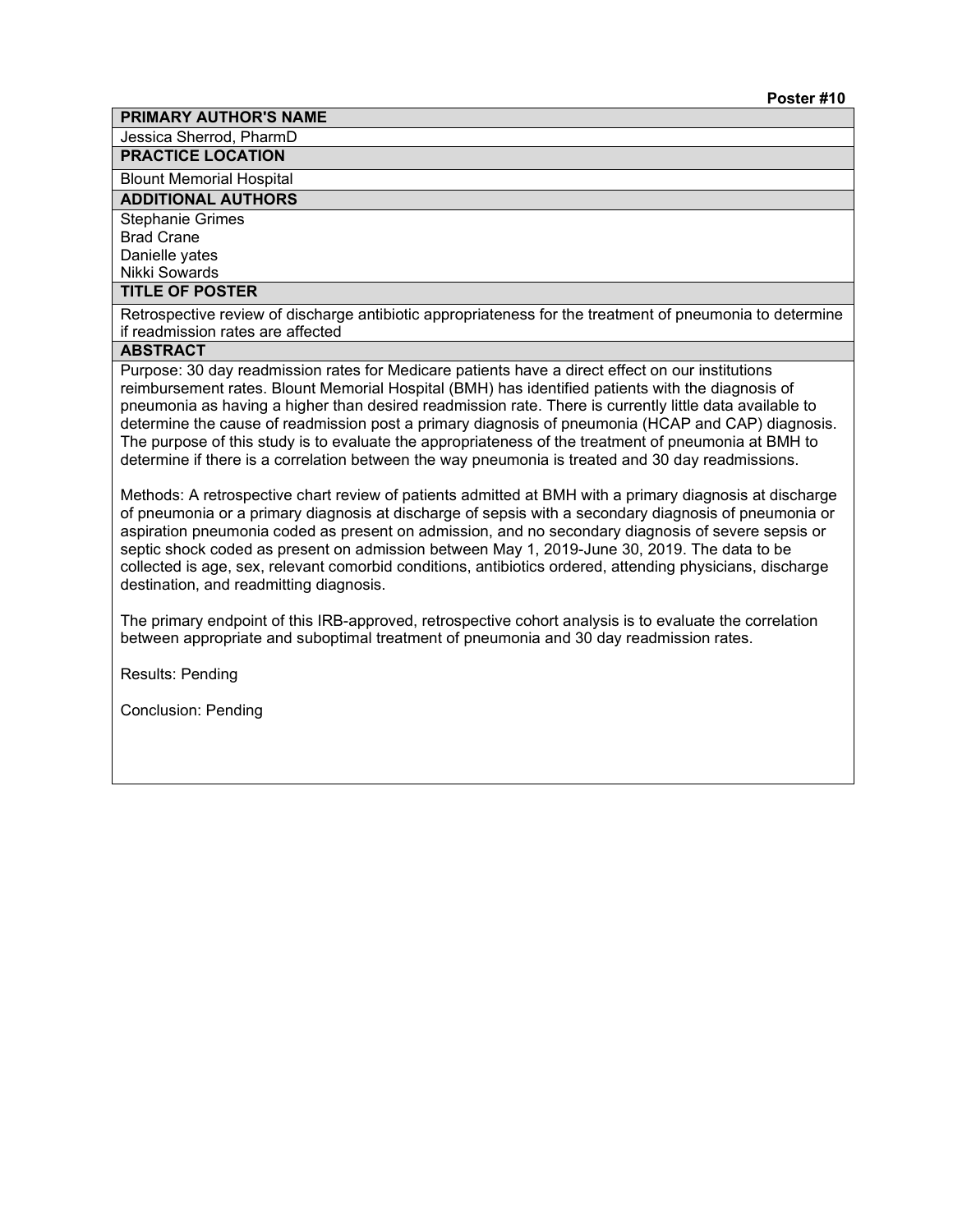Mariah Steele, PharmD

**PRACTICE LOCATION**

Blount Memorial Hospital

**ADDITIONAL AUTHORS**

Patrick Blankenship Emily Duncan

Amy Porter

**TITLE OF POSTER**

Emergency Medicine pharmacy services Gap Analysis

# **ABSTRACT**

Purpose: The primary objective of this study is to perform a gap analysis comparing current pharmacy practices in the emergency department at Blount Memorial Hospital to guidelines published by American Society of Health System Pharmacists. The analysis will be used to assess areas for improvement in pharmacy practice in the emergency department. Secondary objectives include identifying existing barriers to performing the guideline specific roles and making quality improvement recommendations.

Methods: This study will be submitted to the Institutional Review Board for approval. A gap analysis will be performed to compare current emergency medicine pharmacist services to guideline recommended services. An intervention documentation form will be developed based on the published guidelines. Emergency medicine pharmacists will be educated on utilizing this form to record interventions. Data from emergency medicine pharmacist interventions will be collected for a 6 week period (October-November 2019). A review of the gap analysis and data from the intervention documentation forms will be performed to determine areas for improvement in pharmacy services. Results will be shared with emergency medicine pharmacists. In addition, data will be used to identify barriers in performing the guideline specific roles.

Results: Pending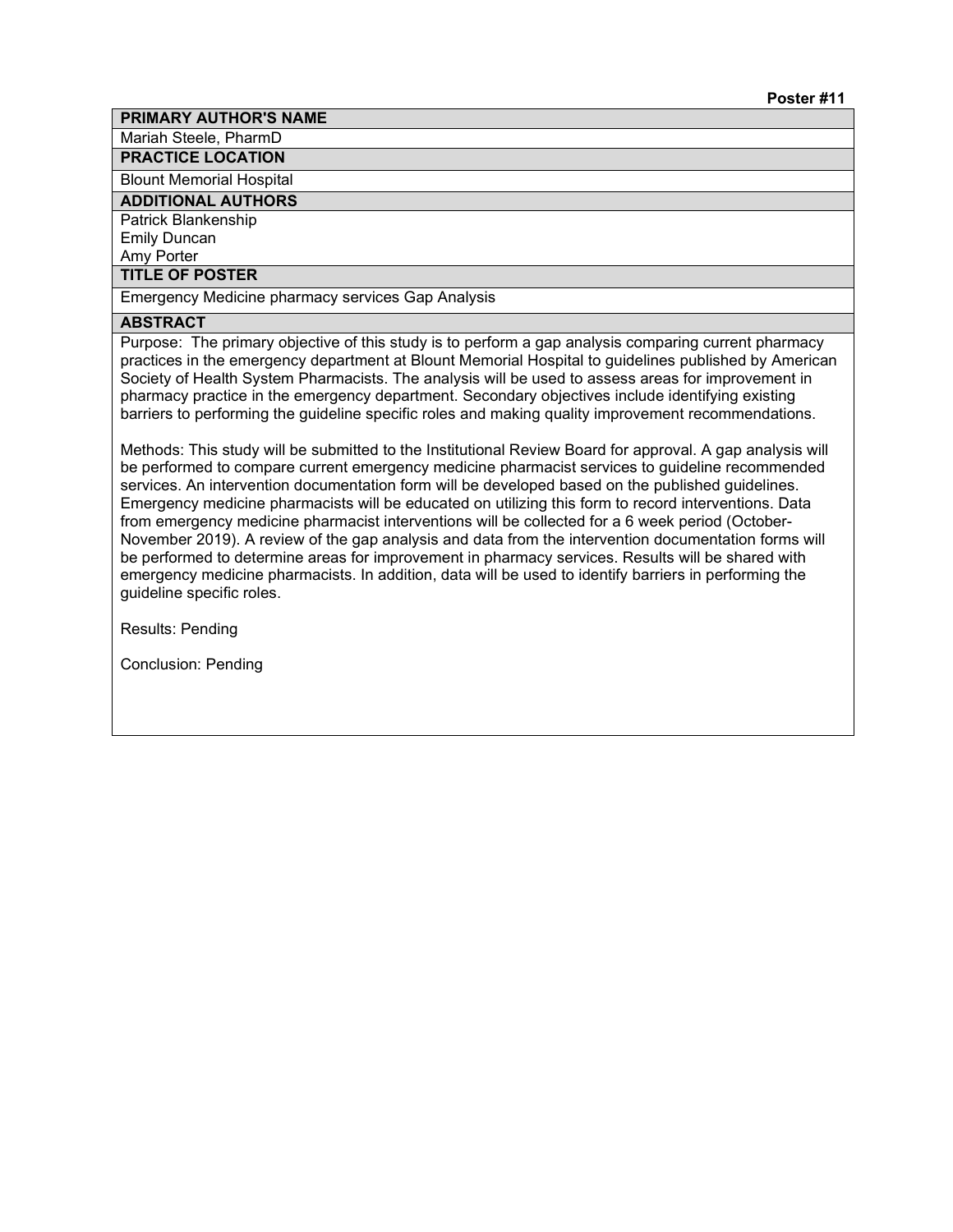Caitlyn Whitaker, PharmD

**PRACTICE LOCATION**

Blount Memorial Hospital

**ADDITIONAL AUTHORS**

#### Brad Crane Susan Roberts

Madison Iman

# **TITLE OF POSTER**

Outcomes associated with changing from MicroScan to MALDI-TOF/Phoenix technology in a mid-size community hospital

# **ABSTRACT**

Purpose: Matrix Assisted Laser Desorption Ionization Time of Flight (MALDI-TOF) together with BD Phoenix technology provides rapid organism identification and susceptibility results. This IRB-approved, retrospective chart review aims to determine the impact of change in microorganism identification and susceptibility technology from MicroScan to MALDI-TOF/Phoenix on various aspects of infection treatment in a community hospital.

Methods: Patients will be identified from reports of positive wound, urine and sputum cultures generated through Sunquest for both MicroScan and MALDI-TOF/Phoenix technologies. Information to be collected from the patients' charts includes: the time at which organism species was identified, the time organism susceptibilities result, the time empiric antibiotic therapy was started, the time the organism was covered, and the time until optimal antibiotic therapy was initiated. Additionally, information related to hospital/ICU length of stay and pharmacist interventions will be collected. The difference in time to organism identification and susceptibility results between systems will be analyzed and the impact of this change in our institution will be assessed.

Wound, urine and sputum specimens taken from patients who received antimicrobial therapy in the hospital during the months of July and October 2019 will be included. Cultures will be excluded if they are missing data, are duplicate requests, positive only for yeast, or result with a final description of "likely contaminant." Data will also be excluded for patients who were discharged before the culture returned positive, patients on long-term antimicrobial therapy for complex infections, patients who did not receive therapy for their culture due to contamination/colonization, patients who left against medical advice (AMA), and patients who expired or were placed on comfort care within the 1st 48 hours after the culture turned positive.

The primary endpoint of the investigation is to determine the time difference to the optimal antimicrobial therapy between systems. Secondary endpoints include time to initial organism coverage, impact on hospital expenditure, patient length of stay, and mortality.

Results: Pending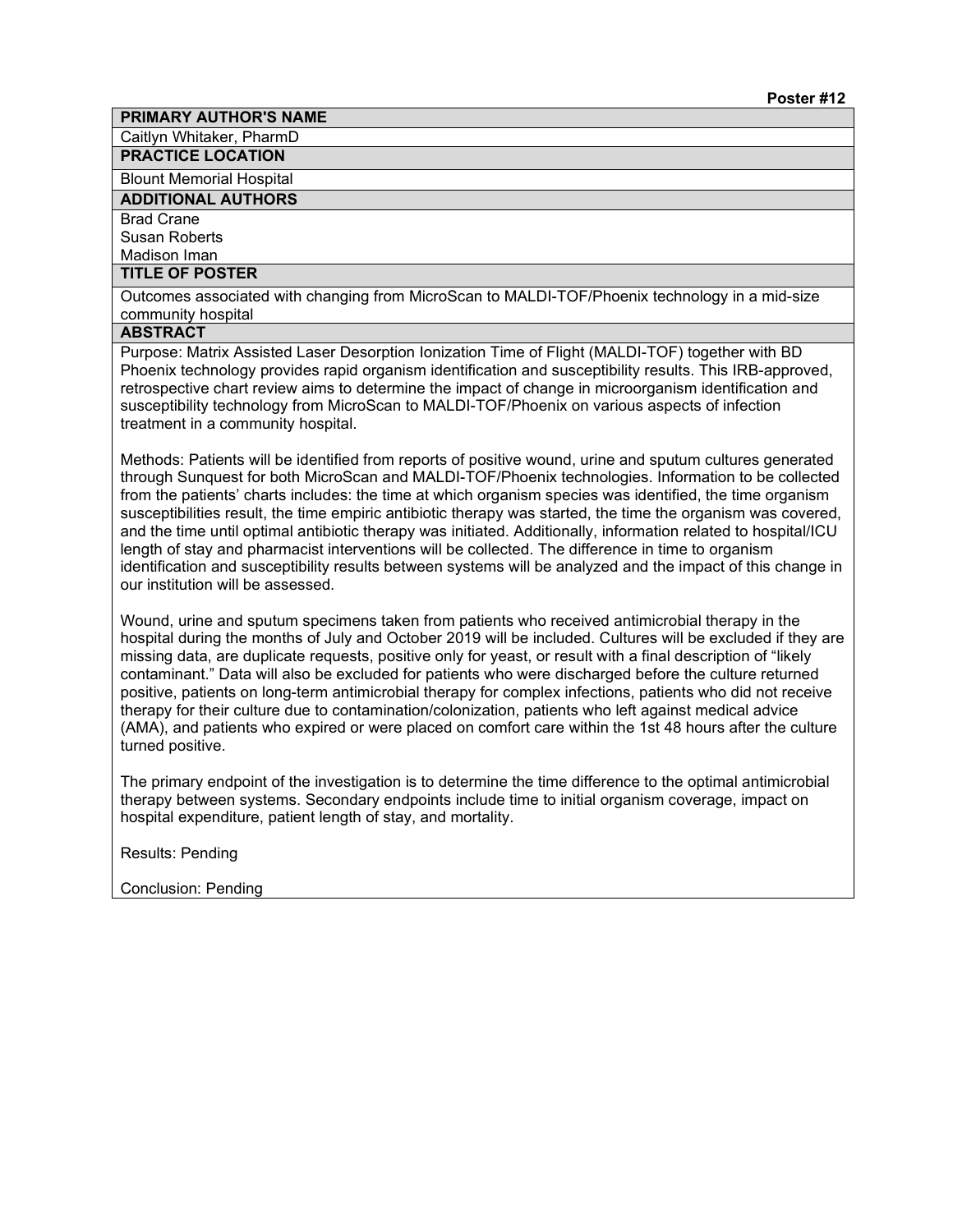Kameron Blair, PharmD

# **PRACTICE LOCATION**

Catholic Health Initiatives Memorial Hospital

# **ADDITIONAL AUTHORS**

Linda Johnson, PharmD, BCPS, BCIDP

# **TITLE OF POSTER**

Evaluation of the appropriateness of procalcitonin utilization at a community hospital

### **ABSTRACT**

Procalcitonin is a routinely ordered lab for many patients with a suspected infection at CHI Memorial. The most available data for the clinical use of procalcitonin exists in the management of sepsis and respiratory tract infections. Our institution has employed protocols to guide antibiotic management decisions based upon the resulting procalcitonin levels. This study aimed to evaluate the appropriateness of procalcitonin lab orders and subsequent antibiotic management at CHI Memorial. This observational, retrospective utilization review assessed inpatients from April 1-April 30, 2019. The percentage of procalcitonin levels ordered for appropriate indications, percentage of appropriate response to the levels, patient comorbidities and duration of therapy were evaluated. Data was collected on 50 patients, and a total of 85 procalcitonin levels were evaluated. Of the 85 levels collected, 57 (67.1%) were deemed appropriate. Approximately 43 (75%) of the appropriate levels were acted upon per hospital protocol. Of all initial PCT levels, 31 were normal and 17 (55%) of normal levels were ordered for appropriate indications. Despite normal procalcitonin levels, 18 (58%) patients were initiated on antibiotics. In patients with abnormal initial procalcitonin levels (n=19), 14 (74%) were ordered for appropriate indications. Of these 14 patients, 7 had comorbidities that could elevate procalcitonin, including chronic kidney disease, cardiac shock, and lung cancer. All patients with an abnormal procalcitonin ordered for an appropriate indication with no comorbidities were initiated on antibiotics. An evaluation of subsequent procalcitonin levels demonstrated that patients were continued on antibiotic therapy for a median of 1 day post level normalization. From the results of this study, we can conclude that procalcitonin levels are ordered and utilized inappropriately at CHI Memorial. Additional education and prospective audit and feedback needs to be provided to improve the use of this tool.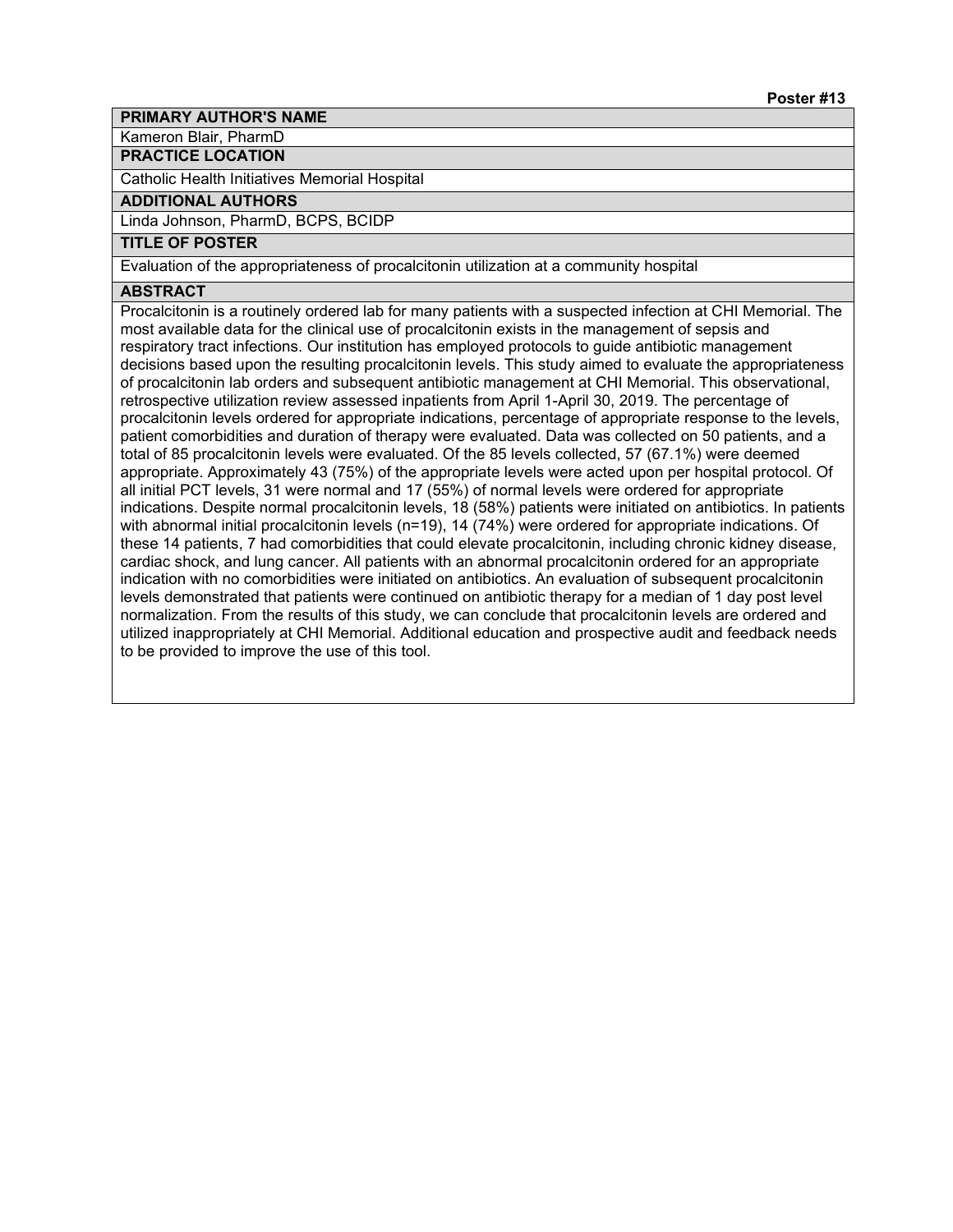Matthew A, Green, PharmD

# **PRACTICE LOCATION**

Catholic Health Initiatives Memorial Hospital

# **ADDITIONAL AUTHORS**

Quinn, Amy PharmD

# **TITLE OF POSTER**

Assessment of nutritional status after amino acid/glycerin with electrolyte peripheral infusion for at least 24 hours in a community hospital

#### **ABSTRACT**

Purpose: An important aspect of care in the hospital is to ensure appropriate nutritional therapy. A growing body of evidence shows patients with malnutrition have negative outcomes during their hospital stay. These outcomes include events such as infection, impaired wound healing, longer length of stay, and increased morbidity and mortality. 1-4 This project was designed to assess whether nutritional needs are met with a standard amino acid/glycerin with electrolyte peripheral infusion.

Methods: This is a single center, retrospective study to evaluate whether nutritional needs are adequately met with an amino acid/glycerin with electrolyte solution when enteral intake was not obtainable. Men and women aged 18 or greater treated with intravenous amino acid/glycerin with electrolyte for at least 24 hours were included. Patients aged less than 18 or pregnant were excluded. One hundred and fifty-eight patients from June 1, 2018 to May 31, 2019 were evaluated. Key data points collected were: age, sex, weight, body mass index on admission and discharge, time from admission to initiation of nutrition, appropriateness of route, basal metabolic needs as defined by Mifflin St. Jeor (MSJ) equation, kilocalories per day and grams of protein per day as provided by peripheral amino acid/glycerin with electrolyte infusion, and electrolyte changes. The primary outcome was to determine if the patient's basal metabolic needs were met with utilization of peripheral amino acid/glycerin with electrolyte infusion.

Results: Pending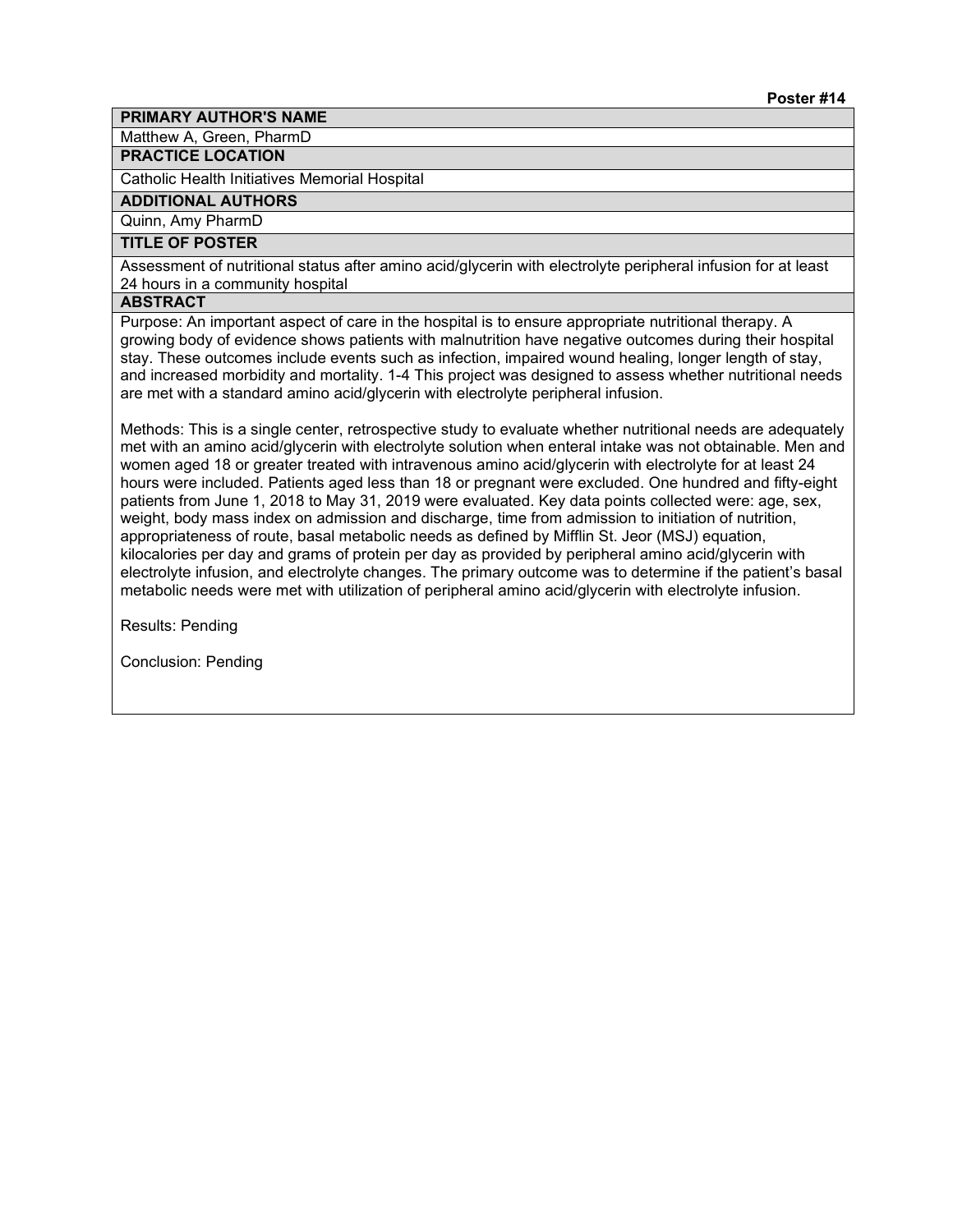Casey E. O'Neal, PharmD

# **PRACTICE LOCATION**

Catholic Health Initiatives Memorial Hospital

# **ADDITIONAL AUTHORS**

Rachel Kile, PharmD, BCPS

# **TITLE OF POSTER**

Evaluation of the appropriateness of sugammadex use for neuromuscular blockade reversal in accordance with pharmacy and therapeutics committee restriction criteria

#### **ABSTRACT**

Purpose: The acetylcholinesterase inhibitor, neostigmine, in addition to the anticholinergic agent, glycopyrrolate, have been the mainstays of non-depolarizing neuromuscular blockade (NMB) reversal until sugammadex was approved in 2015. Sugammadex was added to formulary at CHI Memorial with restriction criteria for use in 2016. Over the last 12 months, our institution has seen a vast increase in sugammadex use. Therefore, this study was designed to evaluate appropriateness of sugammadex utilization for reversal of NMB at CHI Memorial in accordance with established hospital use restriction criteria, in addition to identification of new clinically appropriate restriction criteria.

Methods: This retrospective utilization review evaluated sugammadex use post-extubation in patients who underwent a surgical procedure at the Glenwood campus of CHI Memorial hospital in Chattanooga, TN between May 2019 and July 2019. Patients were identified from a list created in our surgery pharmacy based on distribution of sugammadex to certified registered nurses of anesthesia (CRNAs) and reports of sugammadex removal from automated dispensing cabinets. Patients who were ≥ 18 years of age, underwent a surgical procedure, received a non-depolarizing NMB, and received at least one dose of sugammadex were included. There were no exclusion criteria. Data was collected through manual chart review and the electronic medical record system. The primary outcome measures included rate of adherence to established hospital restriction criteria for sugammadex use, and to classify and determine the incidence of use that did not align with approved criteria. Secondary outcome measures included the incidence of adverse events from sugammadex and neostigmine, rates of reintubation, average hospital length of stay, and cost of sugammadex use.

Results: Pending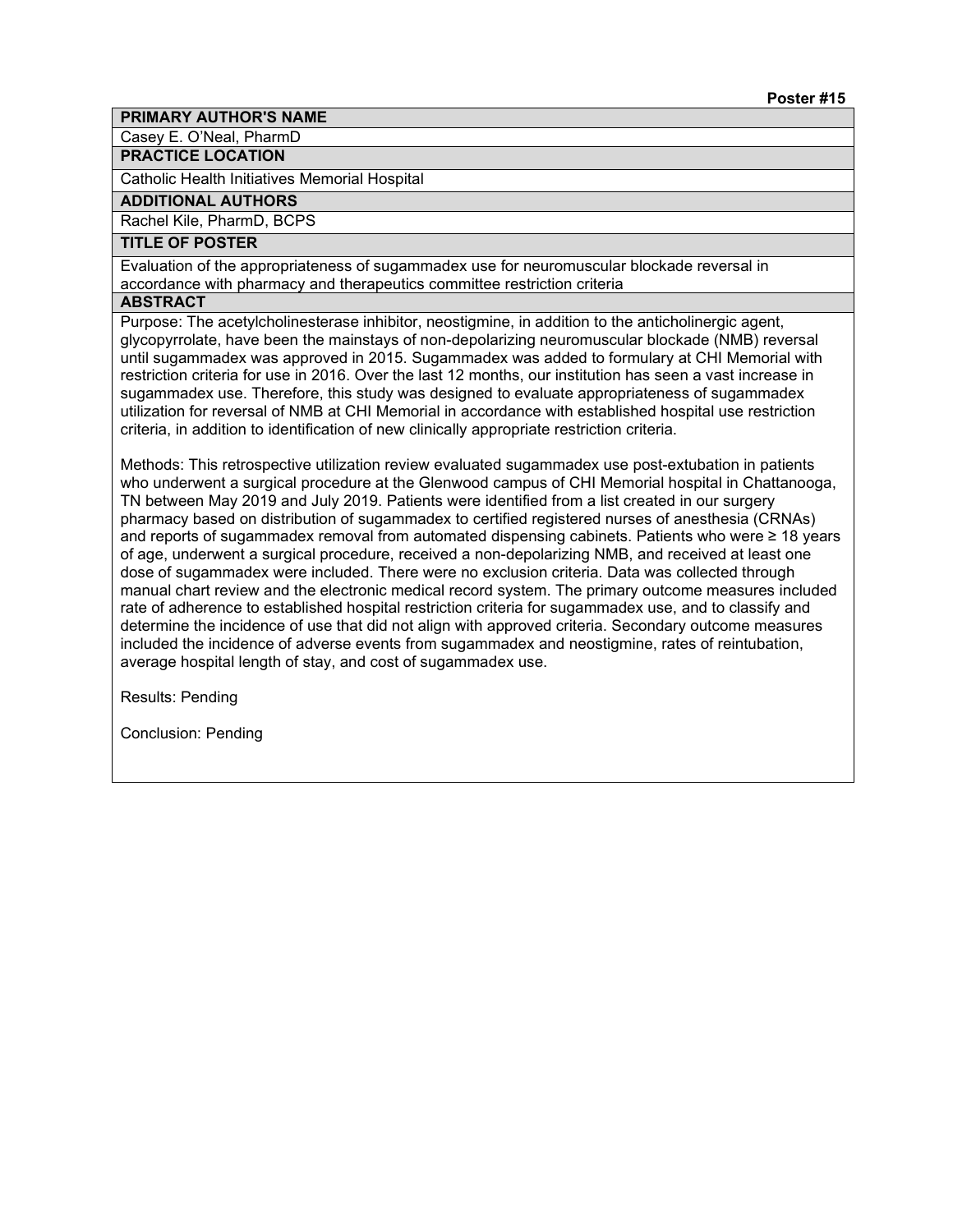Bradley A Proctor, PharmD

#### **PRACTICE LOCATION**

Catholic Health Initiatives Memorial Hospital

#### **ADDITIONAL AUTHORS**

Daniel Marsh, PharmD, BCPS Rachel Kile, PharmD, BCPS

# **TITLE OF POSTER**

Evaluation of opioid prescribing patterns and an alternative to opioids (ALTO) approach to analgesia within the emergency department

# **ABSTRACT**

Purpose: Opioid abuse and overdose is continuing to increase at an alarming rate. In order to have an impact on opioid prescribing and exposure, hospitals and providers across the nation are implementing alternative to opioid (ALTO) treatment pathways for specific types of pain. This study was conducted to evaluate opioid prescribing patterns 12 months after implementing alternative to opioid (ALTO) treatment pathways within the emergency department and identify missed opportunities for use.

Methods: This retrospective chart review examined patients treated with an opioid or an alternative to opioid (ALTO) medication within the emergency department of a 369-bed acute care community hospital on selected dates during May 2019. Patients who were 18 years or older and treated with at least one opioid medication or an alternative to an opioid medication (low dose lidocaine or ketamine) within the emergency department were included in the study. Patients treated for an acute pain crisis due to a chronic pain condition were excluded. Data was obtained using reporting tools from automated dispensing cabinets and electronic medical record software as well as manual chart review. Data points collected included opioid prescribed, dose of opioid, alternative medication to opioid prescribed, timing of medication administration, diagnosis, established ALTO prescribing pathway, and use of an ALTO pathway (yes or no). The percentage of patients treated with an opioid prior to an alternative medication for pain within an established pathway was calculated to determine missed opportunities.

Results: Pending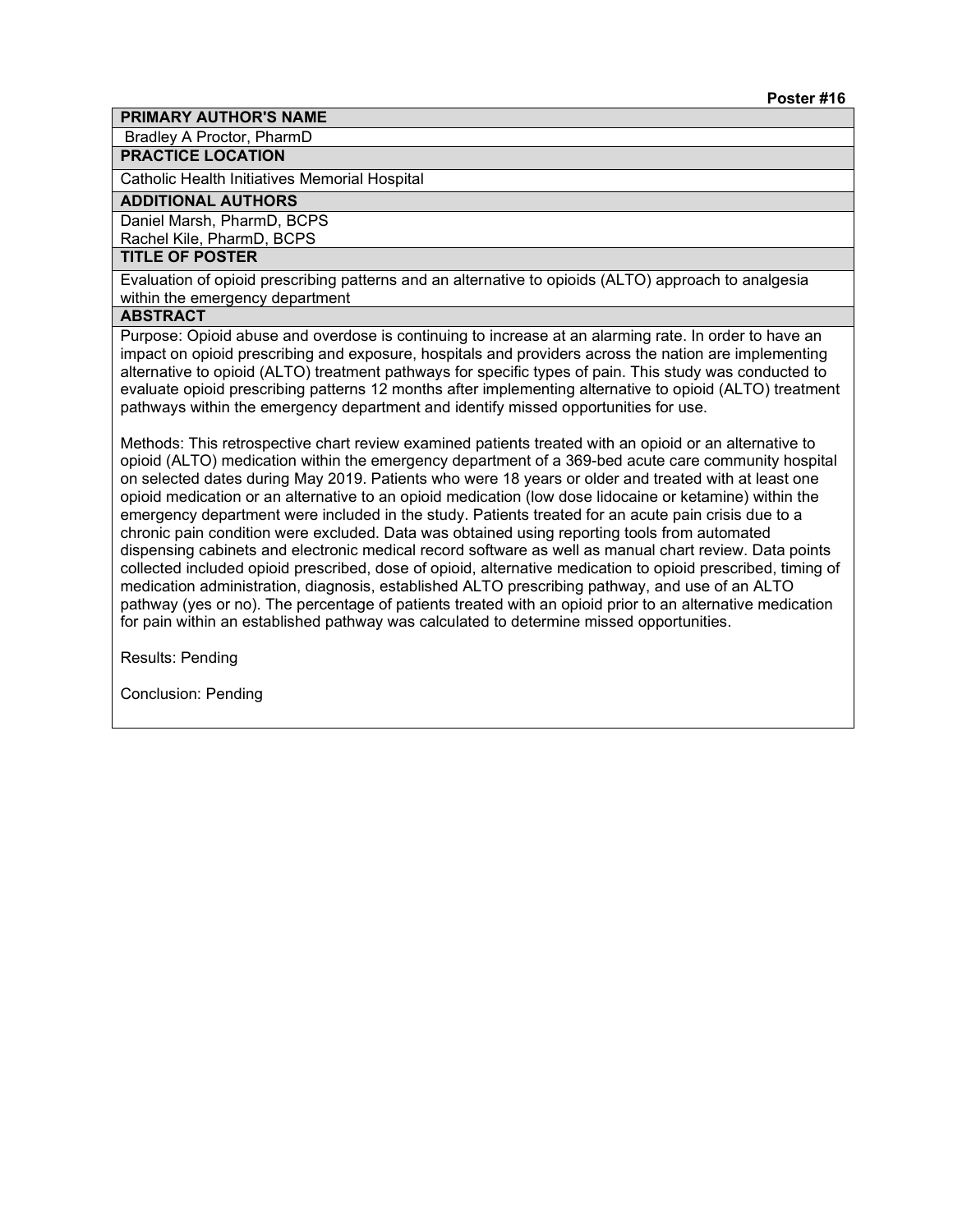Alexis E. Schrieber, PharmD

#### **PRACTICE LOCATION**

Community Health Systems

#### **ADDITIONAL AUTHORS**

Dawn Y. Scott, PharmD

#### **TITLE OF POSTER**

Implementation of NHSN antibiotic use reporting in community hospitals

#### **ABSTRACT**

Reporting to the National Healthcare Safety Network (NHSN) allows for national trending of use of antibiotics. In the state of Tennessee, antibiotic use reporting will become mandatory for larger sized acute care hospitals (>250 beds) on January 1, 2021. Acute care hospitals in Tennessee with a bed size of 100-250 will begin mandatory reporting in 2022. In 2023, all remaining acute care hospitals will be required to submit antibiotic use data in Tennessee. This descriptive report details how antibiotic use reporting was rolled out across a health system using a clinical decision support tool. The methodology for rollout of antibiotic use reporting contained three parts: obtaining a medication administration feed with the clinical decision support tool, education on submitting a reporting plan and the data, and monitoring on antibiotic use submission. The medication administration feed was implemented for 24 hospitals in 2016. As of August 2019, no hospital sites had utilized this functionality to report antibiotic use data. In fall of 2019, the health system undertook an educational campaign focused on pharmacists to promote antibiotic use reporting. This educational campaign resulted in two hospital sites reporting antibiotic use data in the first month following the educational campaign and twenty hospitals submitting data by the end of 2019. Continuous monitoring and follow-up was used to ensure that sites submitted data monthly. This report concludes that education and follow-up are key mechanisms in ensuring hospitals report antibiotic use data to the National Healthcare Safety Network.

Conflict of Interest: Alexis Schrieber, the primary author, is currently completing a fellowship at Wolters Kluwer Health, a medical content and software company. Sentri7®, a Wolters Kluwer product, is utilized by the health system to submit antimicrobial use data.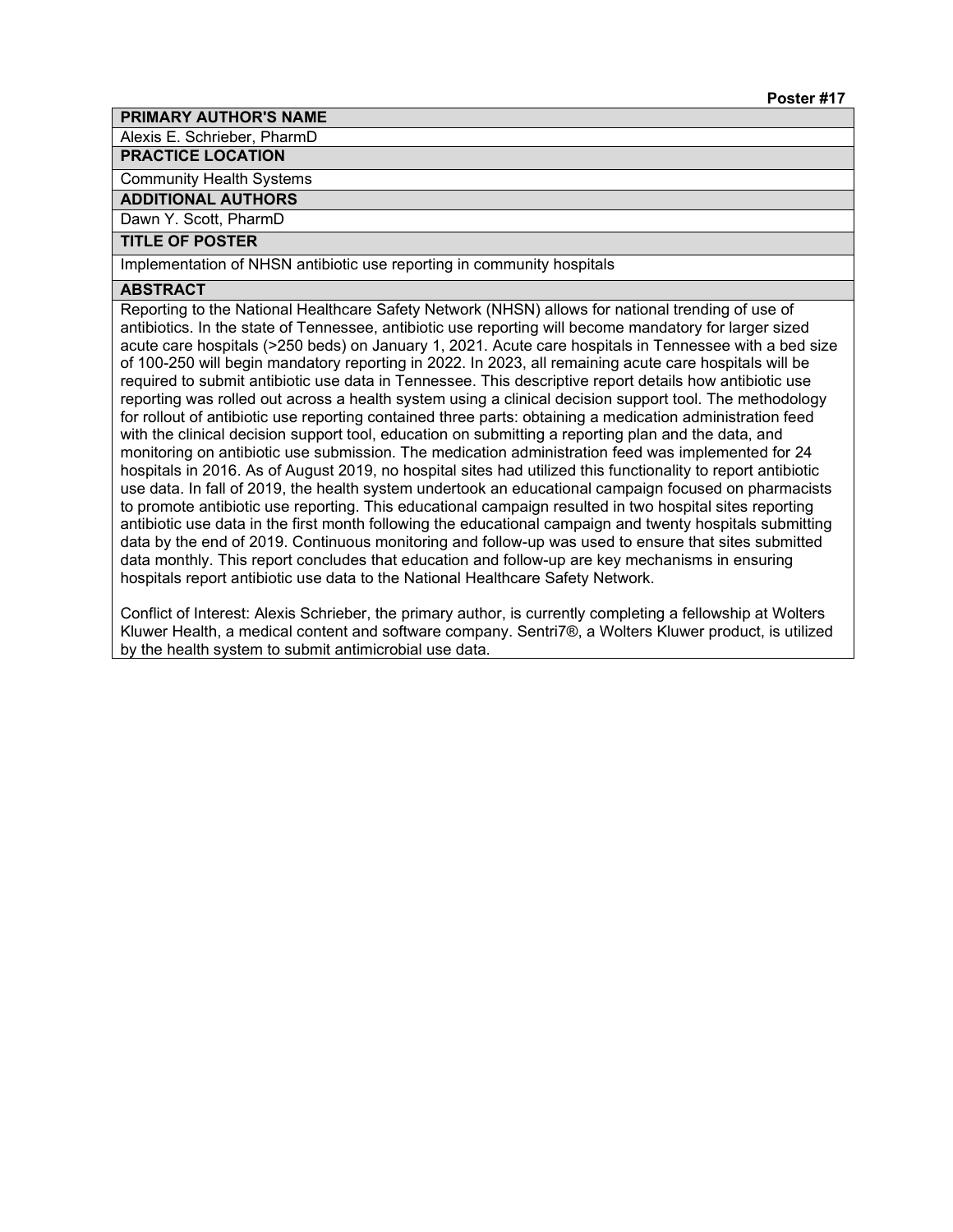Jonathan A. Clark, PharmD

# **PRACTICE LOCATION**

Cookeville Regional Medical Center

# **ADDITIONAL AUTHORS**

Jonathan Clark Quyen Nguyen Andrew Beaty Marnie Rogers

#### **TITLE OF POSTER**

Pharmacist guided antimicrobial stewardship for UTIs in the emergency department

# **ABSTRACT**

This scope of this project is to determine the benefits of a pharmacist lead antimicrobial stewardship initiative for bacteriuria in the emergency department of Cookeville Regional Medical Center, a community-based hospital in Middle Tennessee. This project will address an area of opportunity pertaining to appropriate antibiotic selection, prescribing, and follow up for patients discharged from the emergency department. The results of this study will assess the success of implementing a standard protocol for the treatment of urinary tract infections and to develop a collaborative practice agreement within the emergency department. The primary outcome of this study is to assess antimicrobial usage in the emergency department for treatment of urinary tract infections. Secondary outcomes will be the quantity of urinalysis ordered, urine cultures ordered, and the appropriateness of antimicrobial selection over a three month period post protocol implementation. Retrospective data will be collected prior to implementation to determine the baseline pattern of antibiotic prescribing. A stewardship algorithm will be created and provided to help guide appropriate provider ordering of urinalysis, urine cultures and antimicrobials. This algorithm will be based on published guidelines and the most updated antibiogram for the practice site. Providers will be educated by a pharmacist regarding the algorithm and protocols and how antibiotic regimens were chosen. The providers will use this tool while assessing their patients over a 3 month period. Prospective data will be collected after implementation of the algorithm and protocols to assess changes of primary and secondary outcomes.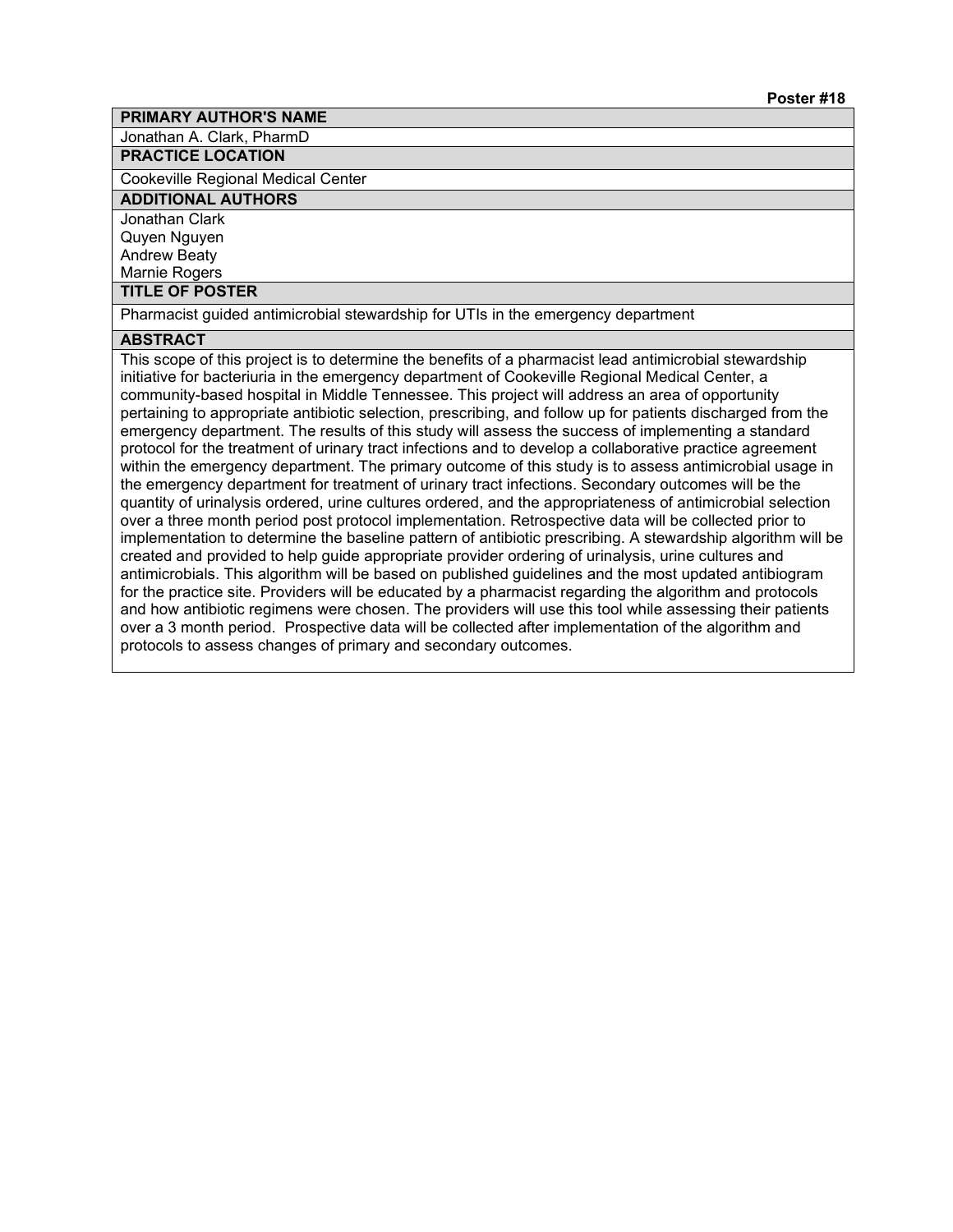Sheldon C. Hitchcock, PharmD

# **PRACTICE LOCATION**

Cookeville Regional Medical Center

#### **ADDITIONAL AUTHORS**

# **TITLE OF POSTER**

Pharmacist managed discharge medication reconciliation: Impact on patient care and discharge process when completed prior to day of discharge

#### **ABSTRACT**

Purpose: Accurate medication reconciliation at hospital discharge is a crucial component for ensuring a successful transition of care. Pharmacists are best poised to complete this task and ensure patients are being discharged with the correct medication regimen. However, current discharge workflows have the provider completing this task on the day of discharge often times leading to a lower quality medication reconciliation and a less efficient discharge process due to the need for multiple order clarifications. The purpose of this project is to demonstrate the pharmacist's ability to provide a complete medication reconciliation that simplifies and improves the overall discharge process.

Methods: Current process has the provider completing the discharge medication reconciliation on the day the patient is being discharged. Prior to immediate discharge a pharmacist reviews the newly created medication list to ensure appropriateness, contacts the provider to correct any errors, and provides counseling to the patient regarding the changes. Pharmacist managed discharge medication reconciliation will be piloted on one medical unit of the hospital and the following changes will be implemented. First, multidisciplinary rounds which have traditionally occurred in the morning will be moved to the afternoon to allow more time to evaluate patients, thus allowing for more productive rounds. This change will allow patients who are going to be discharged the following day to have a medication reconciliation started by the pharmacist the day prior with the most current information regarding patient condition and disposition. Improvement in early identification of patients to be discharged along with pharmacist managed discharge medication reconciliations will improve patient care and the overall quality of the discharge process. The impact on patient care will be measured by comparing the days of antibiotics and steroids prescribed, number of patients who leave the hospital with medications in hand, and errors in the medication reconciliation on the day of discharge between the study unit and a traditional unit. Improvement in the discharge process will be measured by comparing the time to discharge.

Results: Pending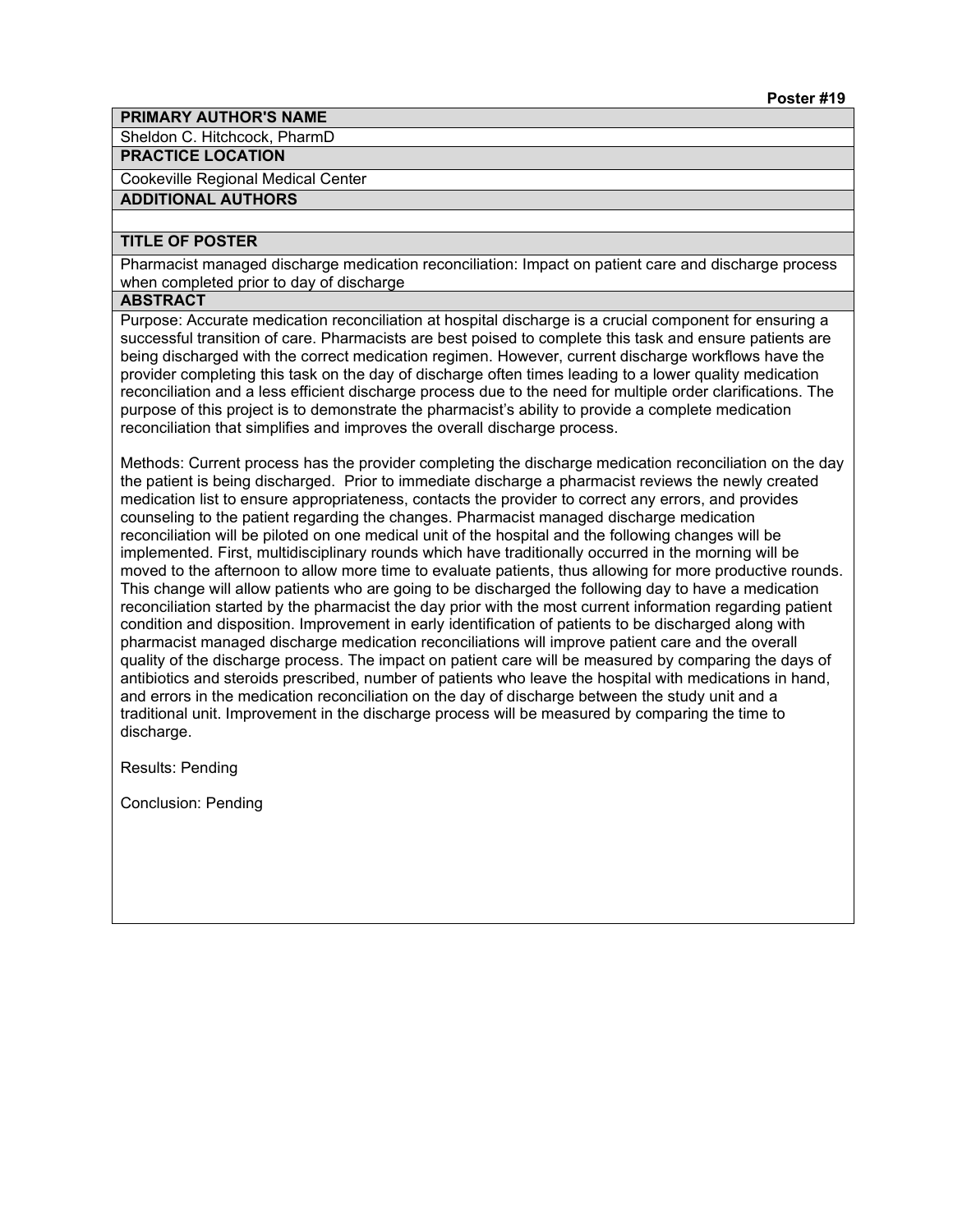Jessica M. Some, PharmD

# **PRACTICE LOCATION**

Cookeville Regional Medical Center

**ADDITIONAL AUTHORS**

Kinsi Brindley, Pharm.D.

# **TITLE OF POSTER**

Expansion of pharmacy-based ambulatory care services within a regional health system

# **ABSTRACT**

Purpose: Pharmacists are well positioned to work with provider groups and payers on expanded care teams and payment reform initiatives. Medication management and optimization are critical practice functions where pharmacists can positively impact quality of care as well as patient and provider satisfaction. The objective of this study is to identify patients in the region who would benefit most from medication management and optimization and implement a pharmacy service to provide targeted care for those patients.

Methods: This study will be submitted to the Institutional Review Board for approval. Quality metrics will be assessed and the electronic medical record system will be utilized to identify a population of patients within the region who would derive the greatest benefit from medication management and optimization. Pharmacy services will be implemented to target improvement of care in this patient population. The impact of the pharmacy service will be assessed via medication-related performance measures. All data will be recorded without patient identifiers and maintained confidentially.

Results: Pending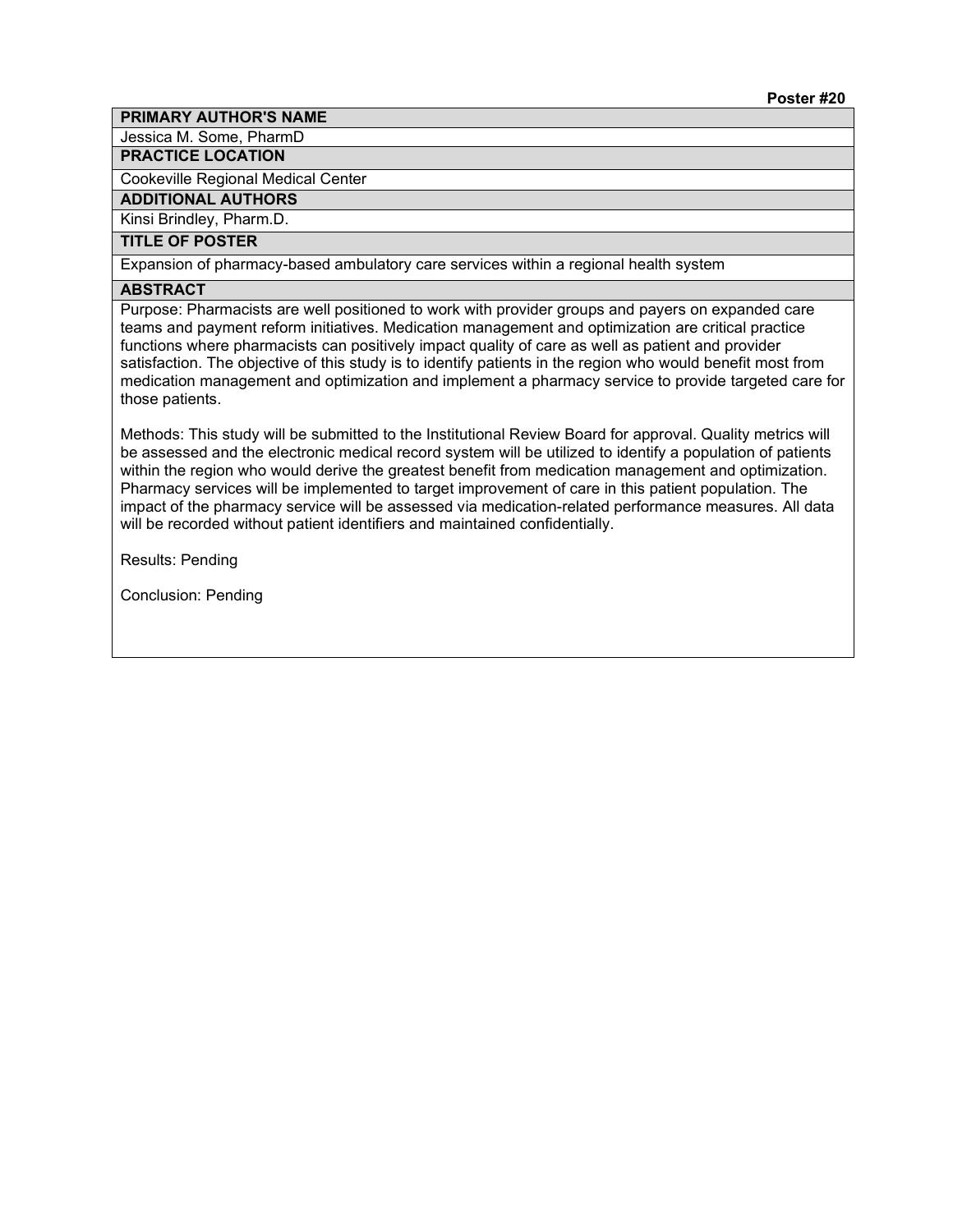Lauren M. Albertina, PharmD

# **PRACTICE LOCATION**

Fort Sanders Regional Medical Center

# **ADDITIONAL AUTHORS**

Stefanie Reid, PharmD, BCCCP Rachel Vaughn, PharmD, BCCCP Christopher Norris, PharmD Sperry Wheeler, PharmD, BCPS

# **TITLE OF POSTER**

Evaluating the effectiveness of diltiazem weight-based versus fixed bolus dosing for patients presenting to the emergency department in atrial fibrillation with rapid ventricular rate

# **ABSTRACT**

Purpose: For the acute management of atrial fibrillation with rapid ventricular rate (RVR), current guidelines recommend a diltiazem intravenous bolus of 0.25 milligrams per kilogram of actual body weight, followed by an infusion titrated to a goal heart-rate of less than 110 beats per minute. Currently, there is a paucity of studies comparing weight-based versus fixed bolus dosing of diltiazem for this indication. The purpose of this study is to compare the effectiveness of weight-based versus fixed bolus dosing in achieving a goal heart-rate for patients presenting to the emergency department (ED) in atrial fibrillation with RVR.

Methods: This study has been approved by the Institutional Review Board. Utilizing the electronic medical record system and individual data-collection, patients will be identified who presented to a regional referral center ED in atrial fibrillation with RVR. Inclusion criteria includes patients who received a bolus dose of diltiazem, are older than 18 years of age, and if they presented to the ED in atrial fibrillation with RVR. Exclusion criteria includes insufficient documentation of vital signs, no recorded weight, or if they concomitantly received other rate-controlling medications within 30 minutes prior to or after diltiazem administration. Primary outcomes include a composite of the following within 30 minutes after the initial bolus of diltiazem: the percentage of patients who achieved successful rate-control, defined as a heart-rate less than or equal to 100 beats per minute; conversion to normal sinus rhythm; or a heart-rate reduction of at least 20 percent. Secondary outcomes include the percentage of patients who achieved successful rate-control; conversion to normal sinus rhythm; a heart-rate reduction of at least 20 percent; average dose of diltiazem; the incidence of hypotension, hypertension, and bradycardia associated with diltiazem; the time to a heart-rate of less than 100 beats per minute; the number of repeated doses administered; the percentage of patients initiated on the follow-up infusion; and the number of patients who achieved a goal heart-rate of less than 110 beats per minute within 30 minutes of diltiazem administration per current guidelines. All data will be collected and maintained on-site and remain confidential.

Results: Pending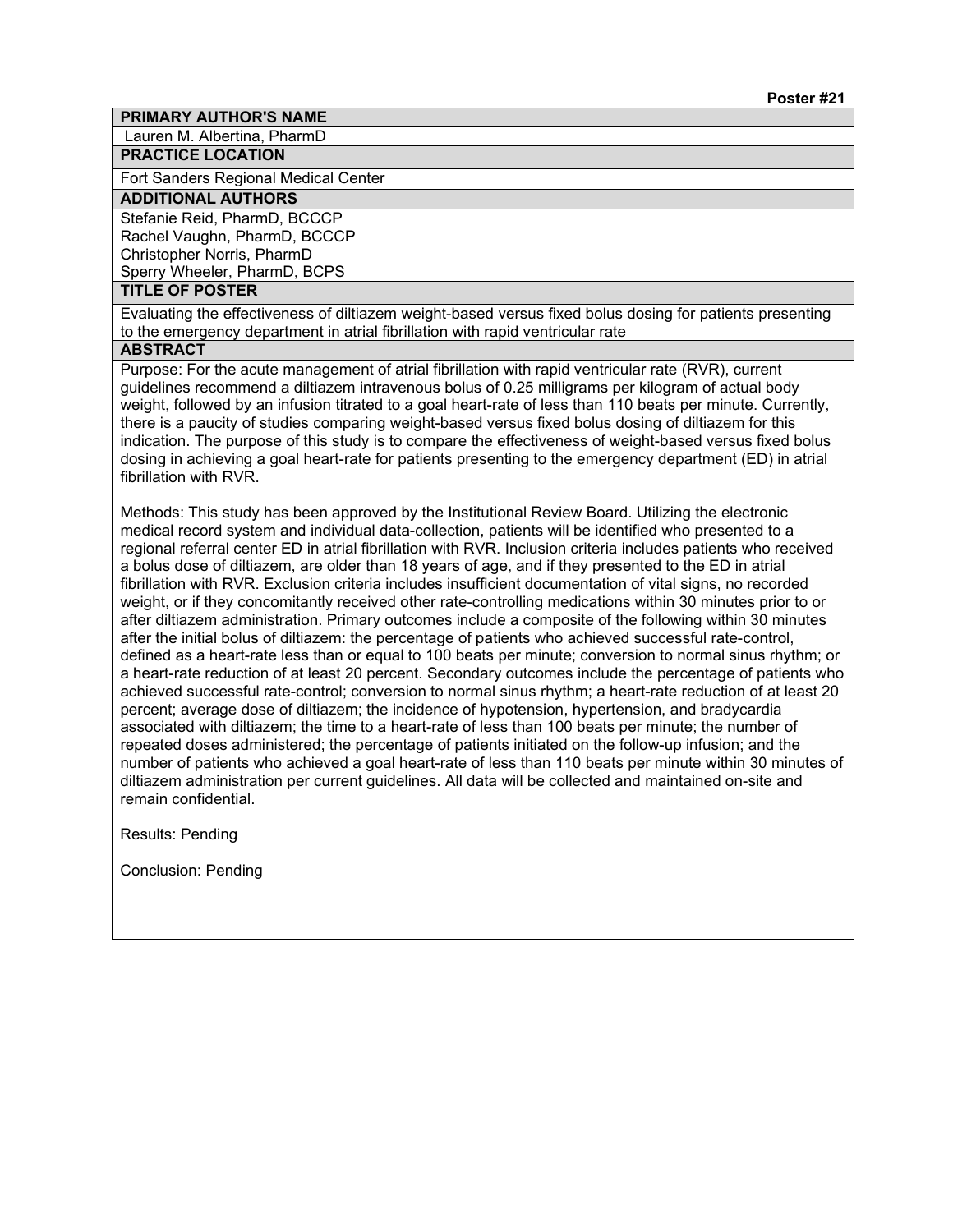McKenna C. Childress, PharmD

# **PRACTICE LOCATION**

Fort Sanders Regional Medical Center

# **ADDITIONAL AUTHORS**

Dillon Elliott, PharmD, BCPS, BCCCP Stefanie Reid PharmD, BCOP Christopher Norris, PharmD Corey Cudzilo, MD, ABIM, ABPD, ABCC

### **TITLE OF POSTER**

Use of ascorbic acid, thiamine, and hydrocortisone in septic shock patients

#### **ABSTRACT**

Purpose: The purpose of this study is to evaluate the use of ascorbic acid, thiamine and hydrocortisone in patients who are defined as having septic shock. This study will be a retrospective chart review looking at the effect of these therapies on hospital survival, resolution of septic shock by evaluating vasopressor requirements, procalcitonin decrease, mechanical ventilation days, requirement for broad-spectrum antibiotics, and intensive care unit length of stay. Previous studies have shown that using ascorbic acid, thiamine, and hydrocortisone in patients defined as having septic shock could provide a faster resolution of septic shock and may have a mortality benefit.

Methods: This study will be submitted to our institution's Institutional Review Board for approval. This study will be conducted by sorting patients into two groups using a report that will evaluate patients who have a diagnosis code of septic shock between January 2019 to February 2020. The intervention group will be patients who received ascorbic acid, thiamine and hydrocortisone compared to patients who did not serving as the control group. Inclusion criteria will be patients admitted to the Intensive Care Unit at this institution with a diagnosis of septic shock, one broad spectrum antimicrobial agent prescribed, white blood cell count less than four thousand per microliter of blood or greater than twelve thousand microliter of blood OR procalcitonin level greater than or equal to two nanograms per liter, cultures ordered, and vasopressors to maintain hemodynamic stability. Exclusion criteria will be patients with limitations of care such as do not resuscitate or do not intubate, pregnancy, or patients less than eighteen years of age. Primary outcomes evaluated will be hospital length of stay and mortality. Secondary outcomes evaluated will be vasopressor requirements, mechanical ventilation days, length of time broad-spectrum antibiotics are required, safety outcomes, any significant progressive organ damage, and change in procalcitonin.

Results: Pending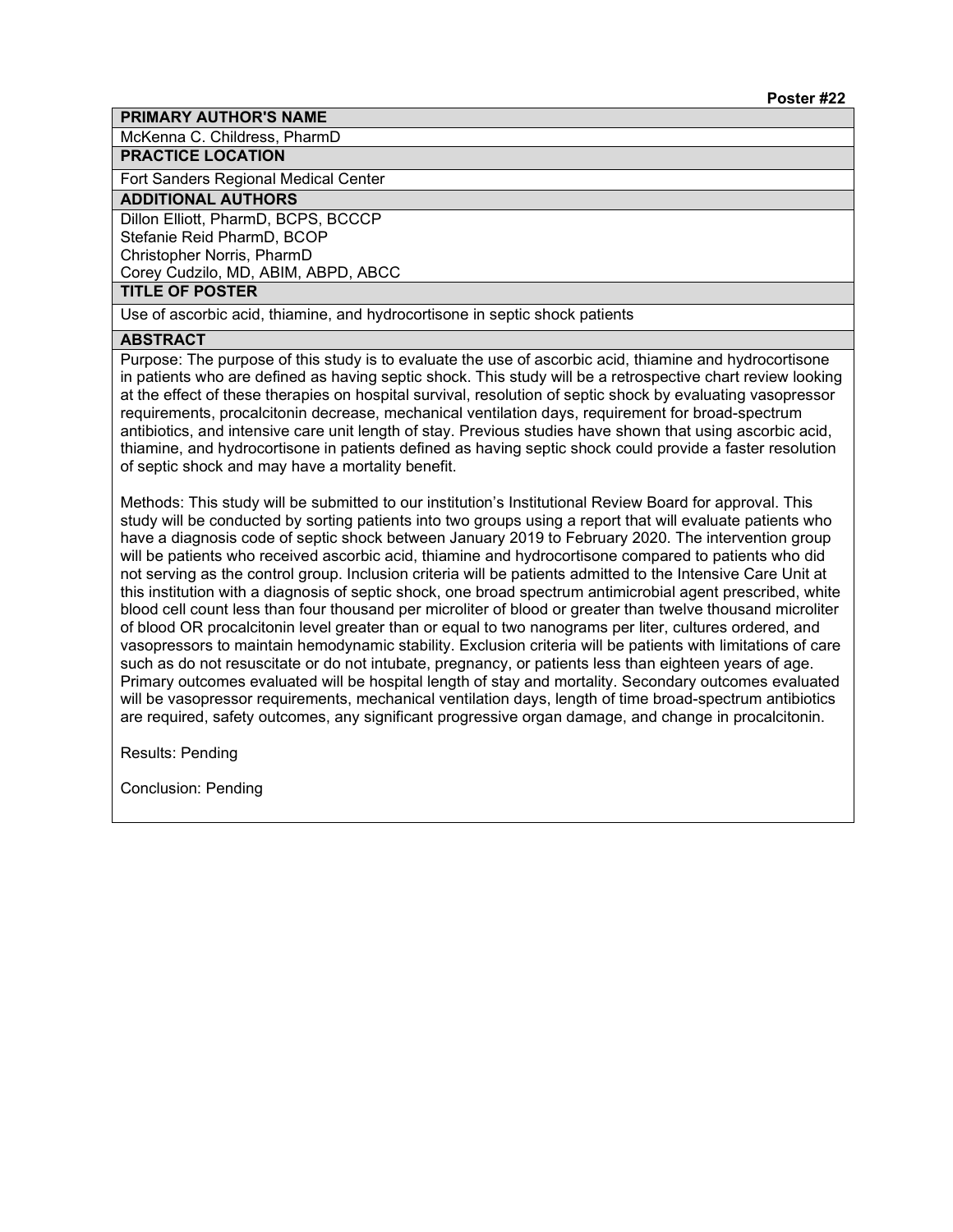Mary H. Ellis, PharmD, MBA

### **PRACTICE LOCATION**

Fort Sanders Regional Medical Center

# **ADDITIONAL AUTHORS**

Mary H. Ellis, PharmD, MBA

Aubrey Waddell, PharmD, FAPhA, BCOP Jessica Lee, PharmD

Christopher Norris, PharmD

# **TITLE OF POSTER**

Impact of pharmacist involvement in the medication management of inpatient oncology patients

#### **ABSTRACT**

Purpose: Chemotherapy regimens are intricately designed and often contain multiple medications combined with supportive therapies. Regimens typically utilize complex dosing and require dosage adjustments based on renal function, hepatic function and associated toxicities. Studies show that even with the assistance of computerized provider order entry, mistakes are overlooked because the software is not capable of appropriately evaluating chemotherapy regimens and making individualized adjustments. Chemotherapy order review by a pharmacist is a pivotal component to ensure safe and appropriate treatment of patients. The purpose of this study is to evaluate the impact of pharmacist involvement in the medication management of oncology patients.

Methods: This study will be submitted to the Institutional Review Board for approval prior to initiation. Data collected will be presented using descriptive statistics. A report will be run to identify patients receiving inpatient chemotherapy from January 1st 2019 to December 31st 2019. Analyzed chemotherapy regimens will consist of those that are most frequently utilized by inpatients at our institution. Specific regimens of interest include: Rituxan + high dose Methotrexate, 7 + 3, R-CHOP/CHOP, HyperCVAD and HiDAC. A retrospective chart review will be conducted for each administration of chemotherapy in the previously stated population. The following information will be evaluated: cancer diagnosis, treatment regimen, dosage adjustments, delays in therapy, supportive care medications, laboratory values pertinent to each regimen, adverse drug reactions, interventions made by pharmacists and potential interventions that could have been made. The amount and type of pharmacist driven interventions and interventions that could have been made will be analyzed to measure pharmacists' impact on the evaluation of chemotherapy orders. A literature review will be conducted for the appropriate administration and monitoring parameters of the regimens of interest.

All data will be collected without patient identifiers and maintained confidentially.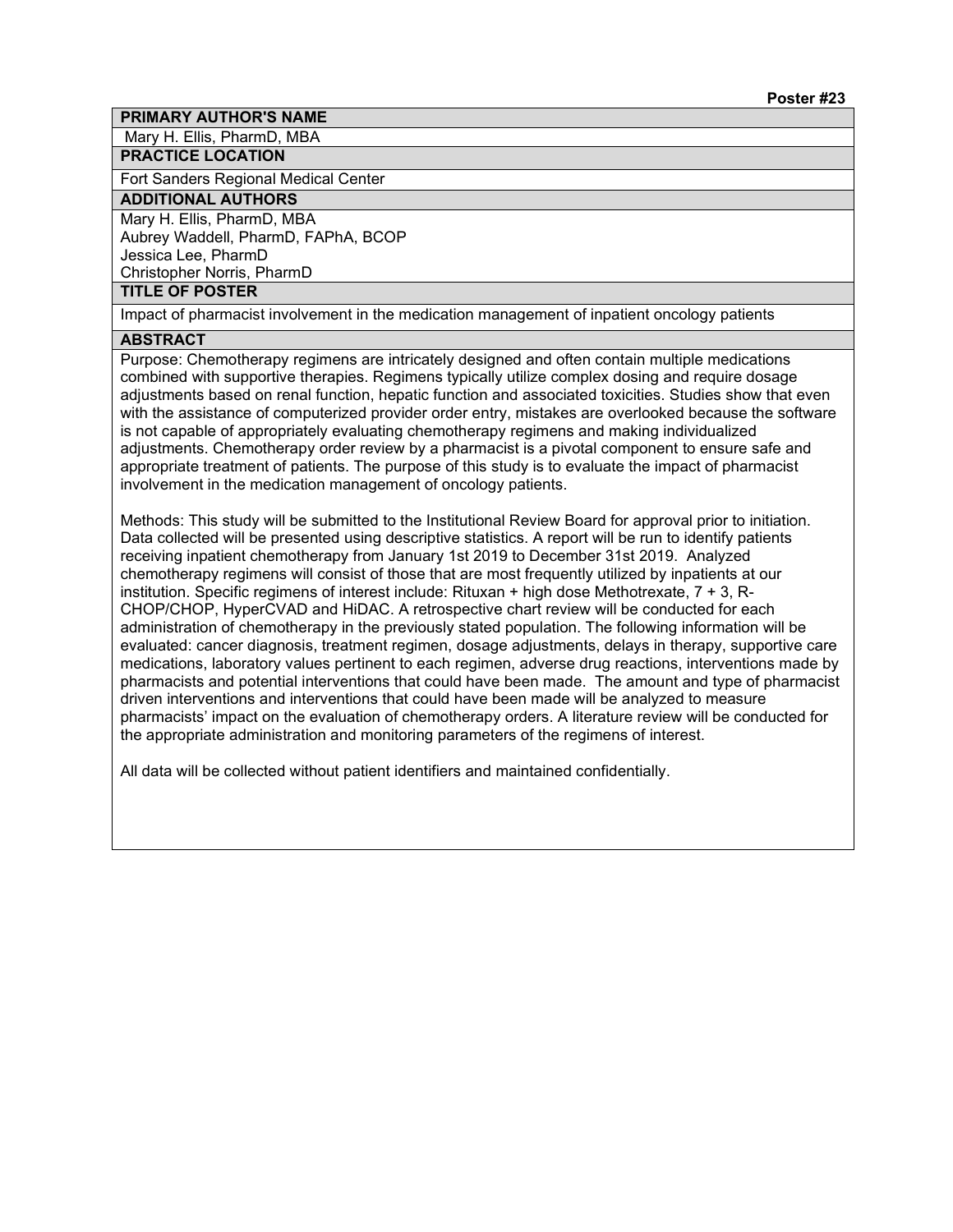Parmida Parvaz, PharmD

**PRACTICE LOCATION**

Fort Sanders Regional Medical Center

# **ADDITIONAL AUTHORS**

William Strozyk, PharmD

Christopher Norris, PharmD

# **TITLE OF POSTER**

Evaluation of beta-lactam allergies and non-guideline based antimicrobial prescribing: a retrospective analysis

# **ABSTRACT**

Purpose: Reported beta-lactam allergies often lead to the use of alternative antibiotics that may be broader in spectrum, less effective, or that have greater potential for adverse effects. The objective of this study is to determine the extent to which meropenem, fluoroquinolones, vancomycin, and aztreonam are used in place of penicillins and/or cephalosporins when not recommended first line per infection treatment guidelines.

Methods: This study will be submitted to the institutional review board for approval. Electronic medical records will be accessed in order to identify patients who have a documented beta-lactam allergy. Inclusion criteria include beta-lactam allergy documentation and use of selected antibiotics: meropenem, fluoroquinolones, vancomycin, aztreonam. Exclusion criteria include non-clear source of infection, age<18, MDR cultures, anaphylaxis reaction as allergy type, and patients on comfort care measures. The following information will then be obtained from the patient profile: age, allergies, sex, weight, labs, diagnostics, infectious disease diagnosis, medication list, provider documentation. Data will be reviewed to determine if meropenem, fluoroquinolones, aztreonam and/or vancomycin were used to treat an infection that could have been appropriately treated with a first line penicillin or cephalosporin, but was avoided due to a reported allergy. The specific allergy reaction will be documented for each patient as part of the data collection process (i.e. rash, nausea, etc.). The rate of meropenem, fluoroquinolones, vancomycin, and aztreonam use will be compared to total volume of use to assess prevalence.

Data will then be used to create recommendations for 1) medication reconciliation technicians when gathering patient histories to better document details of a reported allergy and 2) prescribers to guide antibiotic treatment choices in a reported beta-lactam allergic patient.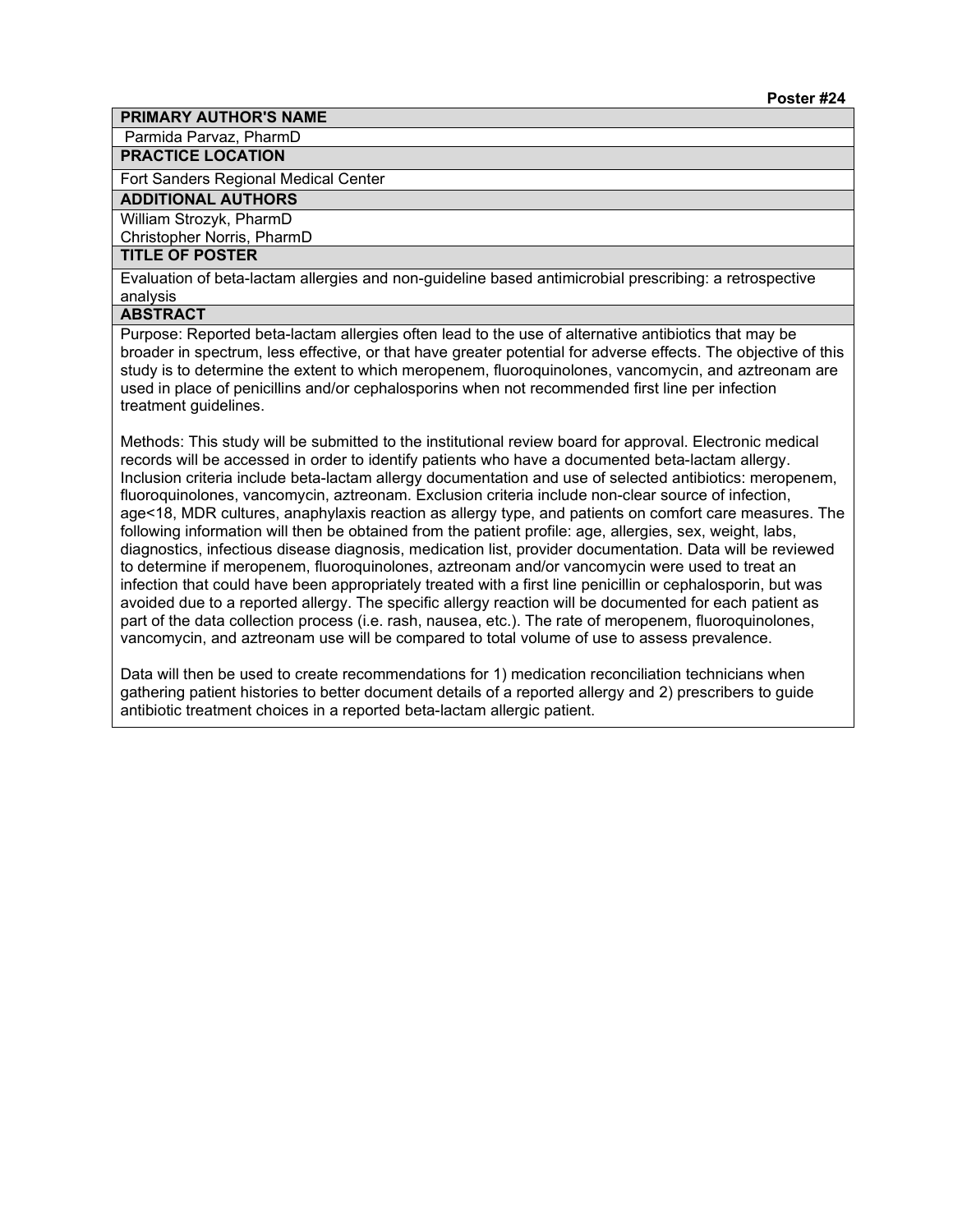Michael C. Petitt, PharmD

#### **PRACTICE LOCATION**

Fort Sanders Regional Medical Center

# **ADDITIONAL AUTHORS**

# Traci Gilliland, PharmD

Christopher Norris, PharmD

# **TITLE OF POSTER**

Promoting effective transitions of care by providing necessary discharge prescriptions for uninsured patients through collaboration with a local community pharmacy

#### **ABSTRACT**

Purpose: Providing needed discharge medications to patients at no cost, while extremely beneficial to uninsured patients, can be costly to hospital pharmacies. Not only does the hospital have to cover direct costs of the medication, but also the indirect costs associated with pharmacists and technicians filling the prescription(s) and properly counseling the patient(s). This purpose of this project is to evaluate outcomes and costs associated with the outsourcing of patient discharge prescriptions to a local 24-hour community pharmacy.

Methods: This project was submitted to our Institutional Review Board for approval. The direct and indirect cost of supplying discharge prescriptions will be documented and calculated prior to outsourcing. This includes time to enter prescription(s), time to fill prescription(s), and time associated with patient counseling. This project will include patients that have received a temporary medication supply at discharge from our hospital. Expense of the personnel will be quantified by the cost of the pharmacist or technician's hourly wage necessary to complete the filling process of discharge medications. The patient assistance process will then be outsourced to a local, 24-hour pharmacy where the prescriptions will be filled, medication provided and the patients appropriately counseled on medications. Once outsourced, the patient will receive a voucher and prescription(s) for the discharge medication(s). These vouchers will be taken to a specific nearby 24-hour pharmacy where the voucher will be accepted as payment and the prescription(s) filled accordingly. Prior to dispensing, the pharmacist at the local pharmacy will provide sufficient counseling. Our pharmacy will then receive a monthly invoice of medications dispensed. The goals of this project are to decrease readmission rates, increase adherence rates, and decrease hospital indirect costs associated with the process of providing discharge prescriptions to uninsured patients at discharge.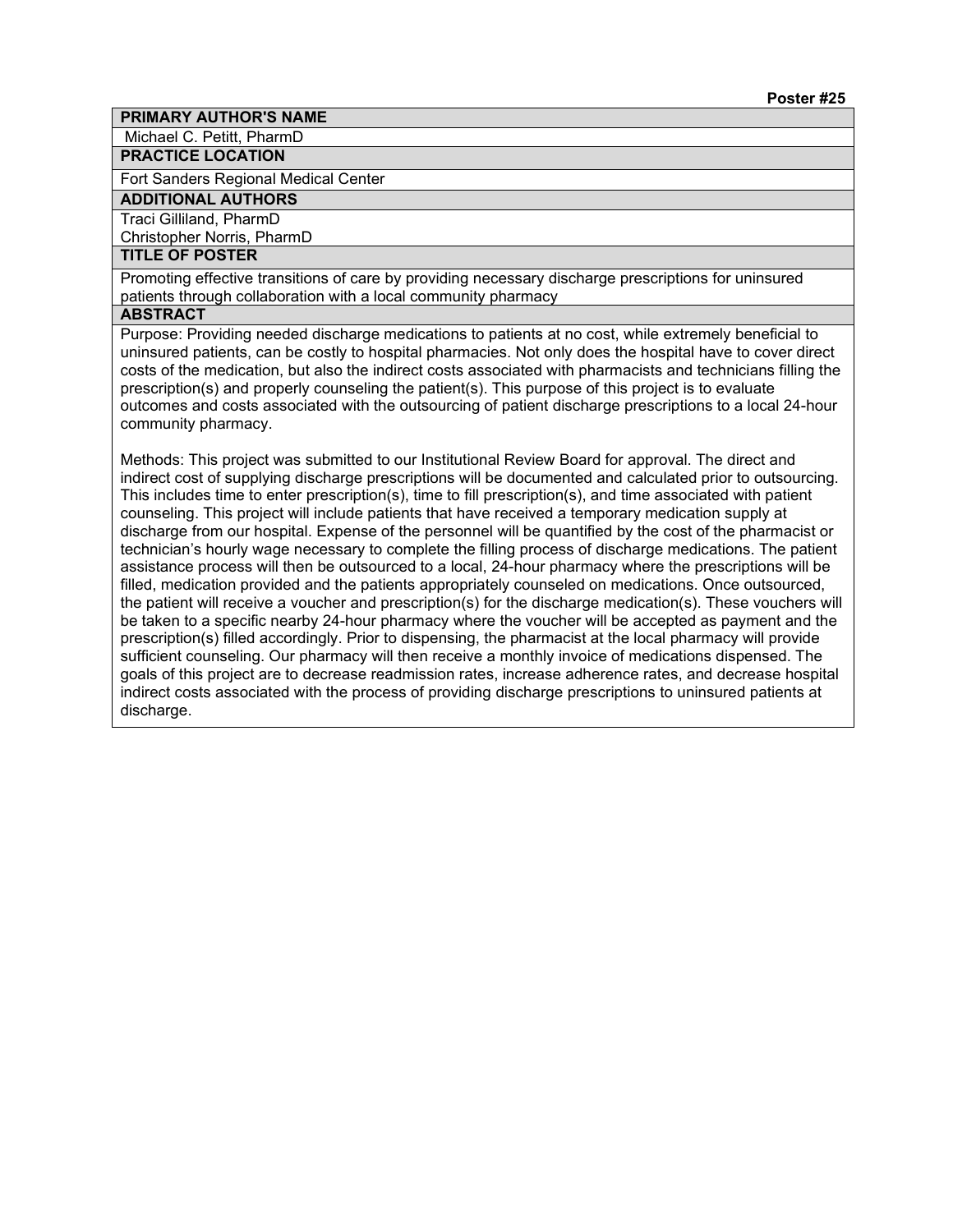Jasmin Valentin, PharmD

#### **PRACTICE LOCATION**

Gibbs Pharmacy

#### **ADDITIONAL AUTHORS**

Benjamin Gross, PharmD, MBA, CDE, BCPS, BCACP, BC-ADM, ASH-CHC

Kimberly Maxey, PharmD

# **TITLE OF POSTER**

Evaluating the effects of the diabetes prevention program teaching style, group versus one on one education sessions, on weight loss and A1C reduction

# **ABSTRACT**

Purpose: Research has shown that delivering a diabetes prevention program can prevent and or delay the onset of type 2 diabetes. Due to an increasing amount of people developing prediabetes at an earlier age, the Centers for Disease Control and Prevention (CDC) are strongly invested in expanding diabetes prevention programs around the United States. These programs are mostly delivered in group settings, and very few have focused in one on one setting. Therefore, the purpose of our study is to establish the first diabetes prevention program in Lebanon, Tennessee. The program will involve both teaching styles, group versus one on one-education sessions to determine any insight about which teaching style may be more appropriate for our population.

Methods: We utilized the CDC operations manual for establishing a diabetes prevention program. Enrollment is currently underway. We currently have enrolled 13 out of our target 25 participants. Their primary care provider either refers patients or they can self-enroll to participate from this one-year prospective cohort study. Participants will sign an informed consent. A baseline A1C and an initial questionnaire were obtained from participants. A1C can be self-reported if it has been within the last year. Half of the participants were assigned to one on one educational sessions and the remaining half assigned to group session. At the beginning of each educational session, weight, blood pressure, and blood glucose are measured. For the first six months, participants will attend 16 weekly sessions. The remaining six months will be monthly educational sessions. A1C levels will be monitored, and at three months, six months- and one year, participants will complete questionnaires regarding their experiences, barriers, motivation, and overall perceived benefit of the program. We will try to determine if A1C and weight reduction are affected by the teaching style and overall factors being self-reported in the questionnaire. The study will identify potential barriers, motivations, and perceived benefits of the program. The institutional review board committee has approved this research.

Results: Pending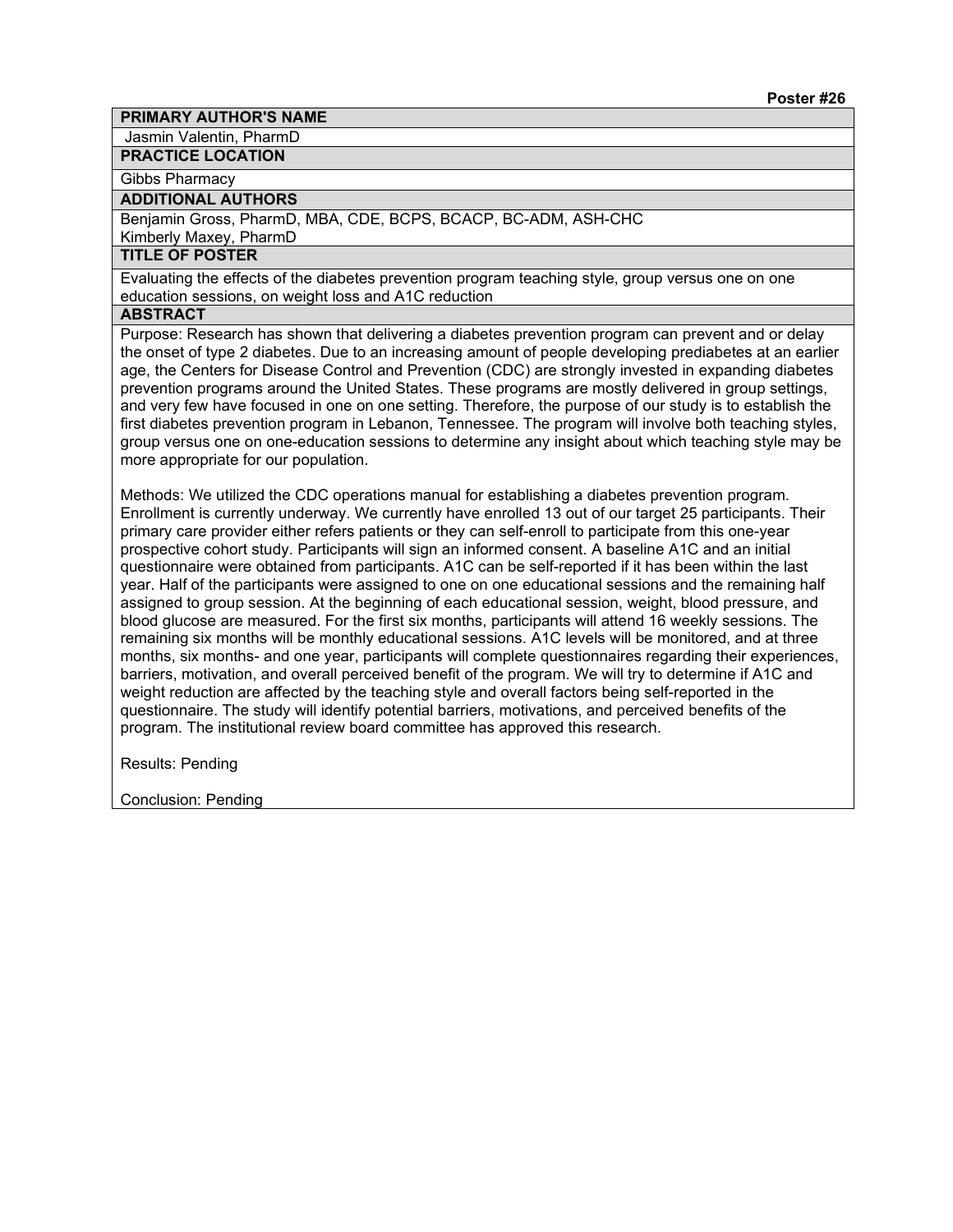Michael P. Friebe, PharmD

# **PRACTICE LOCATION**

Lipscomb University College of Pharmacy

# **ADDITIONAL AUTHORS**

Scott D. Nelson, PharmD, MS

# **TITLE OF POSTER**

Translation and Optimization of Clinical Decision Support to Prevent High-risk Medication Prescribing in the Elderly

#### **ABSTRACT**

Purpose: Our goal is to migrate clinical decision support (CDS) related to preventing high-risk medication prescribing for elderly patients from Vanderbilt University Medical Center's (VUMC) legacy electronic health record (EHR) to a new vendor EHR system. The CDS alerts warn prescribers about potentially inappropriate medications (PIM) in elderly patients, according to American Geriatrics Society (AGS) recommendations, and provide alternative therapy options if available.

Methods: Pharmacists, subject-matter experts, and stakeholders will review e-prescribing CDS already migrated from VUMC's legacy EHR system to its new system, and identify gaps with the 2019 AGS recommendations (Beer's Criteria). Review results will be used to remedy any missing CDS and update existing CDS as needed to ensure that we have consistent alerting and recommendations when eprescribing. Actions prescribers can take after an alert displays include: ignoring the alert, cancelling the order, continuing with the original medication, or accepting an alternative option. We will compare prescription rates of PIM between the two EHR systems using a quasi-Poisson regression model. We will use descriptive statics to describe acceptance rates of current CDS and describe the patient population. Prescribing rates will be normalized per 1,000 face-to-face encounters where a medication was prescribed in patients ≥ 65 years of age to account for increases in patient encounter visits over time.

Results: Pending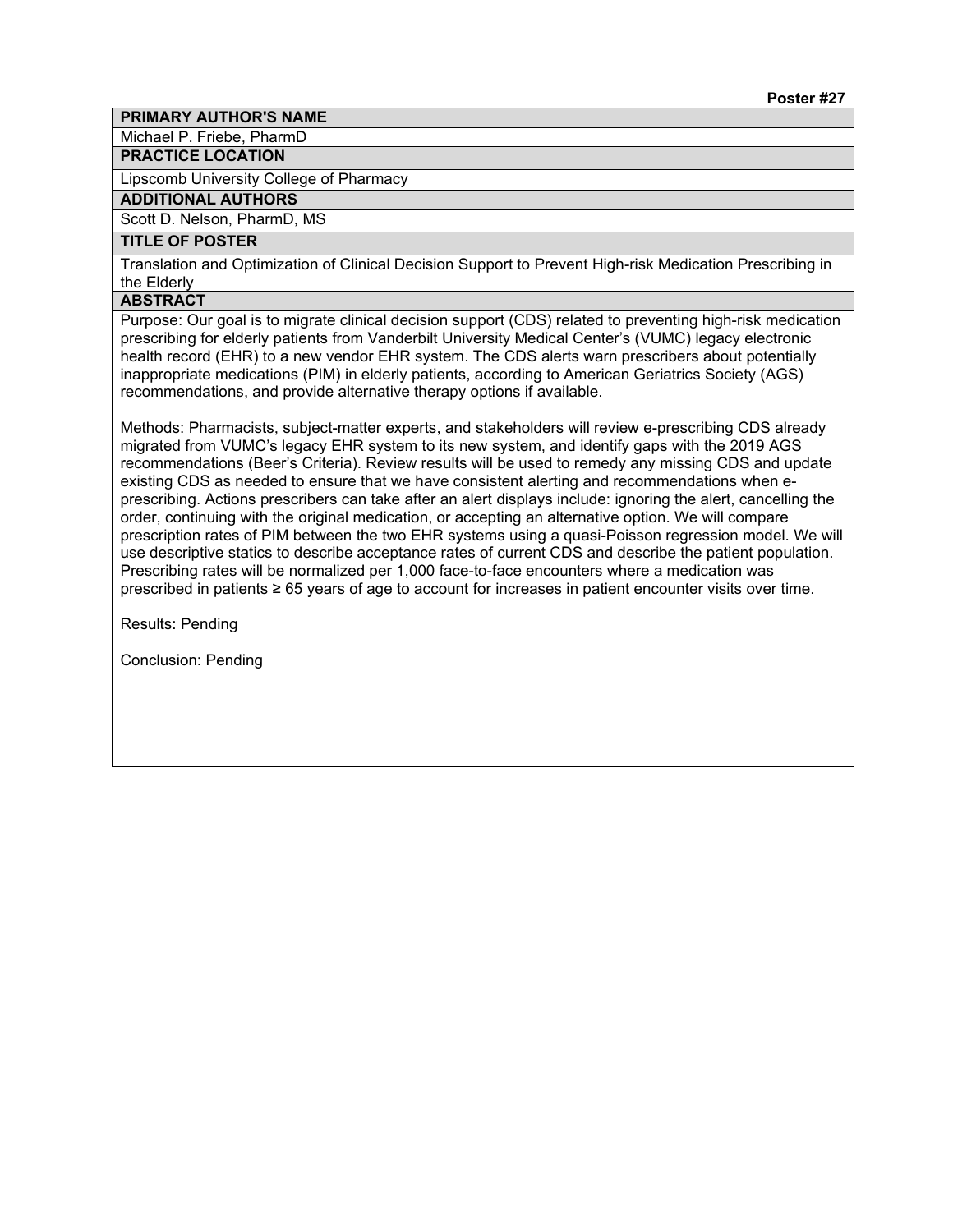Christopher D. Bowens, PharmD

### **PRACTICE LOCATION**

Marcrom's Pharmacy and Wellness Center

### **ADDITIONAL AUTHORS**

Benjamin Gross, Pharm D, MBA, CDE, BCPS, BCACP, BC-ADM, ASH-CHC

Richard Randolph, Pharm D

# **TITLE OF POSTER**

Can a voice call improve adherence rates in patients using oral antidiabetic medications

# **ABSTRACT**

The purpose of the study is to replicate a previous study on non-compliant diabetic patients with a greater sample size with the aim to increase generalizability. We are examining patients that are non-compliant that have taken at least one oral antidiabetic medication. A proportion of days covered (PDC) assesses compliance. The primary outcome is to improve the PDC value of each patient that has low adherence. The secondary analysis is to examine the reason why people are non-adherent and to evaluate the effectiveness of the intervention. The pharmacist calling serves as the intervention in this quality improvement study. Pioneer Rx software is used to filter patients that meet the requirement of being nonadherent to oral antidiabetic medications, which is defined as having a PDC value between 0 and 79 percent. Additionally, the patients must be on at least one oral antidiabetic medication for at least 270 days. Patients were then further filtered based on exclusion criteria: patients already enrolled in the pharmacy sync program, used more than one pharmacy for their prescriptions, and patients < 18 years old. There is a goal of 50 patients participating in the study. Once eligibility is determined before the voice call, the PDC value was recorded for each patient. For the next 19-20 days, the pharmacist called each patient and used the abbreviated Drug Adherence Work-UP (DRAW) tool to conduct the interview and continue to screen for eligibility. After 120 days post-intervention, the PDC's are calculated and recorded again. With the pre-and post-PDC data, a paired t-test is performed using an alpha of <0.05 for significant difference in the group overall and for each individual patient. We hope to show that there is improvement in adherence with a phone call.

Results: Pending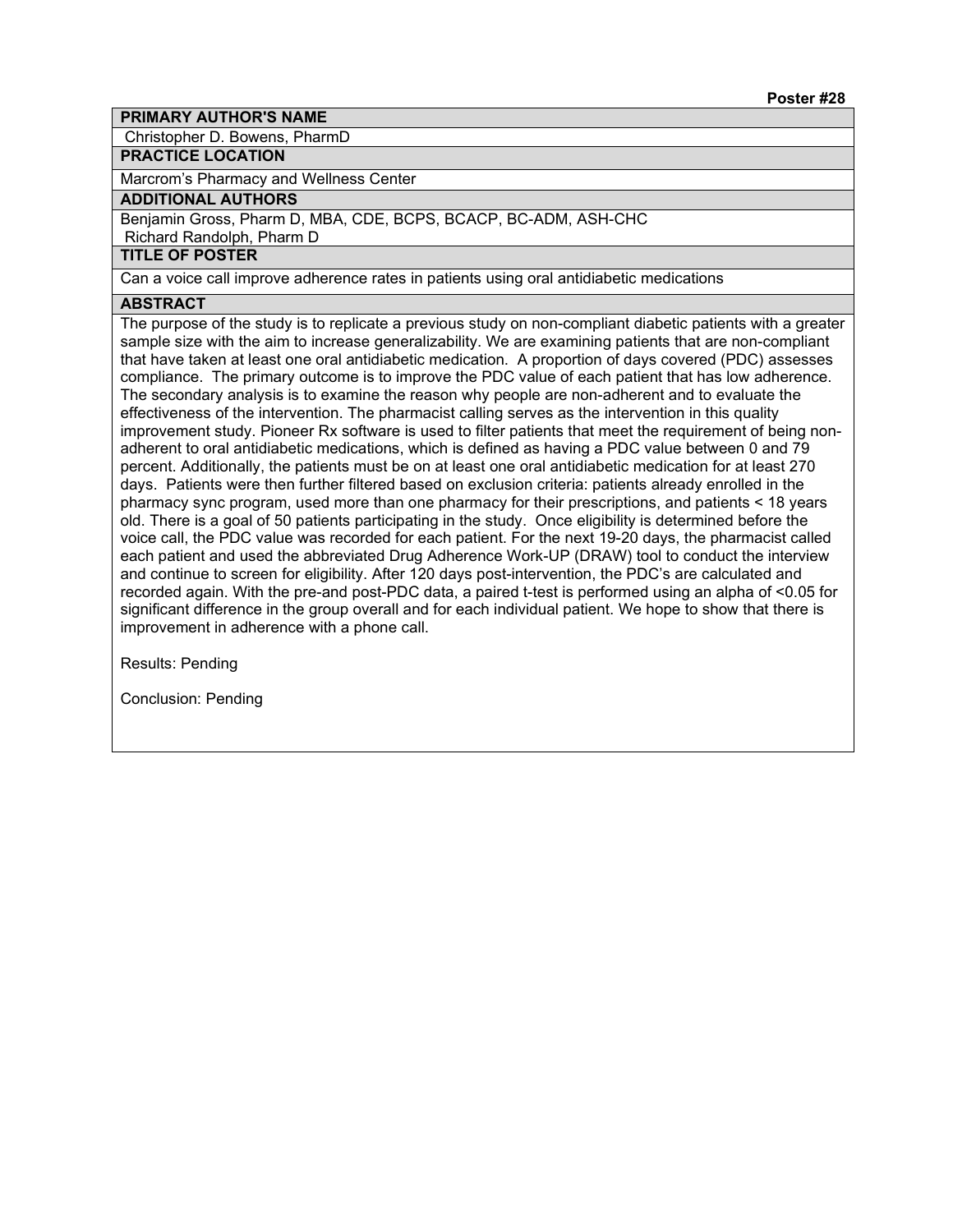Melissa M. Slayton, PharmD

# **PRACTICE LOCATION**

Memphis Veterans Affairs Medical Center

#### **ADDITIONAL AUTHORS**

Joshua Lerma, 2020 PharmD candidate Erin Latendresse, PharmD, BCACP Supriya Ponnapula, PharmD, BCPS, BCACP

# **TITLE OF POSTER**

Retrospective study comparing HbA1c lowering of SGLT2 inhibitors and GLP-1 agonists in a veteran population with uncontrolled type II diabetes mellitus

#### **ABSTRACT**

Purpose: Based on recent evidence, there is increased incentive to use glucagon like peptide-1 (GLP-1) agonists and sodium-glucose transporter-2 (SGLT2) inhibitors, particularly in patients at increased risk for macrovascular diabetic complications. However, it is unclear whether GLP-1 agonists or SGLT2 inhibitors should be preferred second line in this patient population as there is little evidence comparing efficacy between the two drug classes. The aims of this study are to compare veteran patients with poorly controlled type 2 diabetes who are newly started on SGLT2 inhibitors and GLP-1 agonists with known cardiovascular benefit (empagliflozin, dapaglifozin, canagliflozin, liraglutide, semaglutide, and dulaglutide). Our primary outcome is HbA1c reduction over the course of a year. Our secondary outcomes are cardiovascular events (including non-fatal myocardial infarction, non-fatal stroke, new onset heart failure, any major adverse cardiovascular events, or death from cardiovascular causes), weight loss, and adverse medication events associated with GLP-1 agonists and SGLT2 inhibitors.

Methods: This study is a retrospective chart review of the electronic medical records from veteran patients of the Memphis Veterans Affairs Medical Center newly initiated on either a GLP-1 agonist or SGLT2 inhibitor between January 2017 and January 2019. The charts of veterans newly initiated on GLP-1 agonists liraglutide, semaglutide, and dulaglutide or on SGLT2 inhibitors empagliflozin and canagliflozin will be reviewed for one year after initiation. We are also collecting and recording baseline demographics and data, HbA1c, anti-diabetic regimen, cardiovascular event history, weight, and any medication adverse events to study medications. We are using descriptive analysis for baseline data and statistical analysis to compare HbA1c lowering, weight loss, cardiovascular events, and adverse medication events between the two groups, GLP-1 agonists and SGLT2 inhibitors. HbA1c, weight, and adverse medication effects will be recorded at baseline, at 3-6 months, and 12-months intervals after initiation of the medications of interest. Student's t-test of the HbA1c and body weight change from baseline will be used to compare the lowering effect of GLP-1 agonists and SGLT2 inhibitors. Cardiovascular events will be studied up to 12 months following initiation of the study medications. Chisquare test or Fisher's Exact test will be used to compare the cardiovascular events of GLP-1 agonists against SGLT2 inhibitors. We will also perform propensity match scoring to account for covariates between patients.

Results: Pending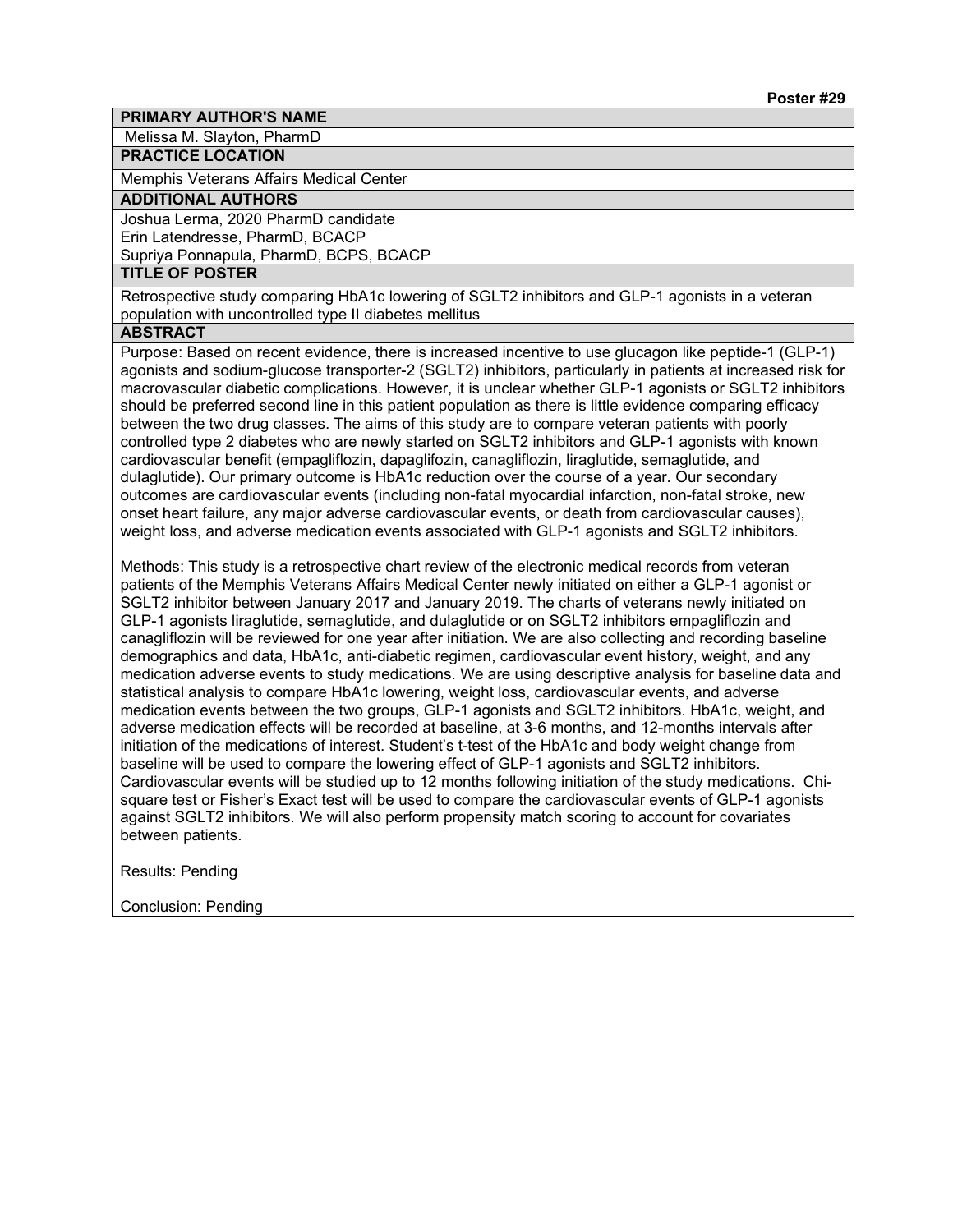Savannah B. Cunningham, PharmD Candidate

# **PRACTICE LOCATION**

Mercer University College of Pharmacy

**ADDITIONAL AUTHORS**

Joshua Kinsey

# **TITLE OF POSTER**

Pharmacist-led discharge medication counseling and its corresponding impact on medication adherence and hospital readmission rates

#### **ABSTRACT**

Purpose: The primary endpoint of this study seeks to analyze pharmacist involvement with a discharge medication counseling bedside delivery program and its effects on medication adherence rates within a six-week period following discharge. The secondary endpoint seeks to analyze effects on hospital readmission rates within the same time-period. Studies have shown that patients who receive counseling and education from a pharmacist at discharge have a significantly decreased rate of hospital readmission rates versus patients who do not receive discharge counseling from a pharmacist.

Methods: The collected data from this study was analyzed via intervention (pharmacist and student pharmacist providing counseling at hospital discharge) versus control (pharmacy technician or clerk delivering medications at discharge with no pharmacist interaction/counseling) Collected patient data (n=81) included patients' disease states, gender, and insurance coverage. Medication adherence was measured at follow-up intervals utilizing the proportion of days covered (PDC) equation, where a score of 80% is required for optimal therapeutic efficacy. Informed consent was provided to all participants regarding a follow-up telephone call or retrieval of medication records through the pharmacy electronic medication records system and hospital electronic medical records system. Approximately 10-15 minute counseling sessions were performed at the time of discharge. Follow up phone calls were conducted for the intervention group at 4 and 6 weeks post-discharge using an eight-item Morisky medication adherence survey to discuss medication adherence and side effects experienced.

Results: This is a continuation of a pilot study by former Community-Based Pharmacy Resident. There were a total of 81 patients enrolled in the study. There were 27 in the intervention arm and 54 in the control arm. These pharmacist-led discharge counseling sessions made a statistically significant difference in medication adherence rates (P=<0.001) as calculated using PDC. The pharmacist-led discharge counseling sessions did not make a statistically significant difference in hospital readmission rates, though it was a clinically and financially significant endpoint.

Conclusions: Pharmacist involvement in a bedside delivery program helps to improve medication adherence in patients being discharged from a hospital. A PDC over 80% is required for optimal therapeutic efficacy, and only the intervention arm reached this threshold. Although this study's sample size was not sufficient to show a statistically significant difference in reduced hospital readmission rates for patients receiving a pharmacist-led discharge counseling session, the findings show clinical significance with significant cost savings and improved patient outcomes.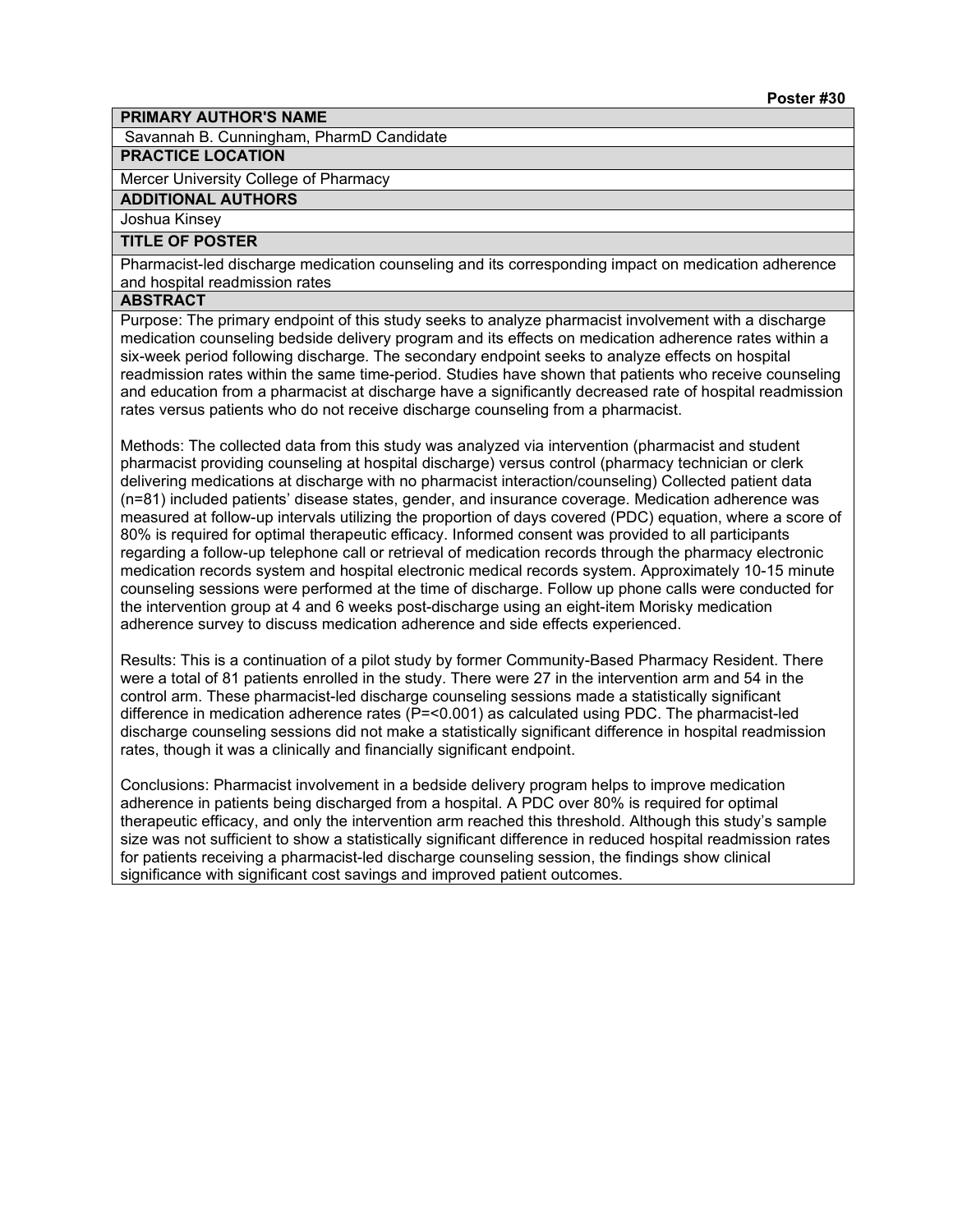Cailin D. Harris, PharmD

**PRACTICE LOCATION**

#### Perkins Drugs

#### **ADDITIONAL AUTHORS**

Justin Kirby

Ben Gross

# **TITLE OF POSTER**

Demonstrating community pharmacist value through innovative workflow enhancement

# **ABSTRACT**

A growing challenge within the community pharmacy setting is demonstrating the wealth of services pharmacists are able to provide to their patients. More so than simply filling prescriptions, pharmacists in the community are well-poised to help manage a patient's comprehensive care. This is done through medication therapy management (MTM) services. This concept is well-researched, and it is widely believed that pharmacists can benefit all parties involved when they practice to the full potential of their license. What often limits the impact a community pharmacist can make, is the amount of time the pharmacists perceive these services take, and the lack of pharmacists available to champion the services. This proposed observational study aims to observe whether technician-identification of medication therapy management opportunities can accelerate patient intervention, allowing pharmacists to save time, and be proactive in this space. This study accomplishes this by adding increased identification of potential MTM opportunities into daily pharmacy workflow, and then enrolling these patients into "Perkins Plus". This is a patient program that places additional attention on patients taking maintenance medications. Technicians, often positioned closest to the patients, would engage patients in directed MTM questioning about their maintenance medicines. If issues arise that call for pharmacist intervention, then technicians will pass on the concern to a pharmacist, either immediately or within the following days. The pharmacist will help the patient by providing advanced pharmacy services, such as complete medication reviews, targeted medication reviews, and disease-state education courses.

Data collection for this study will include the number and type of interventions identified by technicians, and the results of the interventions initiated.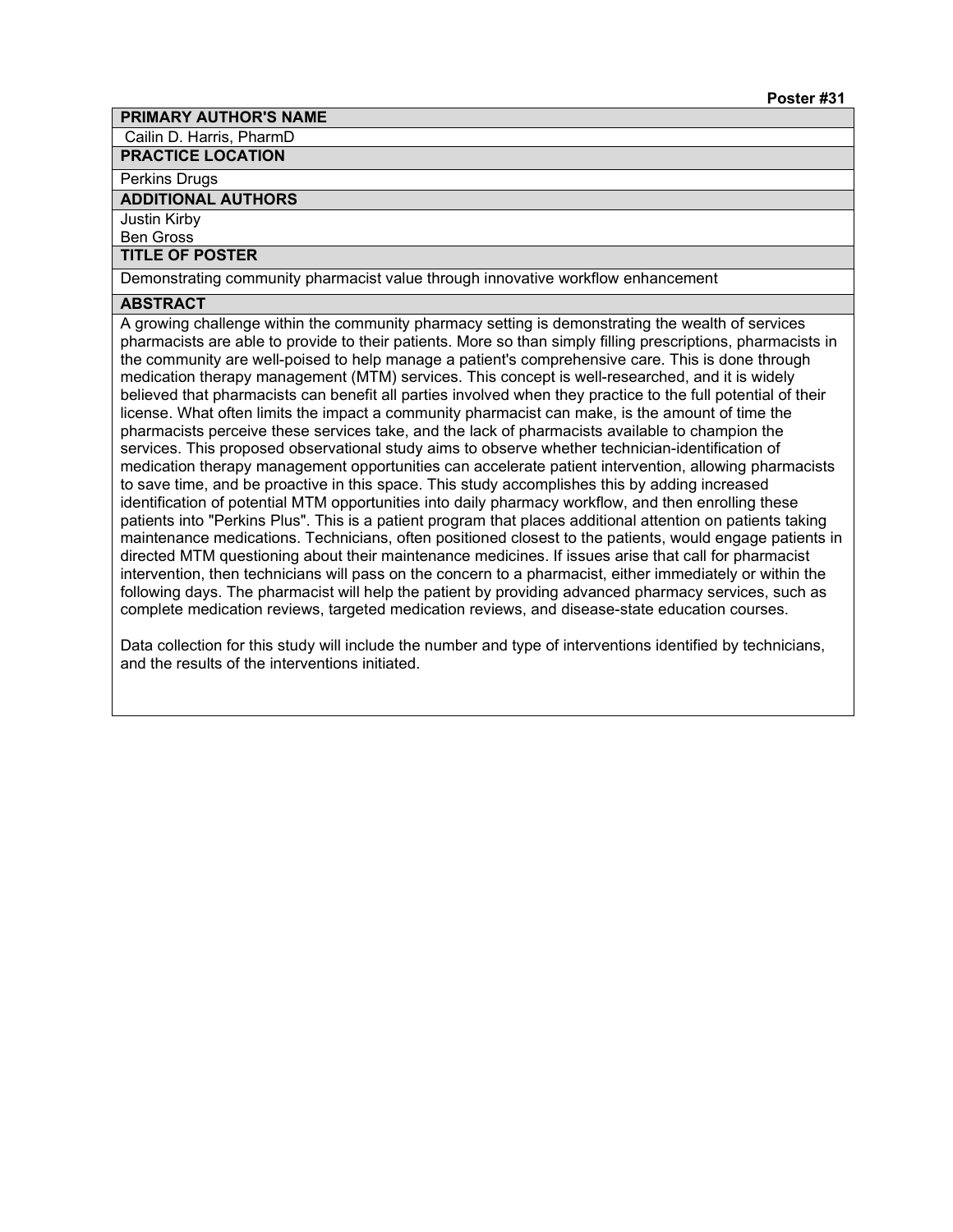Meron K. Tegete, PharmD

#### **PRACTICE LOCATION**

Sango Pharmacy

#### **ADDITIONAL AUTHORS**

Benjamin Gross, PharmD

Catherine Meeks, PharmD

# **TITLE OF POSTER**

Impact of independent community pharmacies creating and implementing e-clinical care plans, based on Flip the Pharmacy (Ftp) transformation models, on patient health and economic outcomes

# **ABSTRACT**

Background: Flip the Pharmacy (Ftp) is a community pharmacy transformational project which aims to usher more than 1,000 pharmacies through a two-year transformation process with the objective of reinventing the community pharmacy. The current pharmacy workflow operates around dispensing new and refill medications, the staff overwhelmed by answering calls, contacting physicians and insurance companies, and consumers visiting pharmacy many times a month. These workflow creates inefficiency for pharmacists to perform medication therapy management (MTM) services, and other clinical services. The project is designed to offer a stepwise approach to help transform three key areas of the pharmacy such as workflow, patient care processes and how to lead business. The transformation activities focus on developing the six domains.

Purpose: The goal of Ftp is to turn community pharmacies into sustainable care and business models among clinically integrated networks. The objective of this study is to assess clinical, humanistic, and economic outcomes of incorporating clinical services into independent community pharmacies based on Flip the Pharmacy transformation change package over a 6-month period from October 2019 to March 2019. Once incorporated into workflow, pharmacies can provide a greater variety of comprehensive services to our patients, increase our outreach to the community and collaborate with prescribers in collaborative practice agreement (CPA).

Methodology: Retrospective analysis of e-care plans performed by 9 participating independent community pharmacies as part of the Flip the Pharmacy transformation team. Flip the Pharmacy transformation models will be implemented each month into participating pharmacies measuring outcomes of common chronic disease states including but not limited to diabetes, hypertension, asthma, and COPD. The services implemented varies from months to months depending on the domain focus. Interventions submitted by the team will be identified. Information collected will include patient demographics, A1c baseline and post-intervention, blood pressure, medication adherence, medication errors, immunizations, drug duplications, side effects, recommendations regarding additions to current therapy, and cost-savings. Cost-savings will be assessed using the SNOMED codes submitted with the care plan. The Institutional Review Board at Lipscomb University has reviewed and approved this research project for exemption.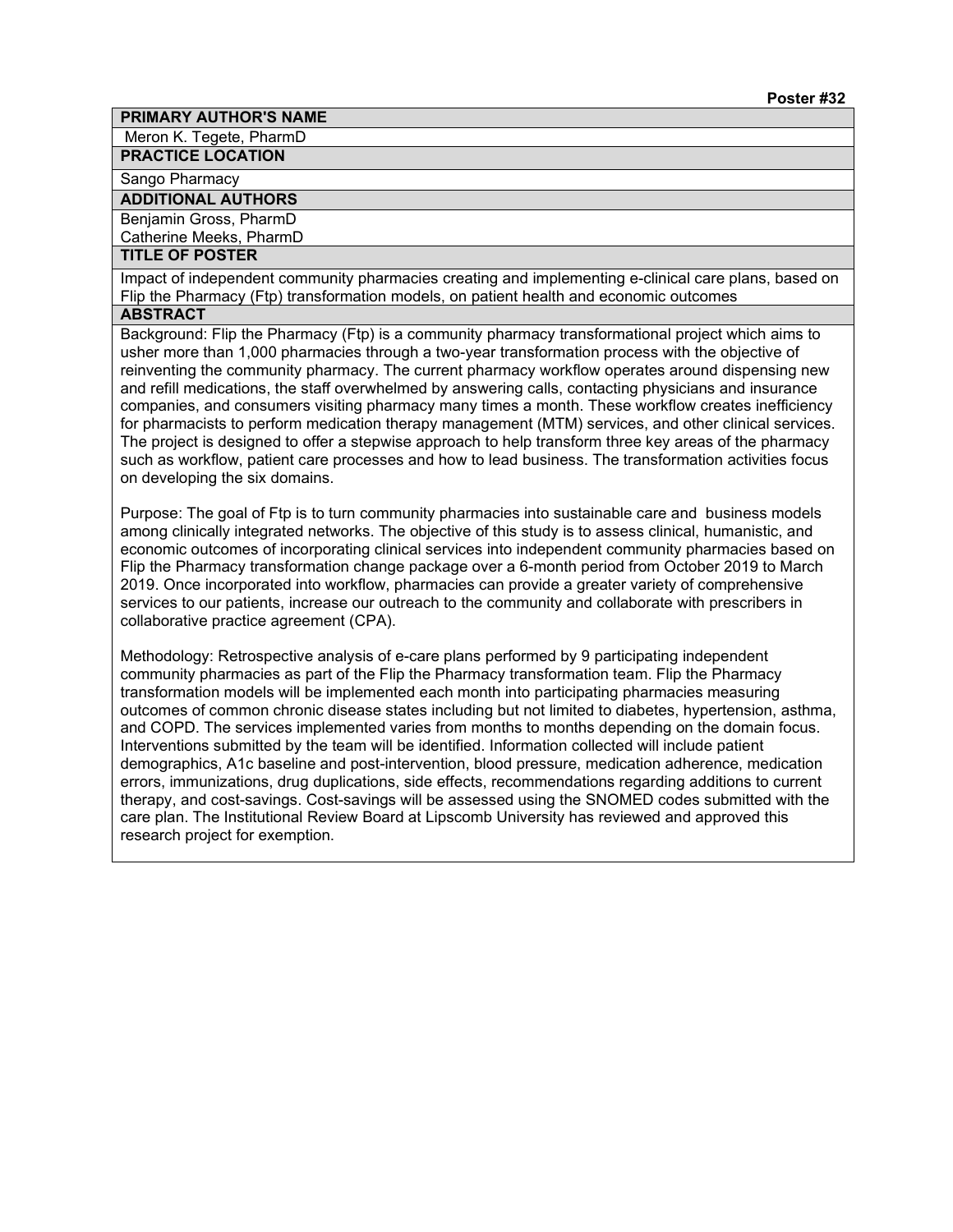Erin R. Abshire, PharmD Candidate

# **PRACTICE LOCATION**

South College School of Pharmacy

**ADDITIONAL AUTHORS**

Jay Jasani

# **TITLE OF POSTER**

Medication Use Evaluation: prothrombin complex concentrate [human] and impact of using fixed unit dosing

#### **ABSTRACT**

Purpose: Prothrombin complex concentrate [Human] is FDA indicated for the reversal of vitamin K dependent anticoagulation and typically used off-label for reversal of non-vitamin K dependent anticoagulation. Its combination of 4-factors with protein C and S allow it to be used in patients with an unknown but suspected medication history of anticoagulation in the setting of active or life-threatening bleeds. The purpose of this investigation is to review the use of prothrombin complex concentrate [Human] to evaluate compliance to hospital approved guidelines with weight-based dosing and the impact of fixed unit dosing for vitamin K antagonist and factor Xa inhibitors.

Methods: A retrospective review of patients who received prothrombin complex concentrate [Human] from December 2018 until August 2019 was performed. The study did not meet criteria for IRB approval. Previous hospital approved guideline material was obtained and a literature review was performed for any changes to prescribing information, criteria of use, and any new considerations for use. Each patient had the following data points collected: provider, indication, units administered, patient outcome (discharge vs death), past medical history, history of anticoagulant use and duration, other agents used for reversal, lab values (international normalized ratio, hemoglobin, hematocrit, lactic acid), clinical presentation, consults to specialty providers performed, and if the electronic medical record was used in ordering. An analysis comparing the cost of weight-based dosing to fixed dosing was also performed in this study.

Results: During the designated study period there were 12 patients who received prothrombin complex concentrate [Human] . Out of those patients, 11 were emergency room patients and 1 was a patient in the critical care unit. The most common indication for use was GI bleed followed by intracranial hemorrhage. 9 patients met hospital approved criteria of use. The most common reason for noncompliance with hospital criteria was non-life-threatening bleed. Death occurred in 4 out of 12 patients that were administered prothrombin complex concentrate (human); there was no correlation found between administration and cause of death. Out of the patients that died, 3 were taking rivaroxaban and 1 was taking apixaban. Dosing in all situations were appropriate per approved criteria with weight-based dosing of 25 units/kg. 6 out of 12 patients had consults before administration. Only 5 cases had the electronic medical record order set used. Total cost calculated to be greater than \$40,000.00. Application of the new fixed dosing recommendations will potentially reduce cost by more than 25%.

Conclusion: There was a recent update to the recommended dosing strategies for both vitamin-k antagonists and factor X inhibitors that involves using fixed dosing. An imp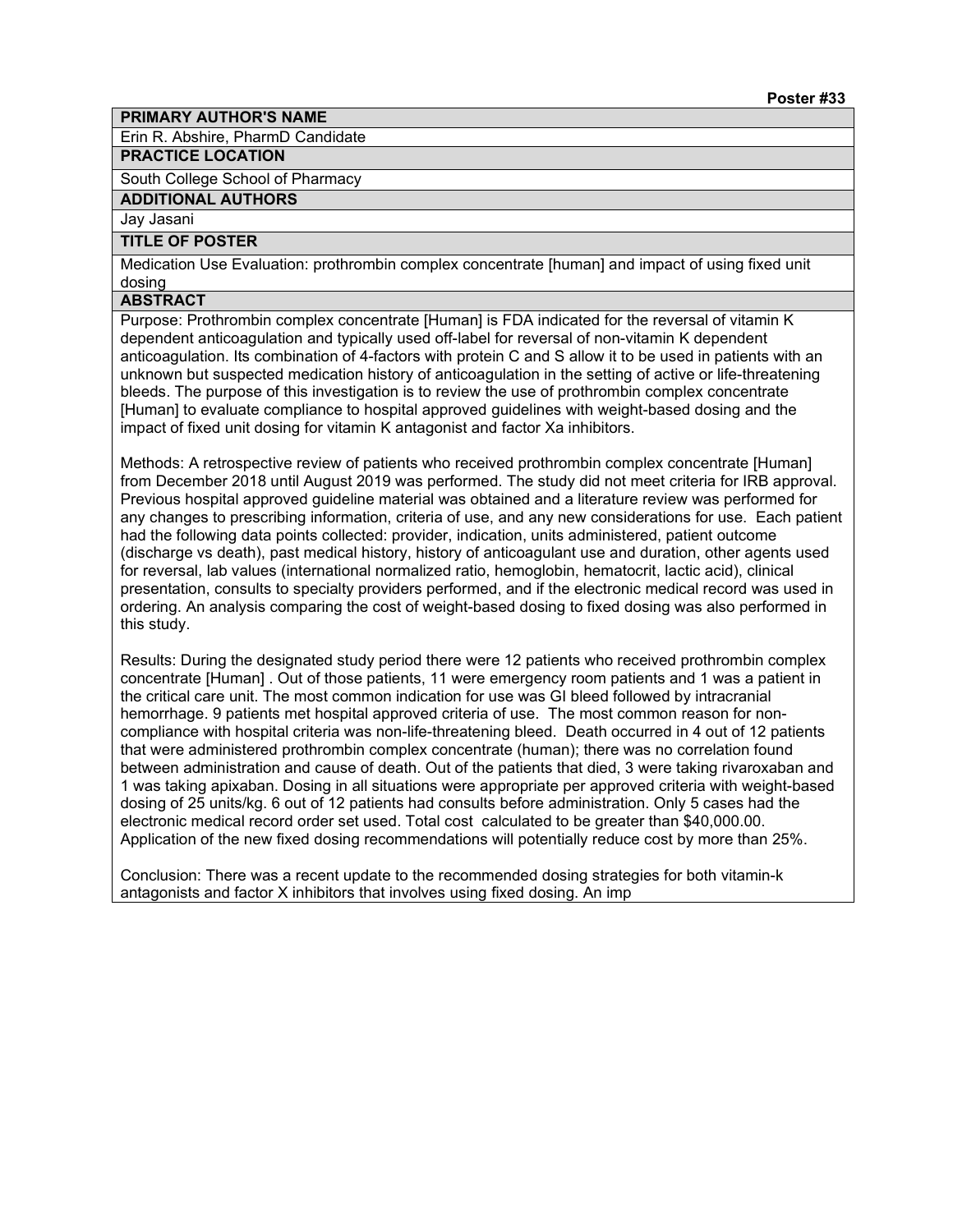Emily L. Hugh, PharmD

**PRACTICE LOCATION**

South College School of Pharmacy

# **ADDITIONAL AUTHORS**

Jarrod Vick, PharmD Laura Schalliol, PharmD, BCACP Brittany Schmidt, PharmD, BCACP Tyler Dougherty, PharmD, BA Wiyanna Bruck, PharmD, BCIDP Ashley Sowards, PharmD

#### **TITLE OF POSTER**

Assessing aspirin therapy for primary and secondary prevention of cardiovascular events in older adults

#### **ABSTRACT**

The American Heart Association/American College of Cardiology guidelines recognize that low dose aspirin use for primary prevention of cardiovascular events in patients 70 years and older is not beneficial and increases the risk for GI bleeding. The purpose of this study is to evaluate how many patients within this age range are on low dose aspirin for primary prevention of cardiovascular events despite the change in guidelines, and to evaluate how often therapy was discontinued for these patients post pharmacist intervention.

This study will be submitted to the Institutional Review Board for approval. Patients 70 years or older on low dose aspirin therapy (81 mg once daily) will be identified through the Medication on Time and Comprehensive Medication Review programs available at MD Pharmacy. Eligible patients will be asked survey questions aimed at determining if they are on primary preventative aspirin therapy, while identifying any additional bleeding risks. Data to be collected will include: patient name, date of birth, current medications, and past medical history. After each phone call, the patient's primary care doctor will be sent a fax summarizing the change in AHA/ACC guidelines as well as the patient's additional bleeding risks for supporting evidence as to why aspirin therapy should be stopped for that patient. One month after the recommendation has been made, follow-up with each patient via phone call will occur to determine if the recommendation to stop aspirin therapy was accepted. All data recorded will remain confidential and any published data will be de-identified.

Results: Pending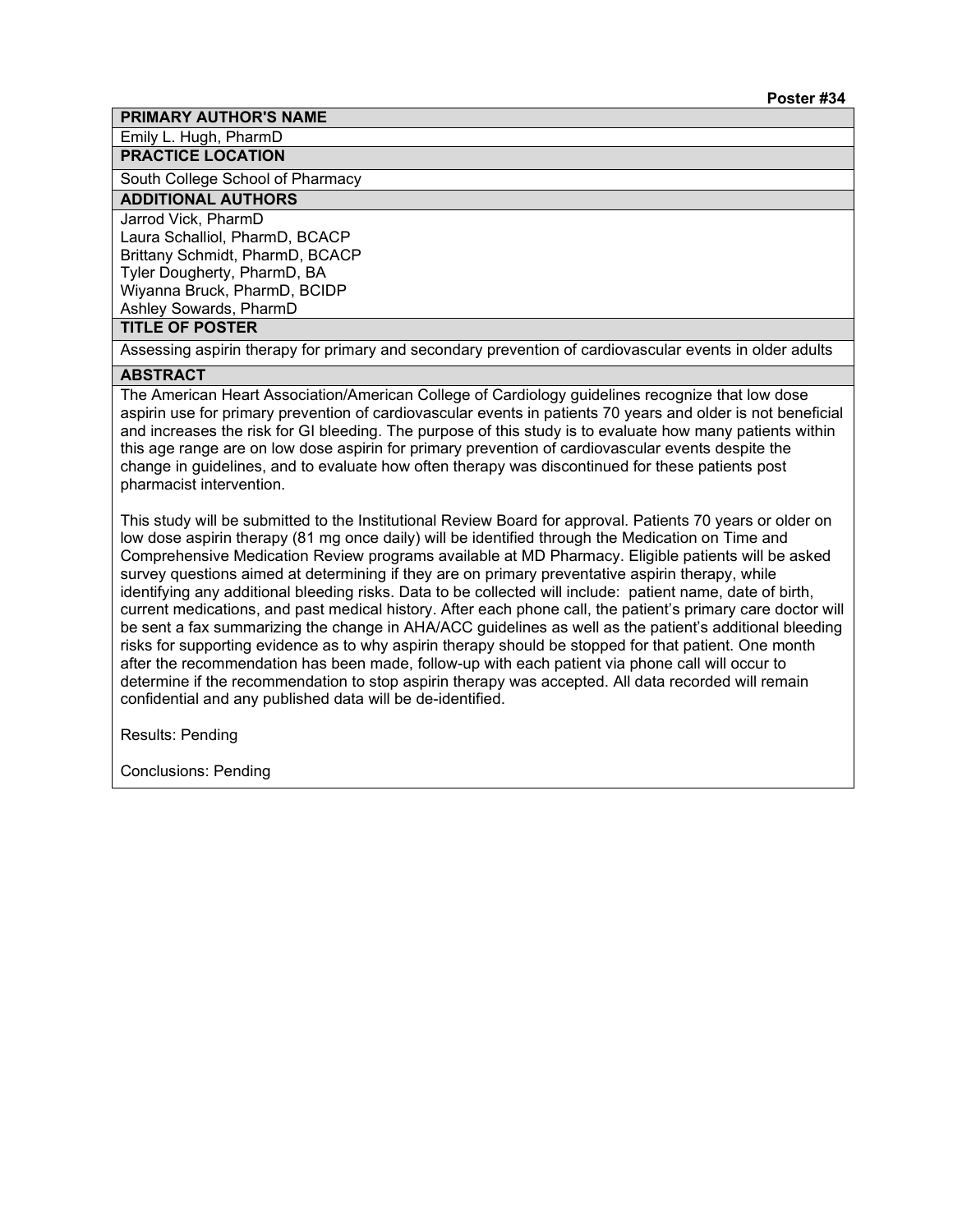Diamond Melendez, PharmD

# **PRACTICE LOCATION**

South College School of Pharmacy

#### **ADDITIONAL AUTHORS**

# **TITLE OF POSTER**

Community pharmacy dispensing patterns of naloxone after implementation of a clinical intervention program

#### **ABSTRACT**

Opioid related overdose and death rates are increasing nationwide. Naloxone, an opioid antagonist, reverses the effects of opioids during an overdose which can be lifesaving. The CDC recommends that patients who are prescribed a total opioid dose greater than or equal to 50 morphine milligram equivalents per day (≥50 MME/day) or patients who are taking an opioid and benzodiazepine concurrently should be prescribed naloxone. A clinical intervention program is an automated computer program that identifies such patients and generates an alert to community pharmacists to provide education about opioid overdose and naloxone. The purpose of this study is to compare the number of naloxone prescriptions dispensed before and after the implementation of a clinical intervention program which identifies patients at high-risk of opioid related overdose.

Once the clinical intervention program is implemented into a pharmacy computer system, the program will identify patients who are at high risk of opioid related overdose (≥50 MME/day or concurrently taking at least one opioid and a benzodiazepine). Once patients are identified, pharmacists will receive an alert on the computer screen prompting them to provide patient education about opioid related overdose and naloxone drug information. All pharmacists who participate in this study are naloxone trained and will abide by the Tennessee statewide opioid antagonist collaborative pharmacy practice agreement. This study will be a pre-post observational study conducted using electronic data collected from five community pharmacies in Knox county in Tennessee. To evaluate the dispensing rates of naloxone, medication profiles of these identified patients will be assessed from November 1, 2019 to February 28, 2020. This data will be compared to previous data available for naloxone dispensing rates at the participating community pharmacies in the 2018 calendar year. All data will be de-identified and only accessible to the primary investigator.

Data collection and statistical analysis are ongoing. Results and discussion will be presented after data analysis is complete.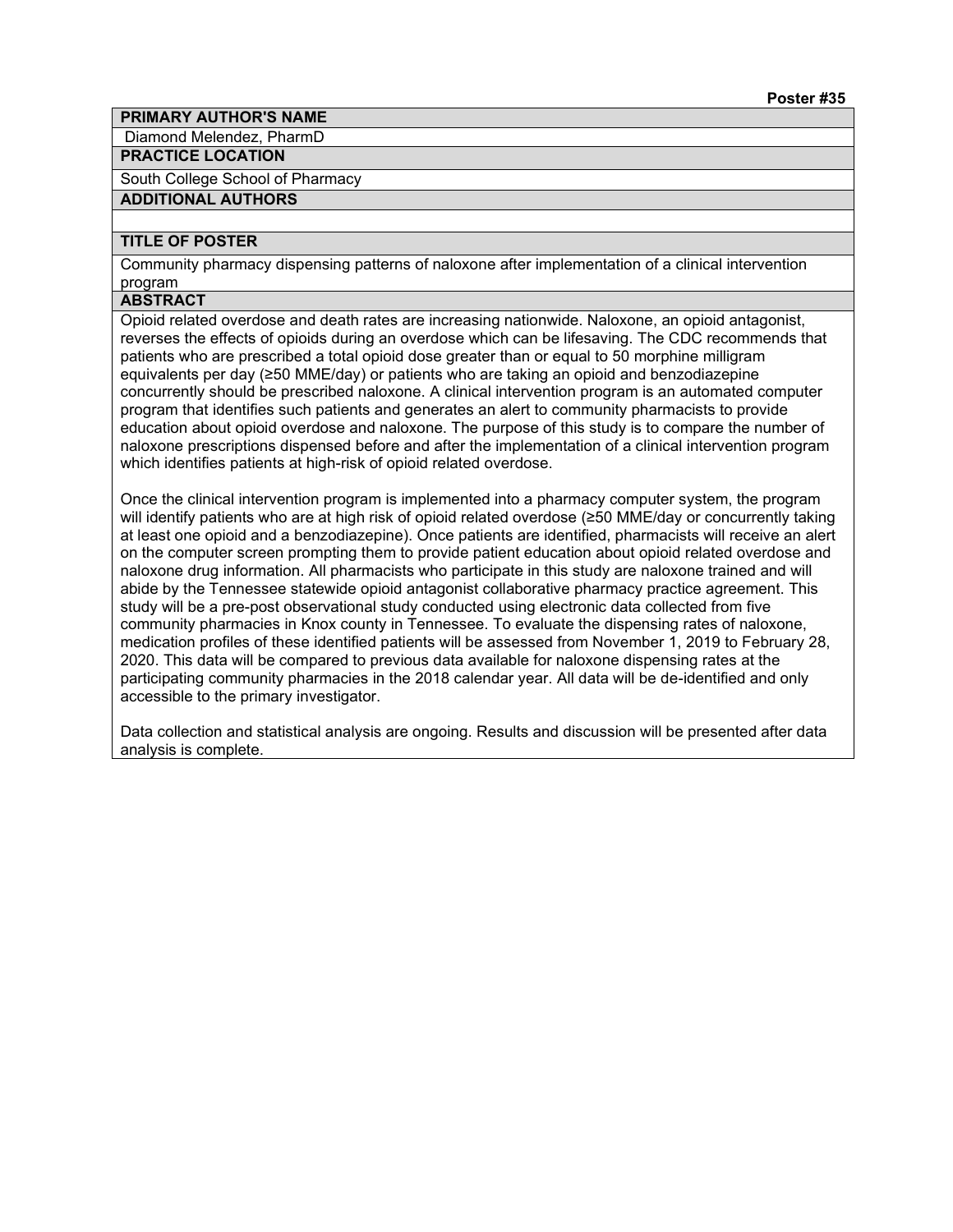Kayla M. Dillon, PharmD Candidate

# **PRACTICE LOCATION**

University of Tennessee Health Science Center

# **ADDITIONAL AUTHORS**

Kelsey D. Frederick, PharmD Justin Gatwood, PhD, MPh Kenneth C. Hohmeier, PharmD

# **TITLE OF POSTER**

Assessing the acceptability, appropriateness, and feasibility of a novel vaccine-based clinical decision support system in the community pharmacy

#### **ABSTRACT**

Purpose: The purpose of this study was to evaluate pharmacist-perceived acceptability, appropriateness, and feasibility regarding the incorporation of a new clinical decision support (CDS) intervention with efforts to increase recombinant zoster vaccine second dose vaccination rates in the community pharmacy.

Methods: Data collection consisted of an electronic, web-based survey, which was based on a validated instrument. The survey was made available to all Kroger pharmacists nationwide to assess views of implementation outcomes of acceptability, appropriateness, and feasibility during early implementation stages. The survey consisted of 12 questions total to rate the acceptability, appropriateness, and feasibility of the vaccine CDS intervention. Nine fill-in-the-blank questions followed to gather descriptive information regarding participants, including age, title, years in practice, and other metrics related to their duties. Survey results were analyzed using descriptive and inferential statistics. Correlation analyses were run against pharmacists' age, years in practice, and part-time or full-time employment.

Results: A total of 1128 survey responses were collected across 28 states. Pharmacists agreed or strongly agreed that the CDS intervention was acceptable (78.34%, n=882), appropriate (79.92%, n=882), and feasible (80.53%, n=899). No significant correlations were found.

Conclusion: Data suggest implementation of this CDS intervention was acceptable, appropriate, and feasible to meet the needs of the organization, pharmacists, and patients in the community pharmacy setting. Elements identified may be used in scaling this recombinant zoster vaccine CDS intervention to similar settings and for public health initiatives based on widespread demographics and favorable study results. Future research may use the implications of this study to identify other clinical opportunities for pharmacists.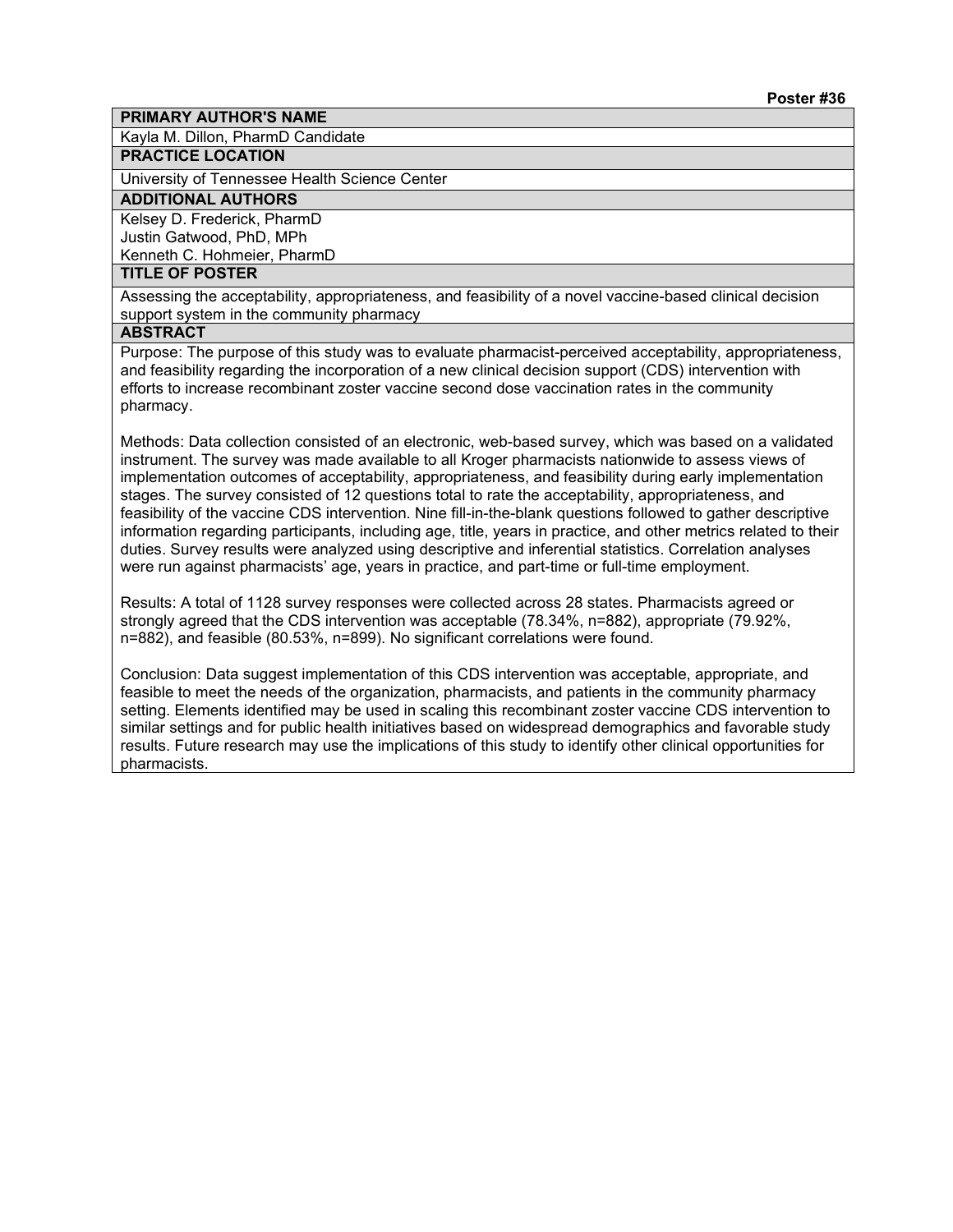Clarke A. Farnham, PharmD Candidate

# **PRACTICE LOCATION**

University of Tennessee Health Science Center

# **ADDITIONAL AUTHORS**

Andrea S. Franks Marques Williams

#### Thaddeus McGiness

# A. Shaun Rowe

#### **TITLE OF POSTER**

How has YouTube video quality for e-cigarettes changed?

#### **ABSTRACT**

Purpose: YouTube is a frequently used resource for all types of information, including health-related content. The use of e-cigarettes or vaping has continued to grow over the last decade. Consumers access information about e-cigarettes and vaping online, and may use this information to make decisions that affect their health. The purpose of this study was to assess e-cigarettes and vaping YouTube videos from 2013 and 2019 to compare technical quality as well as source of video production.

Methods: At specified dates in 2013 and 2019, YouTube was queried and videos collected, based on preselected search terms including: e-cigarette, electronic cigarette, JUULS, vapor cigarette, atomizer electronic cigarette and power electronic cigarette. Search results were sorted by relevance with the YouTube default settings and video playlists were generated with up to 20 videos per search term. Video playlists were reviewed independently by two reviewers. The technical quality of the videos was assessed using the Medical Video Rating system, a validated scale that assesses video light, sound, angle, resolution, and duration. At the conclusion of video review, each pair of reviewers met to achieve consensus on disagreements in ratings. Statistical analysis was conducted to compare video quality between 2013 and 2019 videos using Mann-Whitney U and Chi-square tests. The source of the video production was also recorded and compared between 2013 and 2019.

Results: A total of 177 videos were reviewed (81 in 2013; 96 in 2019). Mean Medical Video Rating system scores (maximum score =5) were 3.6 (SD 1.0) and 4.7 (SD 0.6) in 2013 and 2019, respectively. (p < 0.0001) The proportion of videos with adequate technical quality was higher for each component of the Medical Video Rating system in 2019 compared to 2013, using Chi-square. (p < 0.05) While 16% (13 of 81) videos in 2013 were professionally produced, in the 2019 sample, 47.9% (46/96) most were produced professionally. Source of production varied with search term used.

Conclusion: Information about e-cigarettes and vaping is easily accessible on YouTube. While most videos in 2013 were low technical quality productions by laypeople, in 2019, the majority were professionally produced, high technical quality videos. The improvement in video quality could impact the public's perception of the content.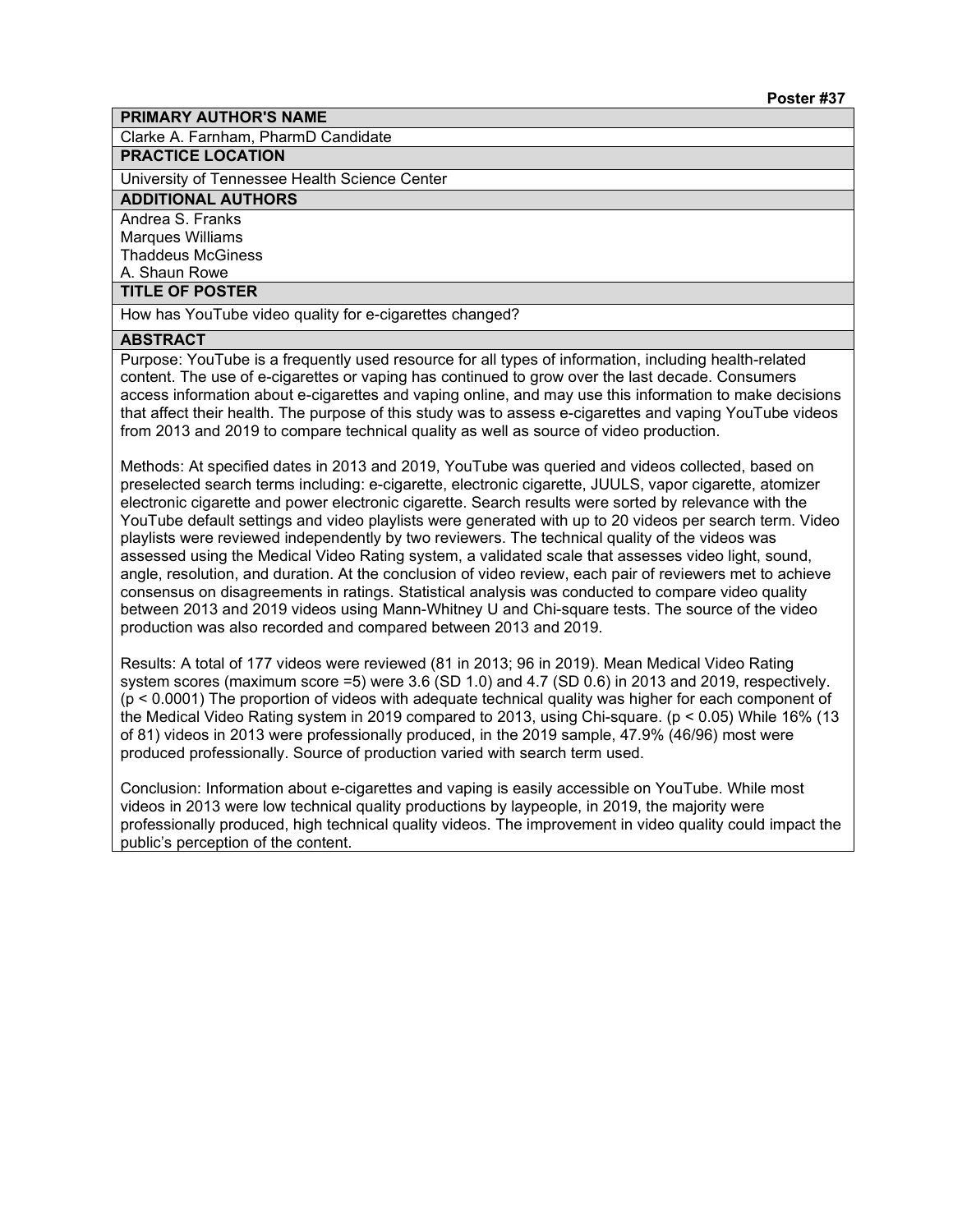Brent T. McGlaughlin, PharmD Candidate

#### **PRACTICE LOCATION**

University of Tennessee Health Science Center

# **ADDITIONAL AUTHORS**

Mary K. Clarkson, PharmD, Katelyn M. Wassell, PharmD, BCACP Shannon W. Finks, PharmD, BCCP, BCPS, FCCP Kelly C. Rogers, PharmD, BCCP, FCCP, FACC

#### **TITLE OF POSTER**

Safety and efficacy of direct-acting oral anticoagulants (DOACs) in the obese population

#### **ABSTRACT**

The direct acting oral anticoagulants (DOACs) dabigatran, apixaban, rivaroxaban, and edoxaban are indicated for the prevention of atrial fibrillation (AF) induced stroke or systemic embolism and treatment of venous thromboembolisms (VTE). DOACs are favored over warfarin due to more predictable pharmacokinetic and pharmacodynamic properties, fewer drug and food interactions, and less frequent need for therapeutic monitoring. However, the efficacy and safety of DOACs in the obese population, defined as patients having a body mass index (BMI) of > 30 kg/m2, has not been well studied and as such these agents are currently not recommended by the International Society on Thrombosis and Haemostasis. Interestingly, an "obesity paradox" with DOACs has been reported in that obese patients experience a lower rate of systemic embolic events and less major bleeding compared to normal weight patients.

The primary objective of this retrospective, single-center cohort study is to evaluate the safety and efficacy of DOACs in morbidly obese Veterans at the Memphis VAMC. A SQL query was performed to identify Veterans prescribed a DOAC for at least three months. Morbidly obese patients receiving DOACs were assessed for bleeding, defined as any event within 7 days of last dose, and thromboembolic events. Renal and liver function along with concomitant medications associated with drug interactions with DOACs will be analyzed for any association between use of DOACs in obese patients and potential harm. Data will also be analyzed to identify other potential causes of bleeding or thromboembolic events. Sixty-eight patients have been reviewed with an average BMI is  $44.9 \pm 4.5$  kg/m2. The most common indication for a DOAC is AF (71.6%) and most commonly prescribed DOAC is apixaban (58.2%). Nine patients experienced minor bleeds and five experienced a major bleed. Two patients experienced a VTE while on a DOAC. The conclusions from this study are still in progress.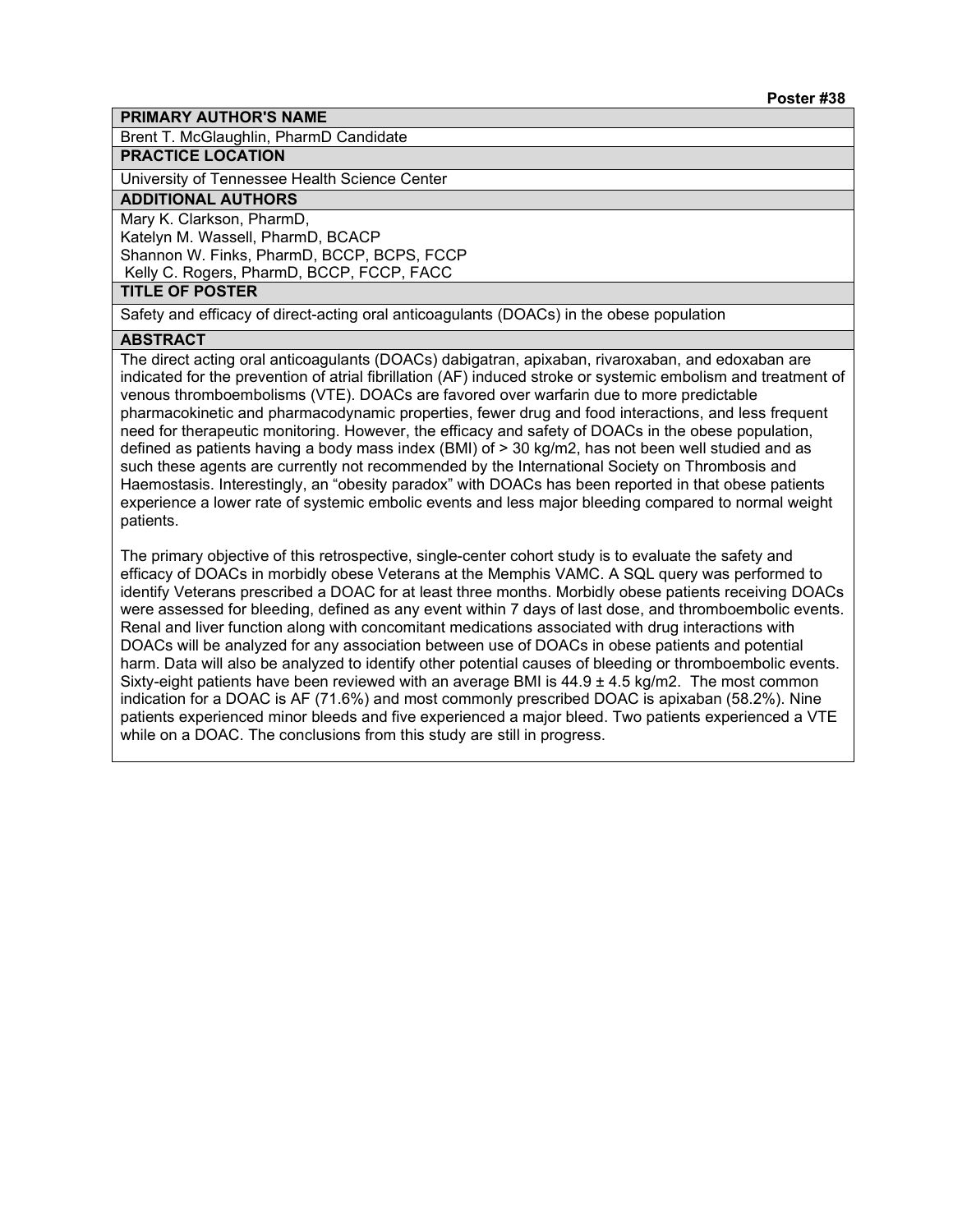Presley D. Powers, PharmD Candidate

# **PRACTICE LOCATION**

University of Tennessee Health Science Center

#### **ADDITIONAL AUTHORS**

Alexandra E. Mihm, PharmD, BCPS

Andrea S. Franks, PharmD, BCPS

# **TITLE OF POSTER**

Effect of clinical practice guidelines on prescribing of aldosterone antagonists in patients with heart failure with preserved ejection fraction

# **ABSTRACT**

Purpose: The 2017 American College of Cardiology/American Heart Association/Heart Failure Society of America Focused Guideline Update for the Management of Heart Failure provided a new recommendation to consider aldosterone antagonists in select patients with heart failure with preserved ejection fraction (HFpEF) to decrease hospitalizations. The study purpose was to determine if the guideline update is associated with an increase in prescribing of aldosterone antagonists in eligible HFpEF patients.

Methods: This was a retrospective cohort study of adult patients with HFpEF discharged from an academic medical center between June 1, 2014 and March 31, 2018. Patients discharged between June 1, 2014 and March 31, 2017 were assigned to the pre-guideline update group and patients discharged between June 1, 2017 and March 31, 2018 were assigned to the post-guideline update group. The primary endpoint of this study was the proportion of eligible patients with HFpEF receiving an aldosterone antagonist as part of their heart failure regimen at hospital discharge before and after release of the guideline update. Secondary endpoints include re-hospitalization in relation to the management of heart failure and complications of an aldosterone antagonist therapy within 30 days of discharge.

Results: The study included 450 patients, 366 patients in the pre-guideline update group and 84 patients in the post-guideline update group. Sixty-five patients (17.8%) in the pre-guideline update group were on aldosterone antagonists at discharge compared to 13 patients (15.5%) in the post-guideline update group  $(p = 0.62)$ . No significant difference in the addition of aldosterone antagonist therapy at discharge was found between the pre-guideline update group and post-guideline update group (42% vs. 46%, p = 0.76). There was also no difference in 30-day readmission between the groups (50% vs 45.5%,  $p = 0.71$ ). Patients on aldosterone antagonists had a higher rate of hyperkalemia within 30 days of discharge compared to patients not on aldosterone antagonists  $(7.7\% \text{ vs } 1.9\%, p = 0.02)$ , but similar rates of renal impairment (7.7% vs 5.9%,  $p = 0.32$ ) and hypotension (10.3% vs 5.9%,  $p = 0.36$ ) were observed between groups.

Conclusions: Updated clinical practice guidelines recommending aldosterone antagonists were not associated with immediate changes in prescribing of these agents in HFpEF. Patients who received aldosterone antagonists were more likely to develop hyperkalemia, but did not have higher documented rates of renal impairment or hypotension.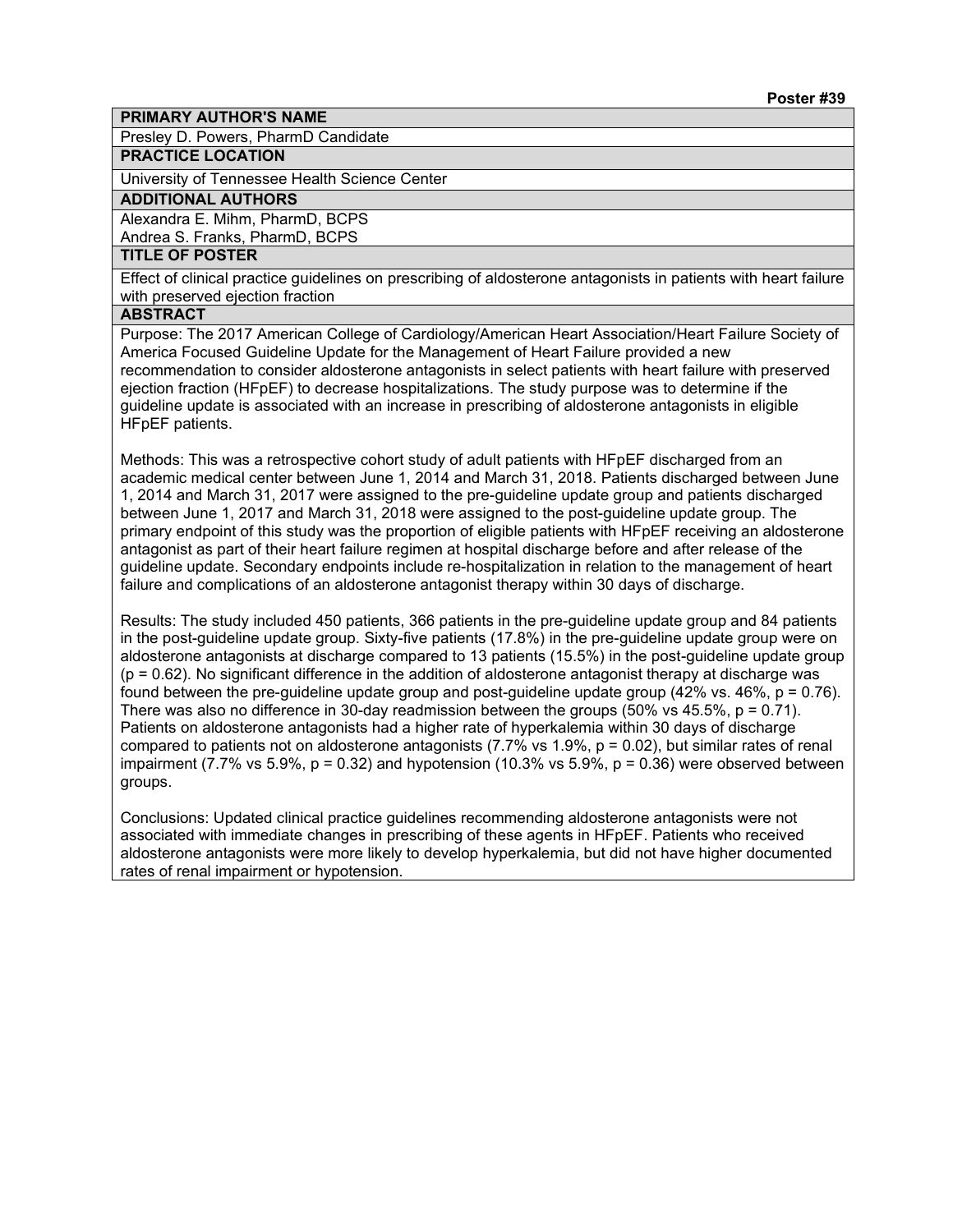Christina Spivey, PharmD Candidate, PhD

# **PRACTICE LOCATION**

University of Tennessee Health Science Center

#### **ADDITIONAL AUTHORS**

Angelica Wilder Sara Stallworth James Wheeler Kenneth Hohmeier Alissa Moton Hannah Rovin Joseph Dylan Stokes **Kaylee Worsham (presenting at meeting)** Marie Chisholm-Burns **TITLE OF POSTER**

Evaluation of Naloxone Access and Pricing in Community and Outpatient Pharmacies across Tennessee

#### **ABSTRACT**

Introduction: Tennessee has the third-highest rate of opioid prescribing rate (94.4 per 100 persons) in the U.S. The opioid overdose death rate per 100,000 in Tennessee, 19.3, is well above the national rate of 14.9. Given the widespread use of opioids in this state and increasing mortality rate due to opioid overdose, access to naloxone is critical. However, barriers to naloxone access enumerated in the literature are concerning, and previously published studies have not explored naloxone access issues in Tennessee.

Research Question: Objectives were to (1) identify percentage of pharmacies that stock naloxone in the state's most populous counties and those counties with the highest rates of opioid prescriptions; (2) examine pricing of naloxone; and (3) identify barriers to naloxone dispensing.

Study Design: Cross-sectional survey

Methods: A telephone survey was conducted with all community and outpatient pharmacies in select counties in the Western, Middle and Eastern divisions of Tennessee. The most populous county in each division, as well as the five counties with highest opioid prescription rate, were selected. The survey included questions concerning availability of naloxone products, price of products, and barriers to naloxone distribution. Data analysis included descriptive statistics.

Results: In the Western division, response rate was 61.8% (110 of 178 eligible pharmacies). The majority of these pharmacies (70.4%) participate in the state's opioid-related collaborative practice agreement. Narcan is available at 93.6% of pharmacies, with mean cash price of \$131.67 (SD=\$25.50). The most commonly reported barriers to naloxone access are cost (reported by 69.1% of pharmacies), issues with prior authorization (52.7%), and lack of insurance coverage (48.2%). Results for the Eastern and Middle divisions of Tennessee will also be presented.

Conclusions: Although naloxone, is widely available, issues pertaining to cost act as barriers to access. Future studies should develop and evaluate strategies to reduce barriers to naloxone access.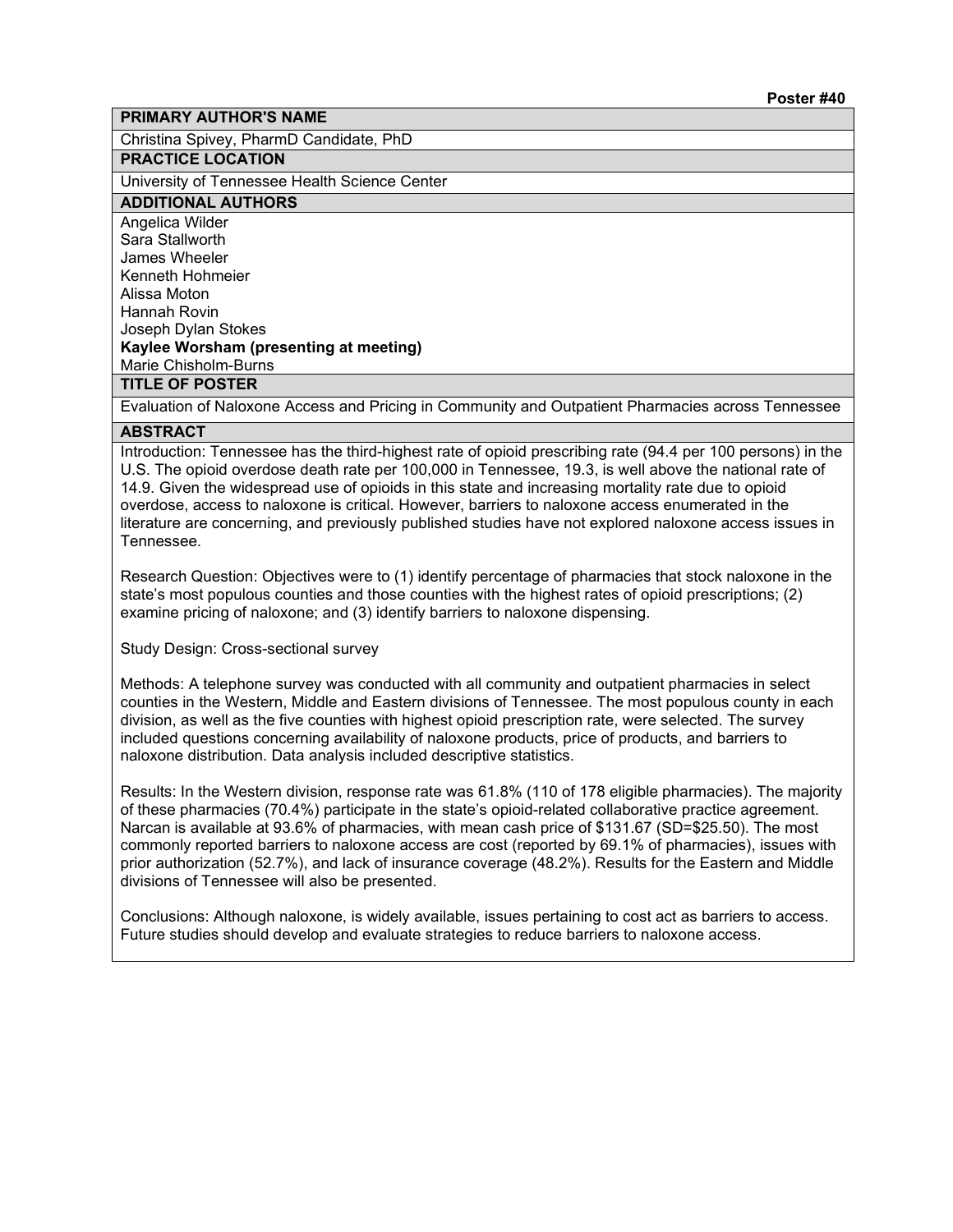Jillian B Morgan, PharmD Candidate

# **PRACTICE LOCATION**

VA Tennessee Valley Healthcare System

#### **ADDITIONAL AUTHORS**

Sebastian Skordallos PharmD, MM, BCPS

Timothy C. Morgan PharmD

# **TITLE OF POSTER**

Evaluation of discontinuing bolus insulin and substituting with a glucagon-like peptide-1 agonist (GLP-1 agonist) in veterans with poorly controlled type 2 diabetes while on a basal-bolus insulin regimen

### **ABSTRACT**

Purpose: The Standards of Medical Care in Diabetes provides well-established, evidence-based recommendations for intensification of Type 2 Diabetes regimens ultimately leading to initiation of basalbolus insulin therapy. Despite basal-bolus insulin therapy, many are still unable to achieve adequate glycemic control and are more susceptible to weight gain, severe hypoglycemic episodes, and insulin resistance. Unfortunately, there are no recommendations beyond basal-bolus insulin therapy for patients who are unable to achieve their target A1c. While there is evidence showing the utility of GLP-1 agonists in addition to a basal-bolus insulin regimen, currently no evidence exists which evaluates the strategic conversion from basal-bolus insulin to a basal insulin plus GLP-1 agonist regimen. The purpose of this study was to identify if replacement of bolus insulin with a GLP-1 agonist is an effective treatment approach in patients with Type 2 Diabetes who are presently uncontrolled on a basal-bolus insulin regimen.

Methods: This was a multi-site, single center, retrospective study. Manual chart extraction was performed within the Computerized Patient Record System (CPRS) for all patients who were prescribed bolus insulin and a GLP-1 agonist between January 1st, 2018 and March 31st, 2019. Inclusion criteria consisted of a diagnosis of Type 2 Diabetes, baseline A1c greater than 7 percent, and the initiation of a GLP-1 agonist with subsequent discontinuation of bolus insulin. Exclusion criteria included initiation of any additional antidiabetic medications during the study period or documented poor compliance or nonadherence to the prescribed regimen. Baseline A1c was obtained within 3 months prior to the study start date. Follow-up data was collected at 3 months and 6 months after conversion from bolus insulin to the GLP-1 agonist.

Results: There were 77 patients enrolled with an average age of 67.3 years, hemoglobin A1c of 8.82 percent, weight of 112.2 kg, bolus insulin total daily dose of 57 units, basal insulin total daily dose of 68 units, and a c-peptide level of 3.83 ng/mL. The primary endpoint of hemoglobin A1c reduction showed a 1.05 and 1.36 percent reduction at 3 and 6 months respectively. The average weight loss from baseline declined 2.5 kg and 4.9 kg at 3 and 6 months respectively. The average basal insulin total daily dose declined 5.7 units and 4.2 units at 3 and 6 months respectively. C peptide values >1 ng/mL appeared to correlate with positive hemoglobin A1c reduction.

Conclusion: As this study suggests, the substitution of prandial insulin with a GLP-1 agonist has the potential to improve glycemic control, simplify complex diabetic regimens, and promote weight loss in Type 2 Diabetics who are poorly controlled on basal-bolus insulin therapy. C-peptide results within normal limits appears to be a promising predictor of GLP-1 agonist success.